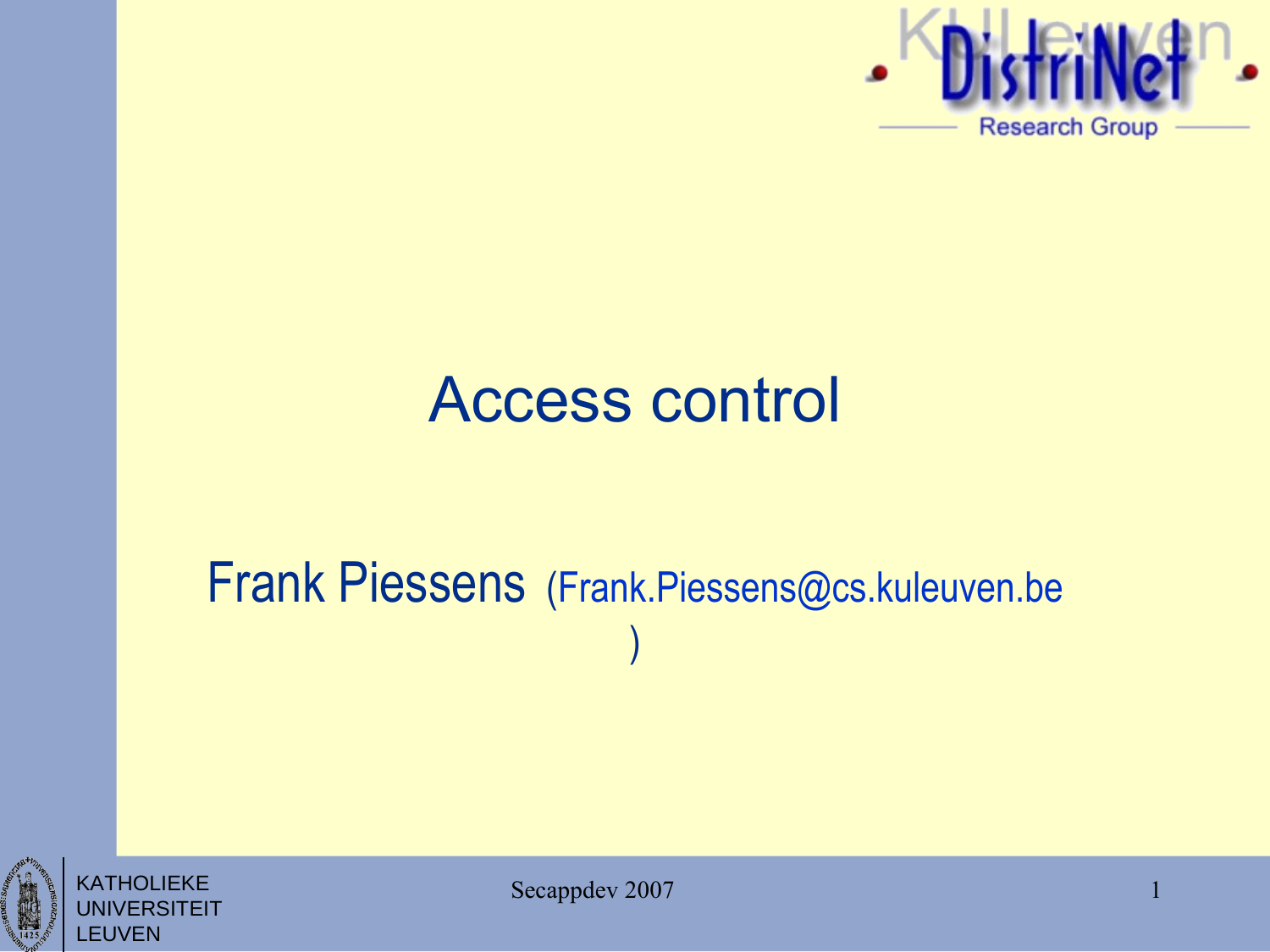## **Overview**

- Introduction: Lampson's model for access control
- Classical Access Control Models
	- Discretionary Access Control (DAC)
	- Mandatory Access Control (MAC)
	- Role-Based Access Control (RBAC)
	- Other Access Control Models
- Access Control in Windows 2000/XP/Vista
- Conclusion



KATHOLIEKE UNIVERSITEIT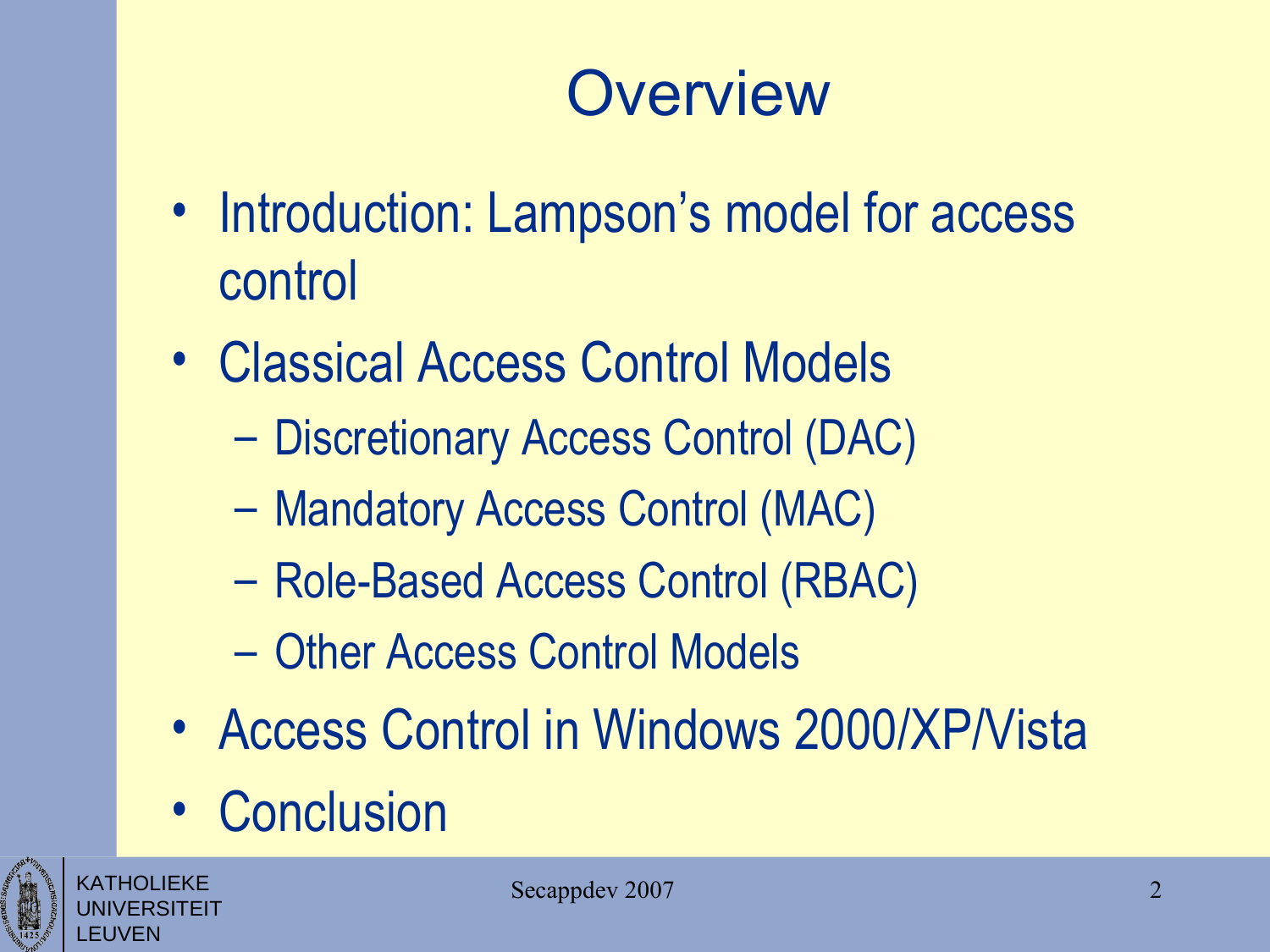# Access Control: introduction

- Security = prevention and detection of unauthorized actions on information
- Two important cases:
	- An attacker has access to the raw bits representing the information
		- => need for cryptographic techniques
	- There is a software layer between the attacker and the information
		- => access control techniques



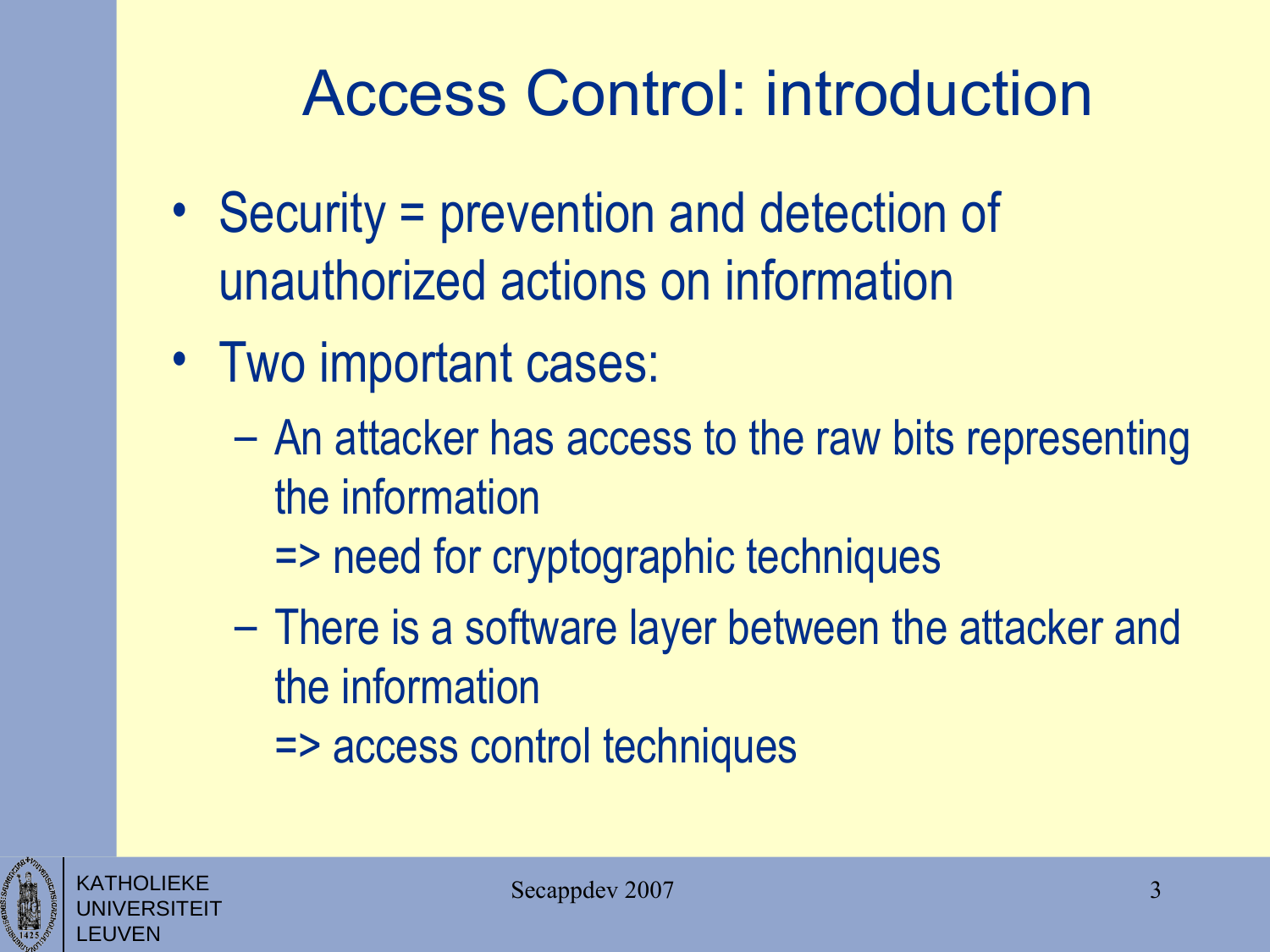#### General access control model



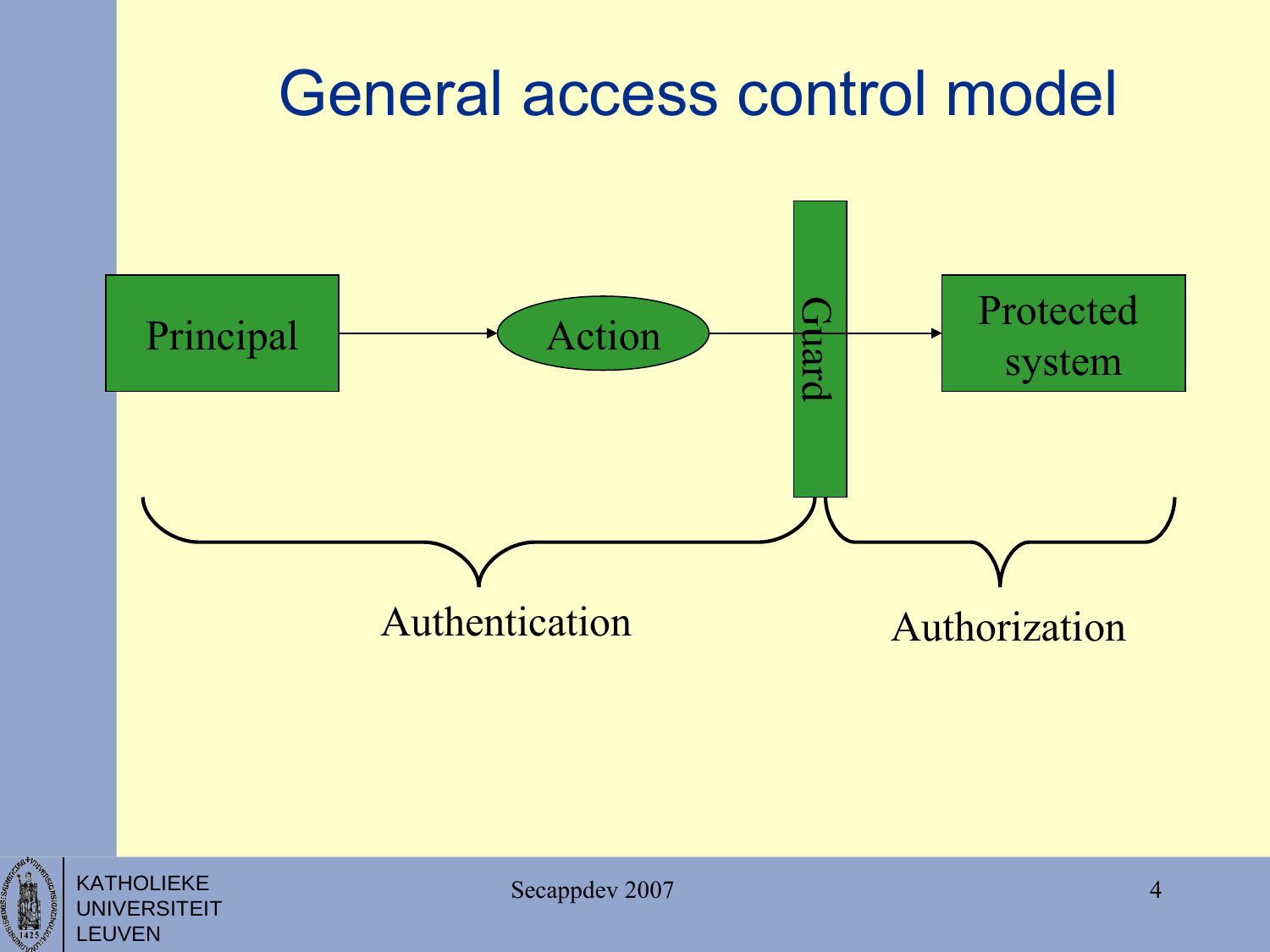#### **Examples**

| Principal       | <b>Action</b>      | <b>Guard</b>                           | <b>Protected</b><br>system |
|-----------------|--------------------|----------------------------------------|----------------------------|
| <b>Host</b>     | <b>Packet send</b> | <b>Firewall</b>                        | intranet                   |
| <b>User</b>     | Open file          | <b>OS kernel</b>                       | <b>File system</b>         |
| Java<br>Program | Open file          | <b>Java Security</b><br><b>Manager</b> | <b>File</b>                |
| <b>User</b>     | Query              | <b>DBMS</b>                            | <b>Database</b>            |
| <b>User</b>     | Get page           | Web server                             | Web site                   |
|                 |                    |                                        |                            |



KATHOLIEKE UNIVERSITEIT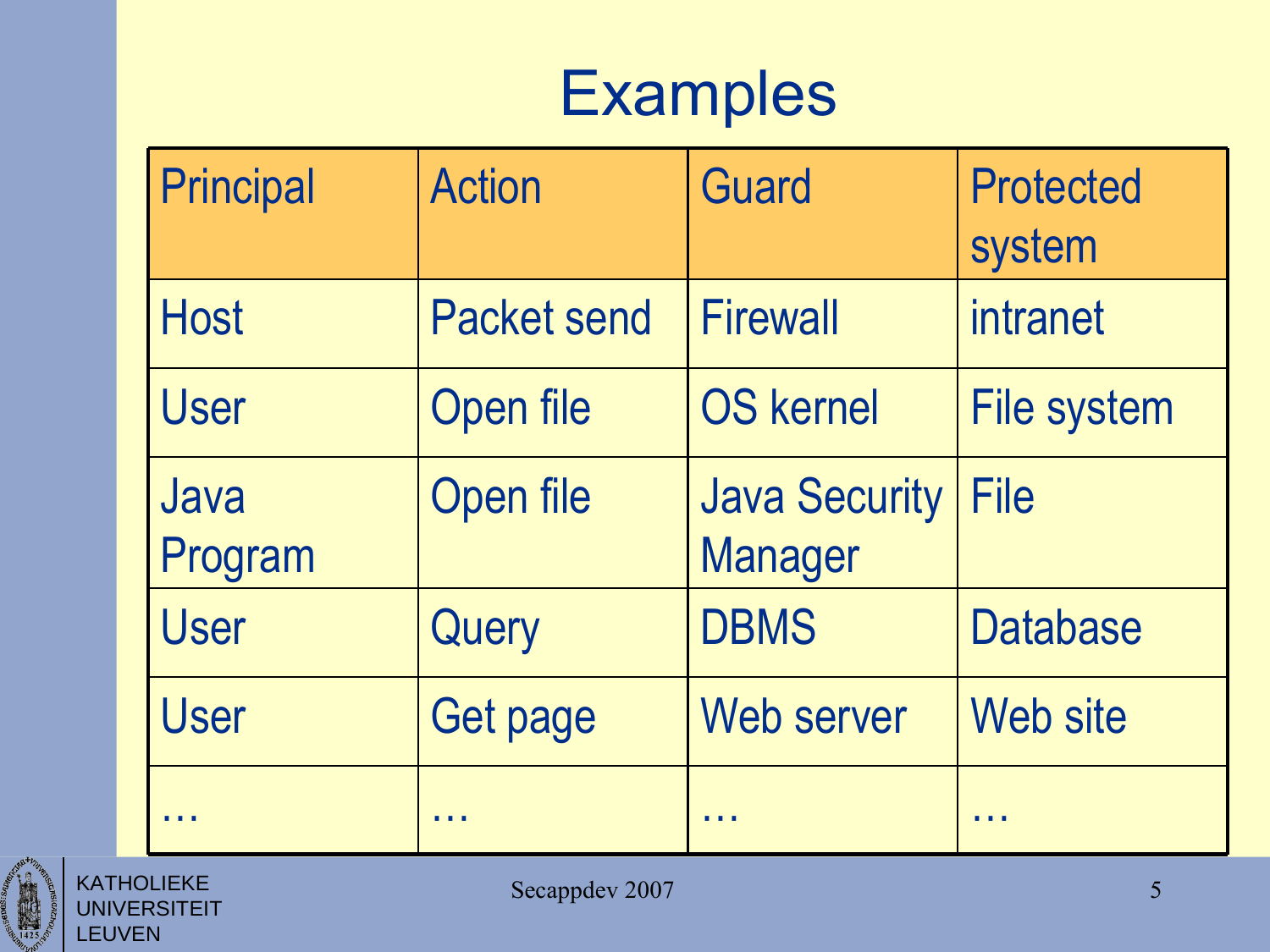# Entity Authentication

• Definition

– …

- Verifying the claimed identity of an entity (usually called *principal*) that the guard is interacting with
- Different cases need different solutions:
	- Principal is a (human) user
	- Principal is a (remote) computer
	- Principal is a user working at a remote computer
	- Principal is a user running a specific piece of code
- See separate session on entity authentication



KATHOLIEKE UNIVERSITEIT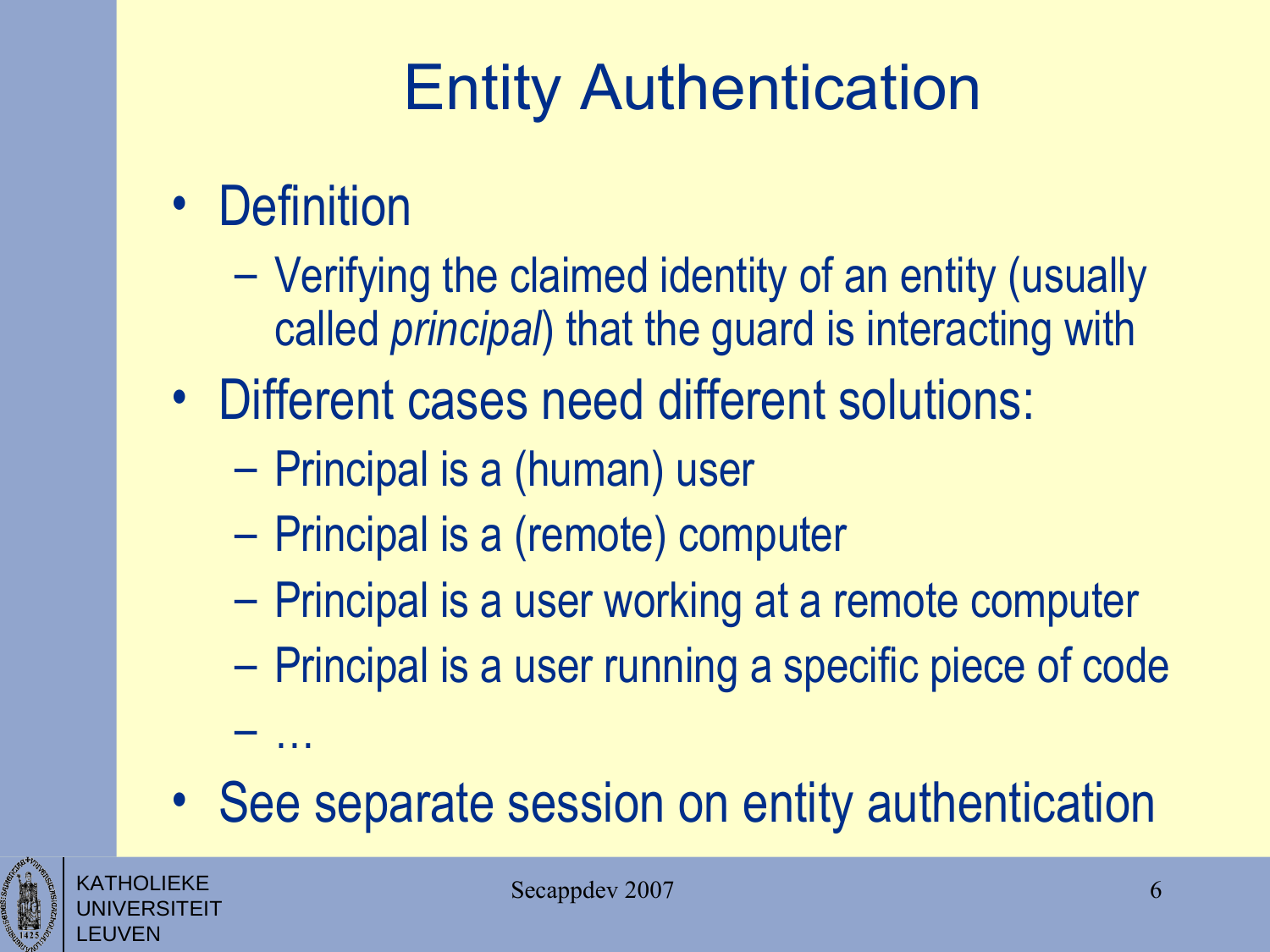# Authorization by the Guard

- Guard can have local state
	- "protection state"
- Upon receipt of an action
	- Decides what to do with the action
		- We only consider pass/drop
		- Alternatives are: modify/replace, first insert other action,...
	- If necessary: updates the local state
- Modeled by means of a "security automaton"
	- Set of states described by a number of typed state variables
	- Transition relation described by predicates on the action and the local state



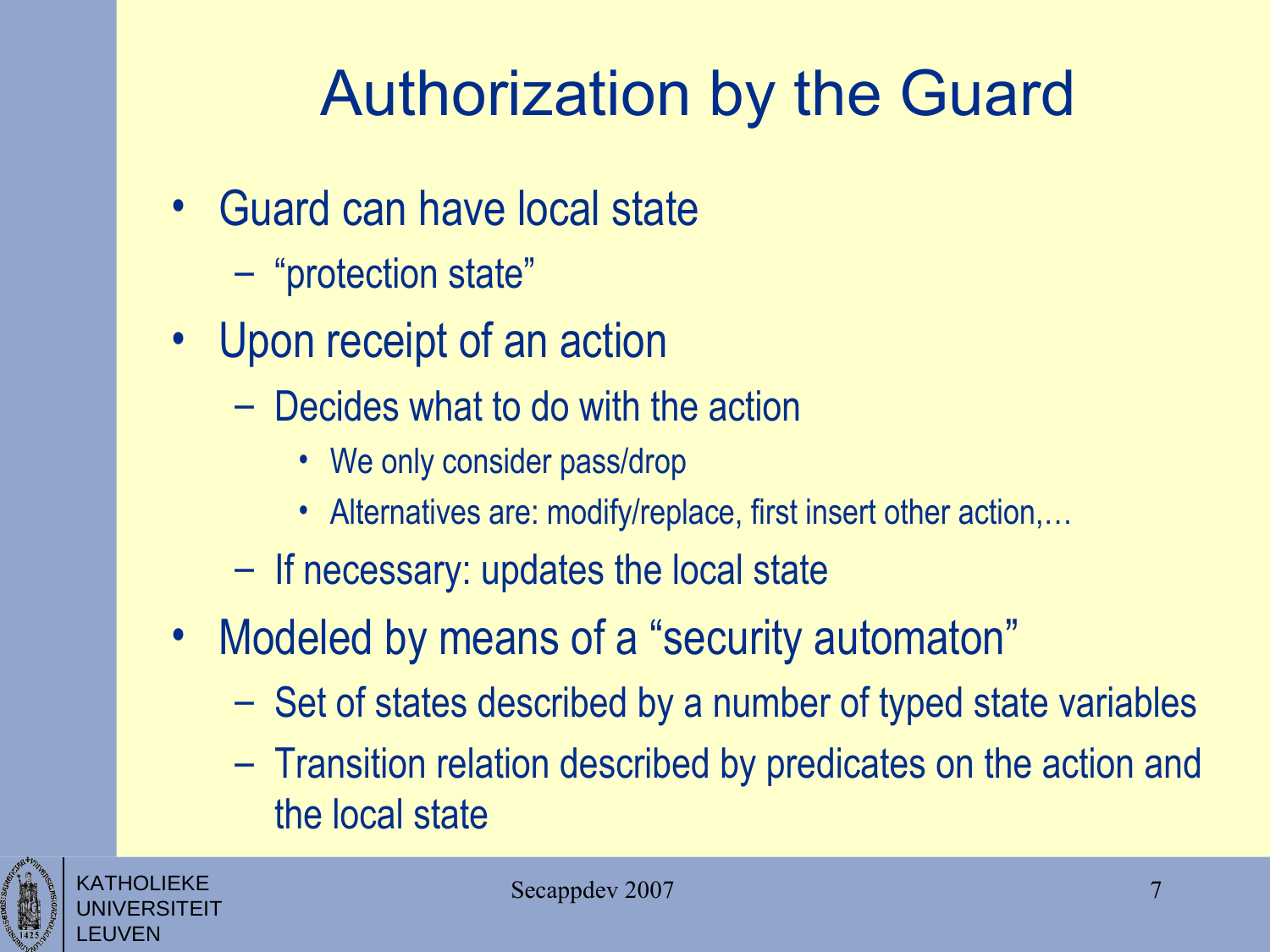#### Guard

#### Notation:

KATHOLIEKE UNIVERSITEIT EUVEN

}

- Actions are written as procedure invocations
- Behavior of the guard is specified by:
	- Declaration of state variables
		- Determine the state space
	- Implementations of the action procedures
		- Preconditions determine acceptability of action
		- Implementation body determines state update

#### Example: no network send after file read

```
bool hasRead = false;
void send() requires !hasRead {
 }
void read() {
 hasRead = true;
```


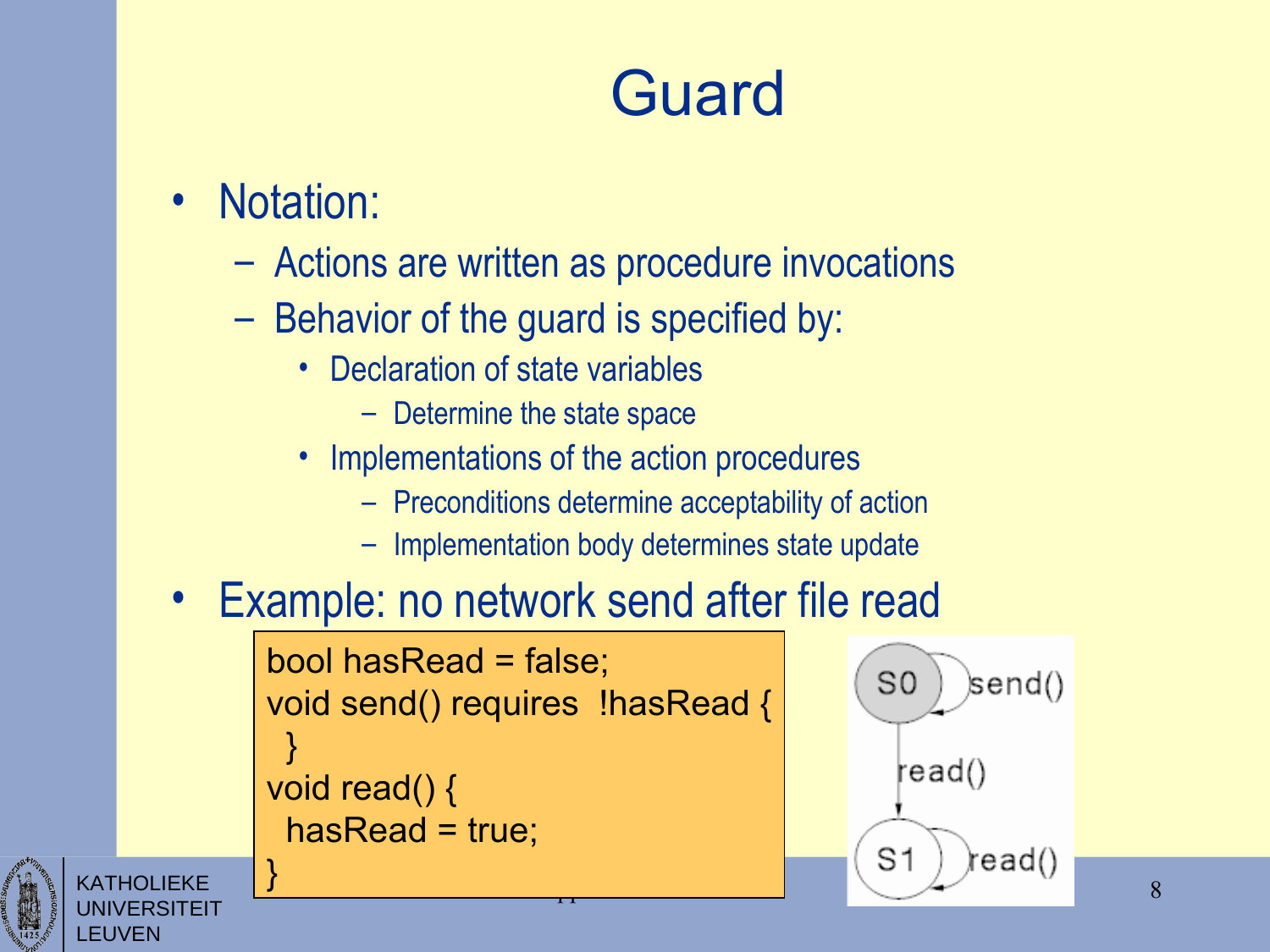# Policies and models

- Access control *policy* = rules that say what is allowed and what not
	- Semantics of a policy is a security automaton in a particular state
- Access control *model* = "A class of policies with similar characteristics"
	- Hard to define precisely
	- An access control model makes particular choices about what is in the protection state and how actions are treated



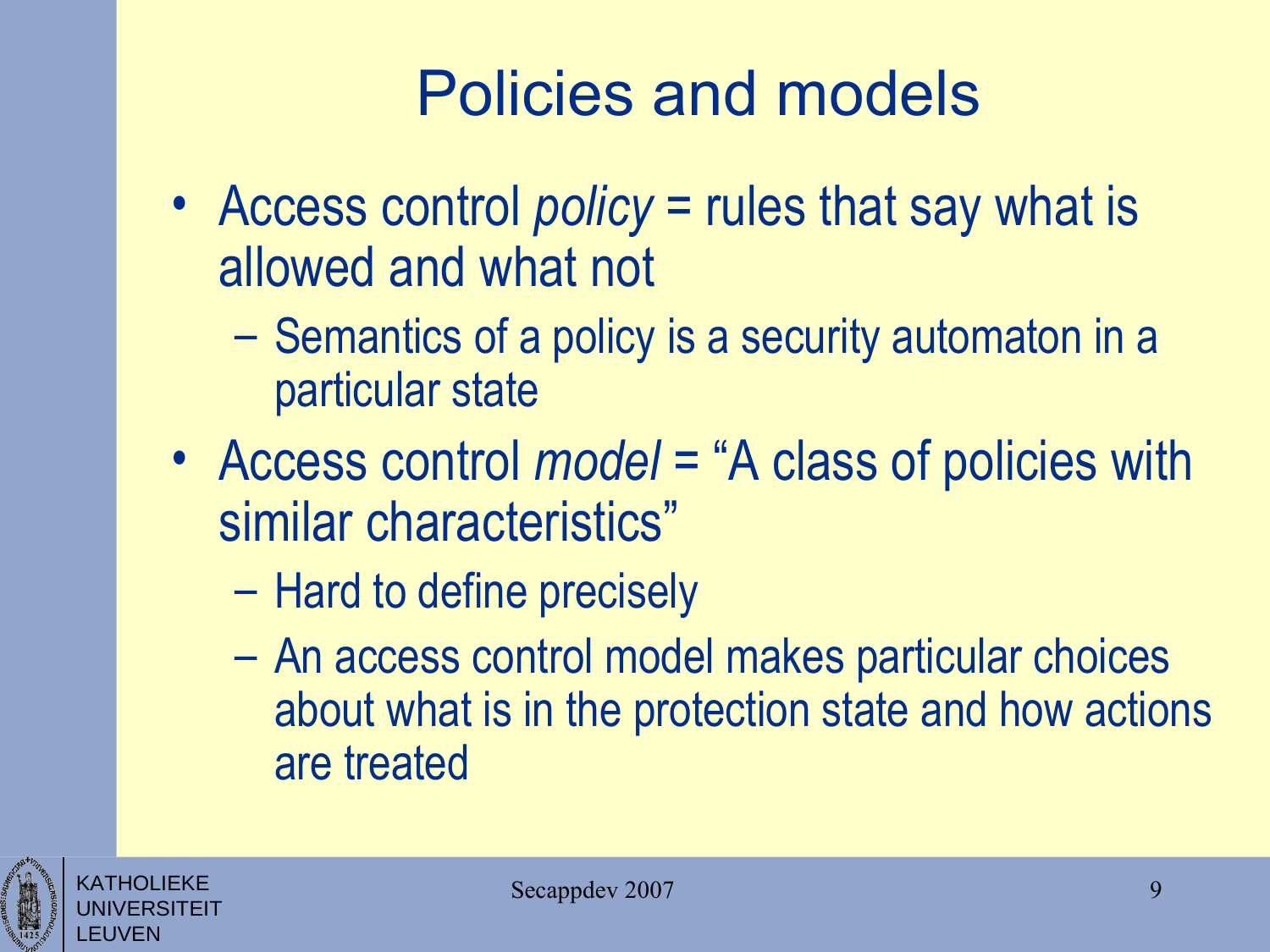#### **Overview**

- Introduction: Lampson's model for access control
- Classical Access Control Models
	- Discretionary Access Control (DAC)
	- Mandatory Access Control (MAC)
	- Role-Based Access Control (RBAC)
	- Other Access Control Models
- Access Control in Windows 2000/XP/Vista
- Conclusion



KATHOLIEKE UNIVERSITEIT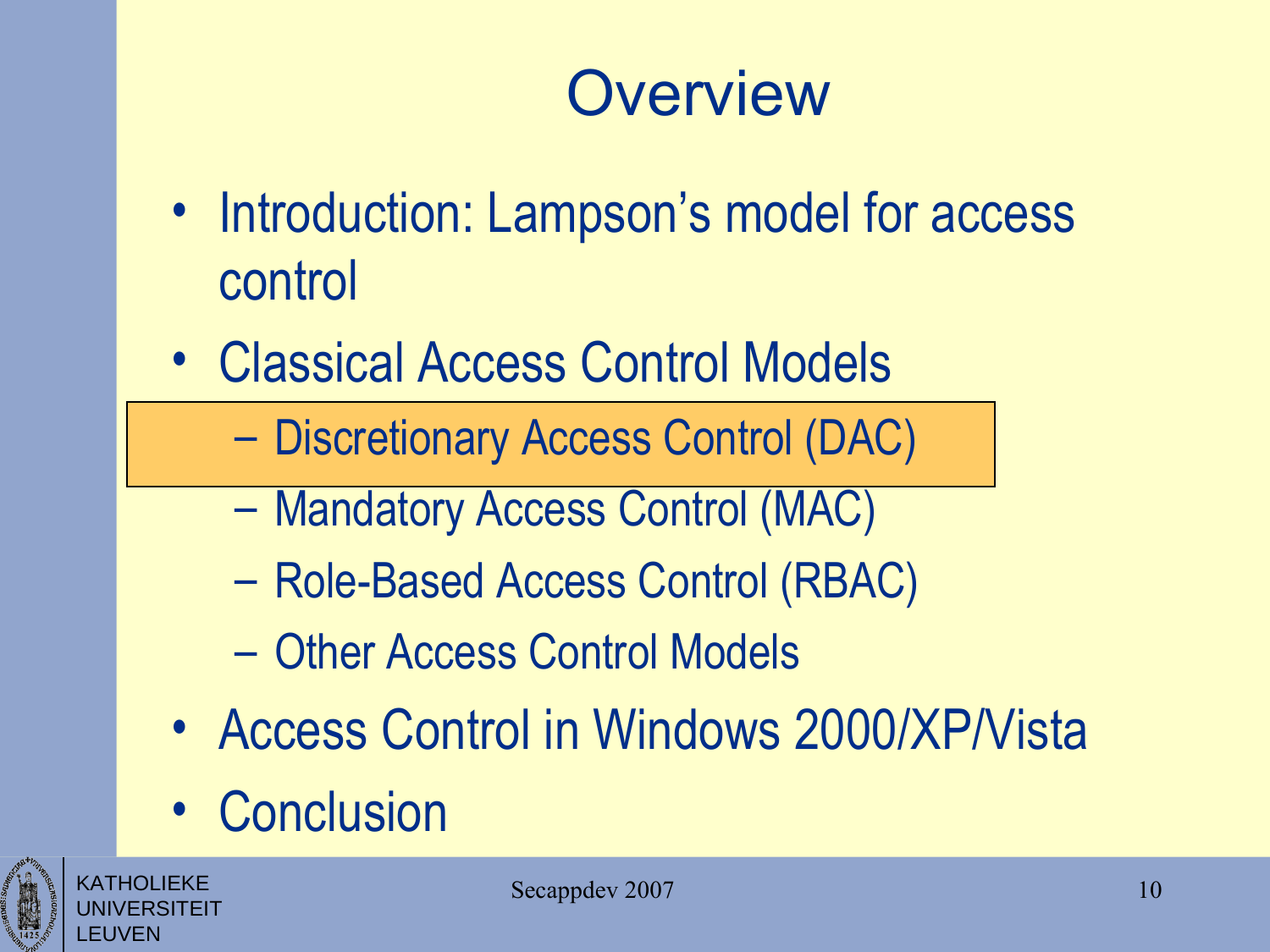# Discretionary Access Control (DAC)

- Objective = creator-controlled sharing of information
- Key Concepts
	- Principals are users
	- Protected system manages *objects*, passive entities requiring controlled access
	- Objects are accessed by means of *operations* on them
	- Every object has an *owner*
	- Owner can grant right to use operations to other users
- Variants:
	- Possible to pass on ownership or not?
	- Possible to delegate right to grant access or not?
	- Constraints on revocation of rights.



KATHOLIEKE UNIVERSITEIT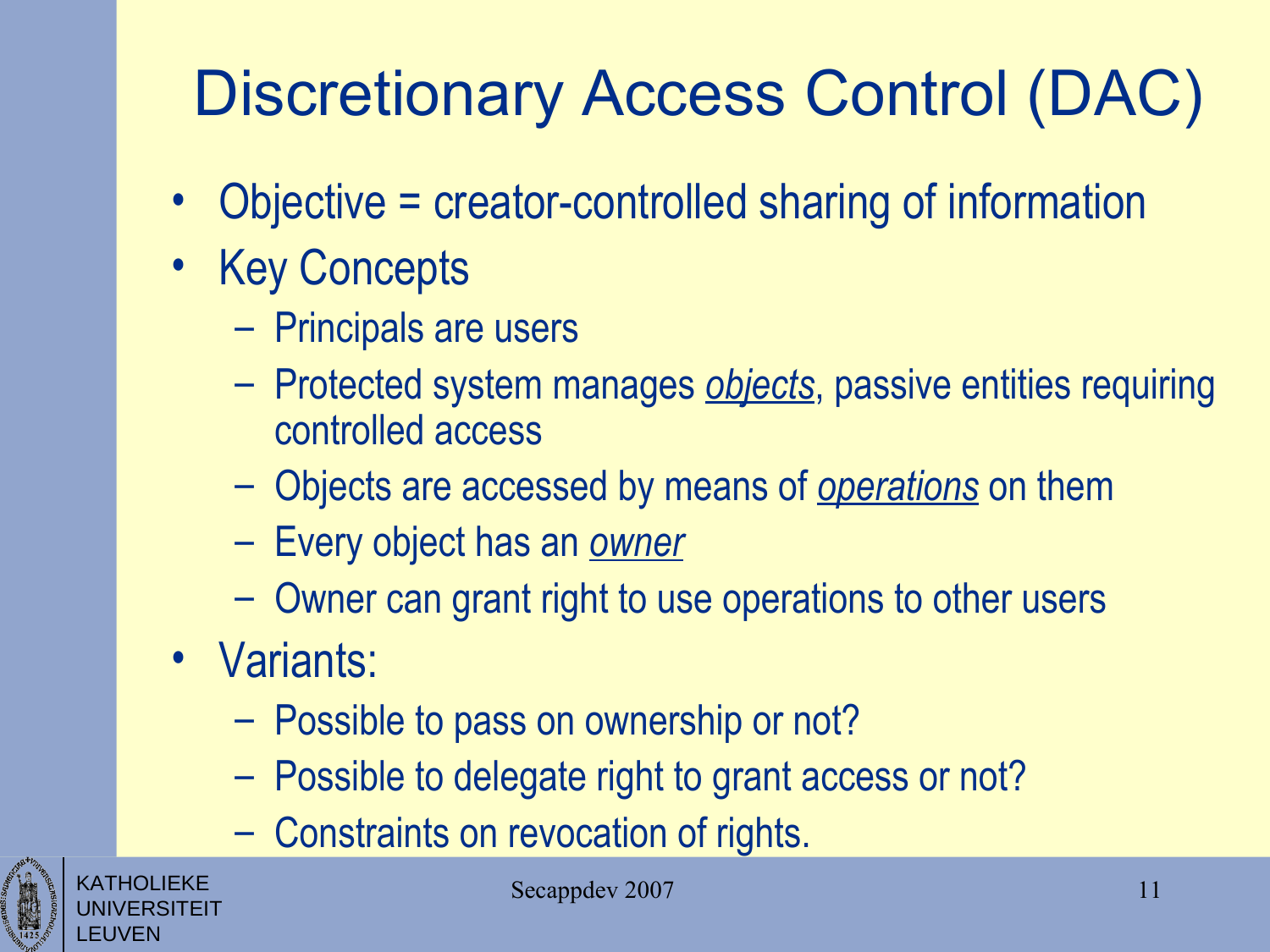# Security automaton for DAC

```
type Right = <User, Obj, {read, write}>;
Set<User> users = new Set();
Set<Obj> objects = new Set();
Set<Right> rights = new Set(); // represents the Access Control Matrix
Map<Obj,User> ownerOf = new Map();
```

```
// Access checks
void read(User u, Obj o) requires <u,o, read> in rights; {} 
void write(User u, Obj o) requires <u,o,write> in rights; {}
```

```
// Actions that impact the protection state
void addRight(User u, Right <u',o,r>) 
 requires (u in users) && (u' in users) && (o in objects) && ownerOf[o] == u; {
  rights[r] = true;} 
void deleteRight(User u, Right <u',o,r>) 
 requires (u in users) && (u' in users) && (o in objects) && ownerOf[o] == u; {
  rights[r] = true;
```


KATHOLIEKE UNIVERSITEIT

}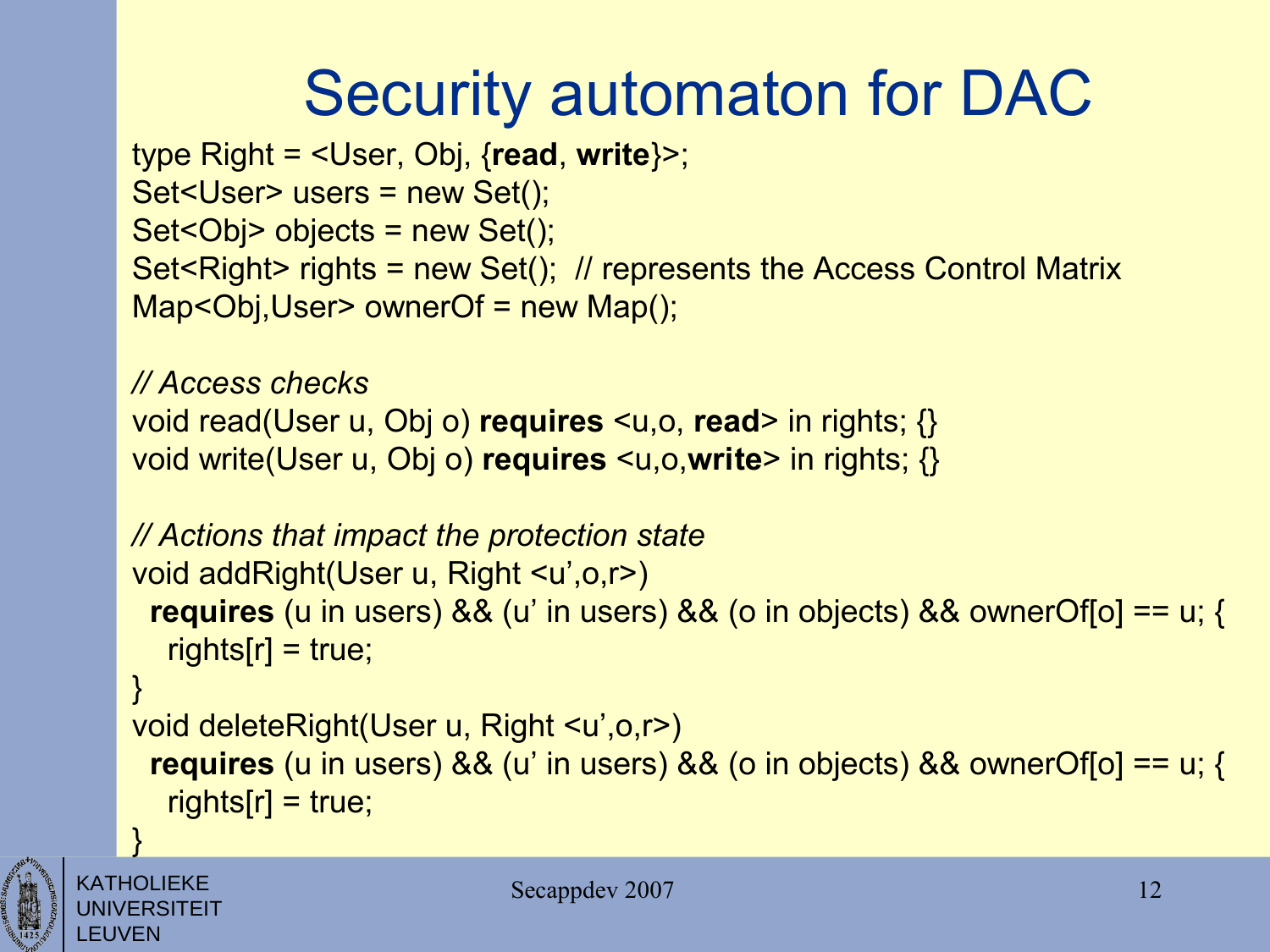# Security automaton for DAC (ctd)

```
void addObject(User u, Obj o) 
 requires (u in users) && (o notin objects); {
   objects[o] = true;
  ownerOf[<math>o</math>] = u;} 
void delObject(User u, Obj o) 
 requires (o in objects) && (ownerOf[o] == u); {
   objects[o] = false;
   ownerOf[o] = none;
   rights = rights \ { <u',o',r'> in rights where o'==o};
} 
// Administrative functions
```

```
void addUser(User u, User u') requires u' notin users; {
 users[u'] = true;}
```


KATHOLIEKE UNIVERSITEIT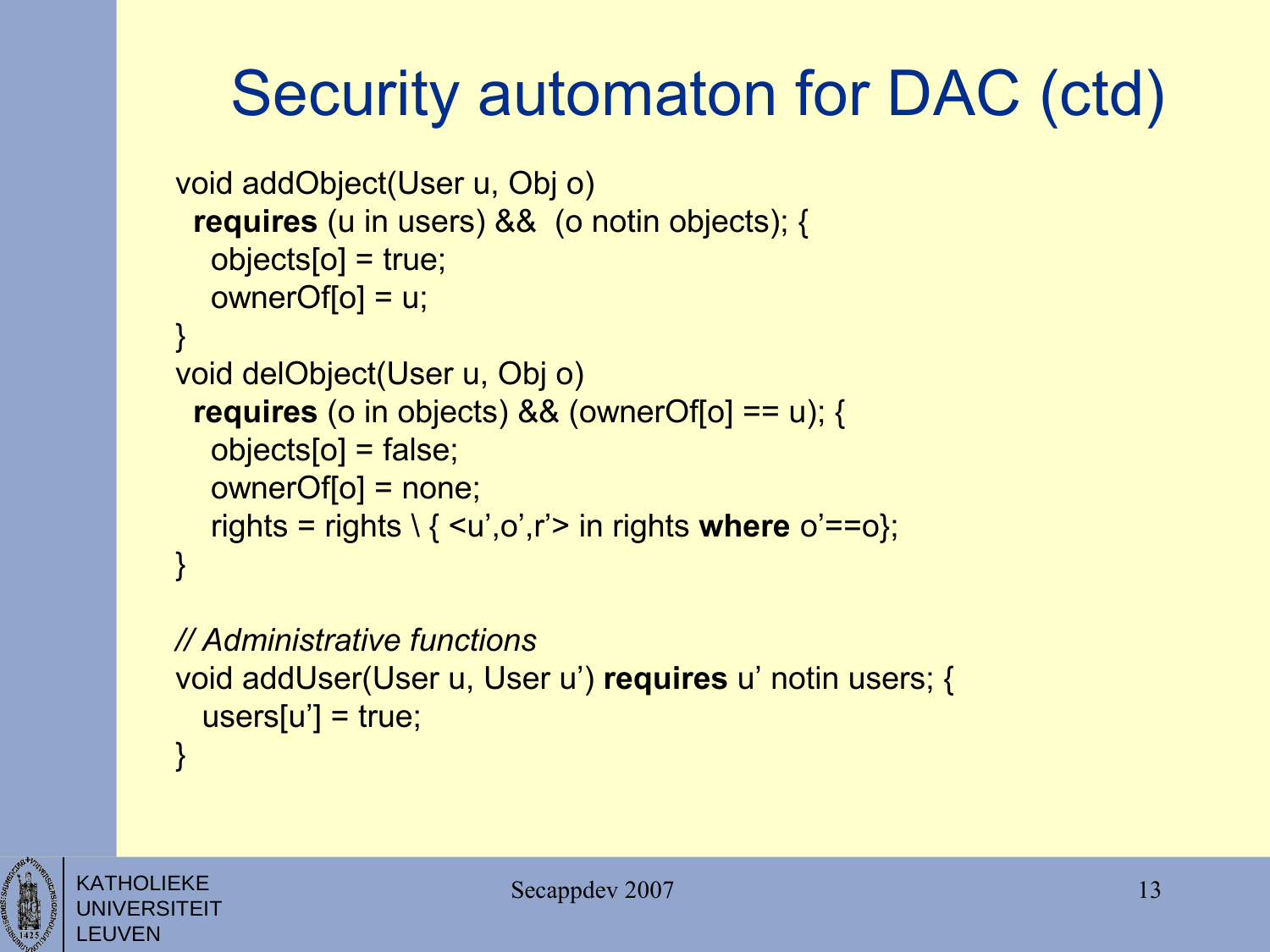#### **DAC**

- Disadvantages:
	- Cumbersome administration
		- E.g user leaving the company or user being promoted to another function in the company
	- Not so secure:
		- Social engineering
		- Trojan horse problem



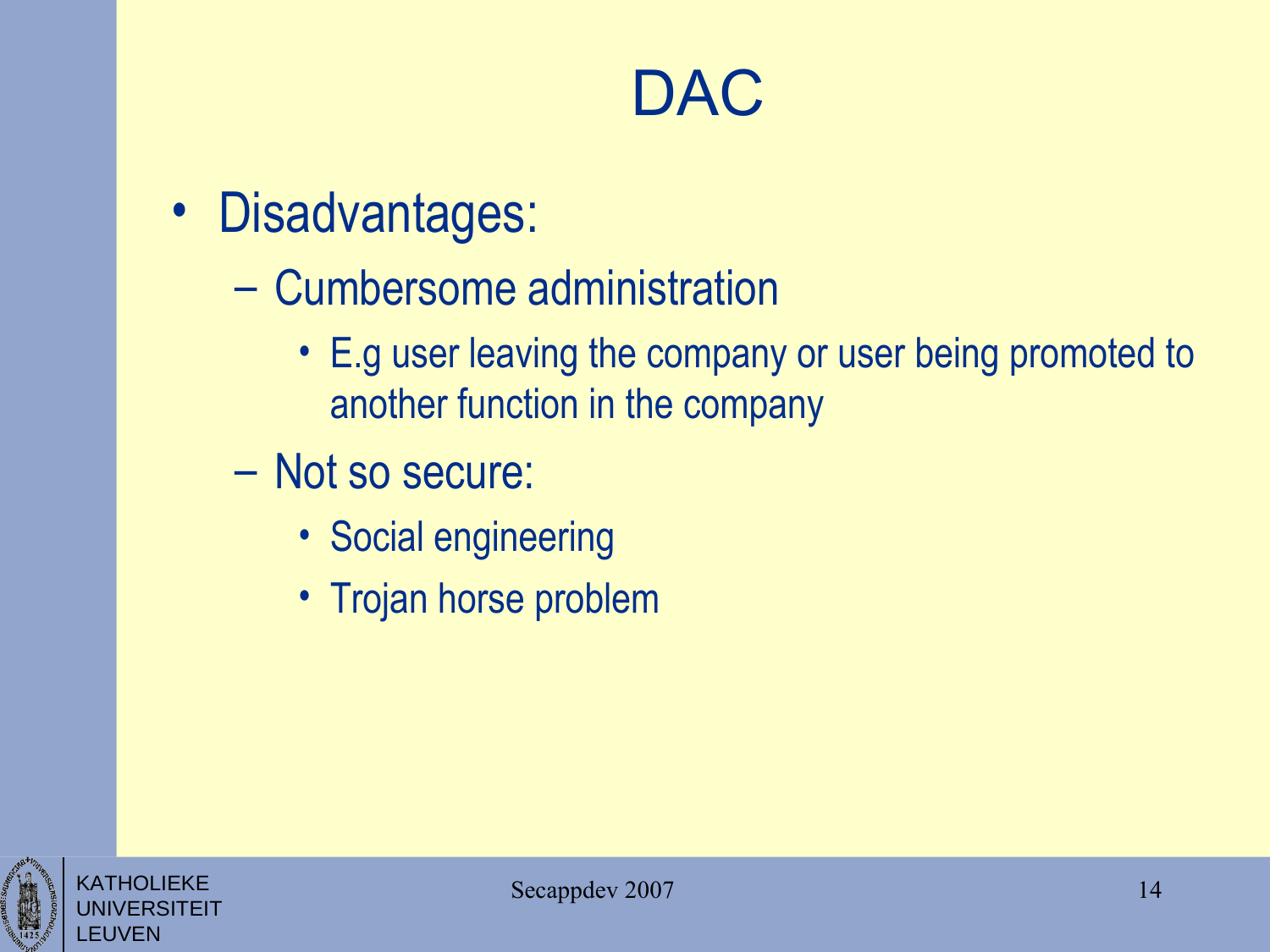# DAC Extensions

- Structuring users:
	- Groups
	- Negative permissions
	- But: insufficient to make administration much easier
- Structuring operations:
	- "access modes": observe / alter / …
	- Procedures: business procedure involving many operations on many objects



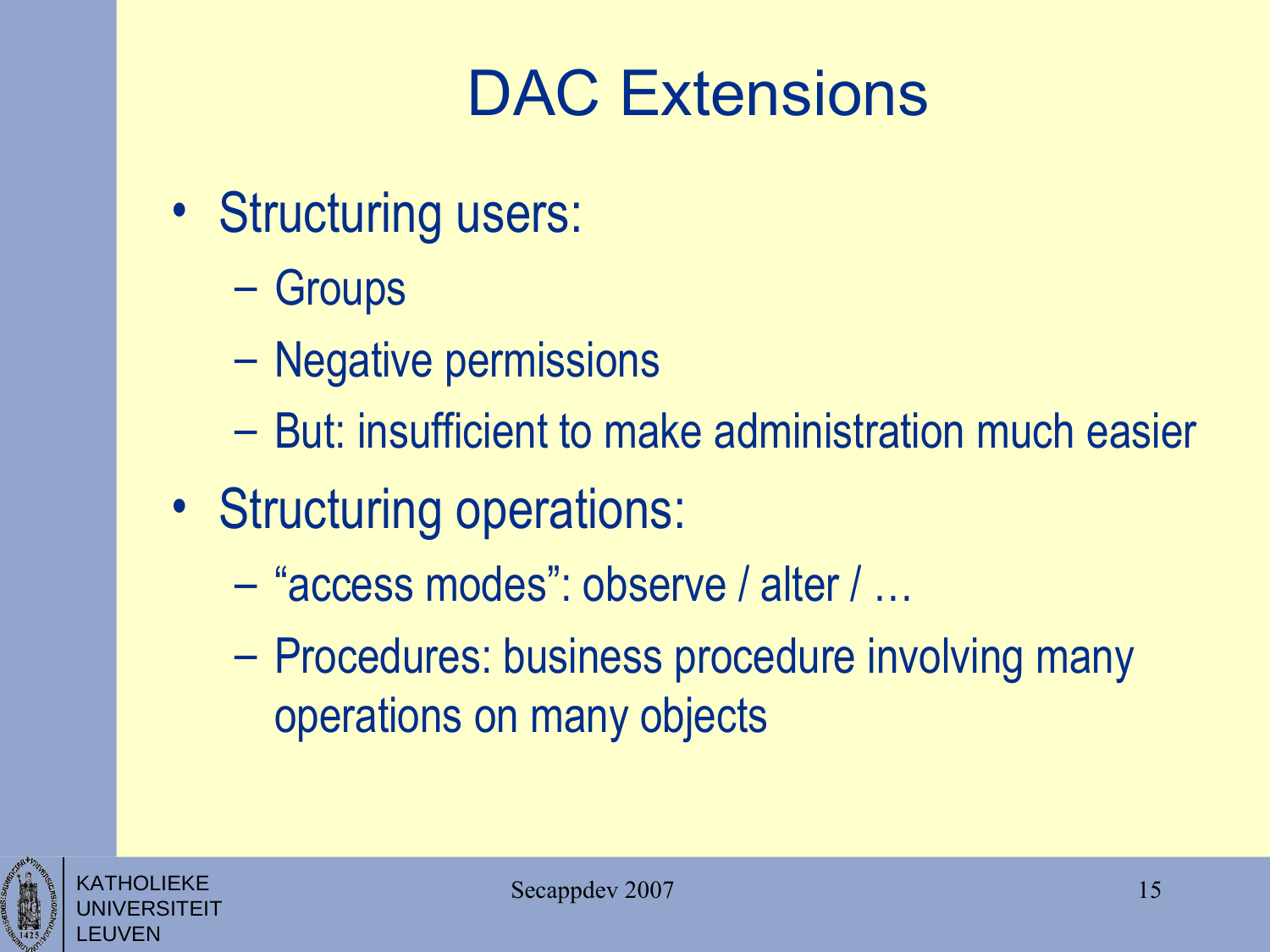# Implementation structures

- DAC is typically not implemented with a centralized protection state
- Typical implementation structures include:
	- Access Control List: e.g. ACL's in Windows 2000
	- Capabilities: e.g. Open file handles in Unix



KATHOLIEKE UNIVERSITEIT – ...

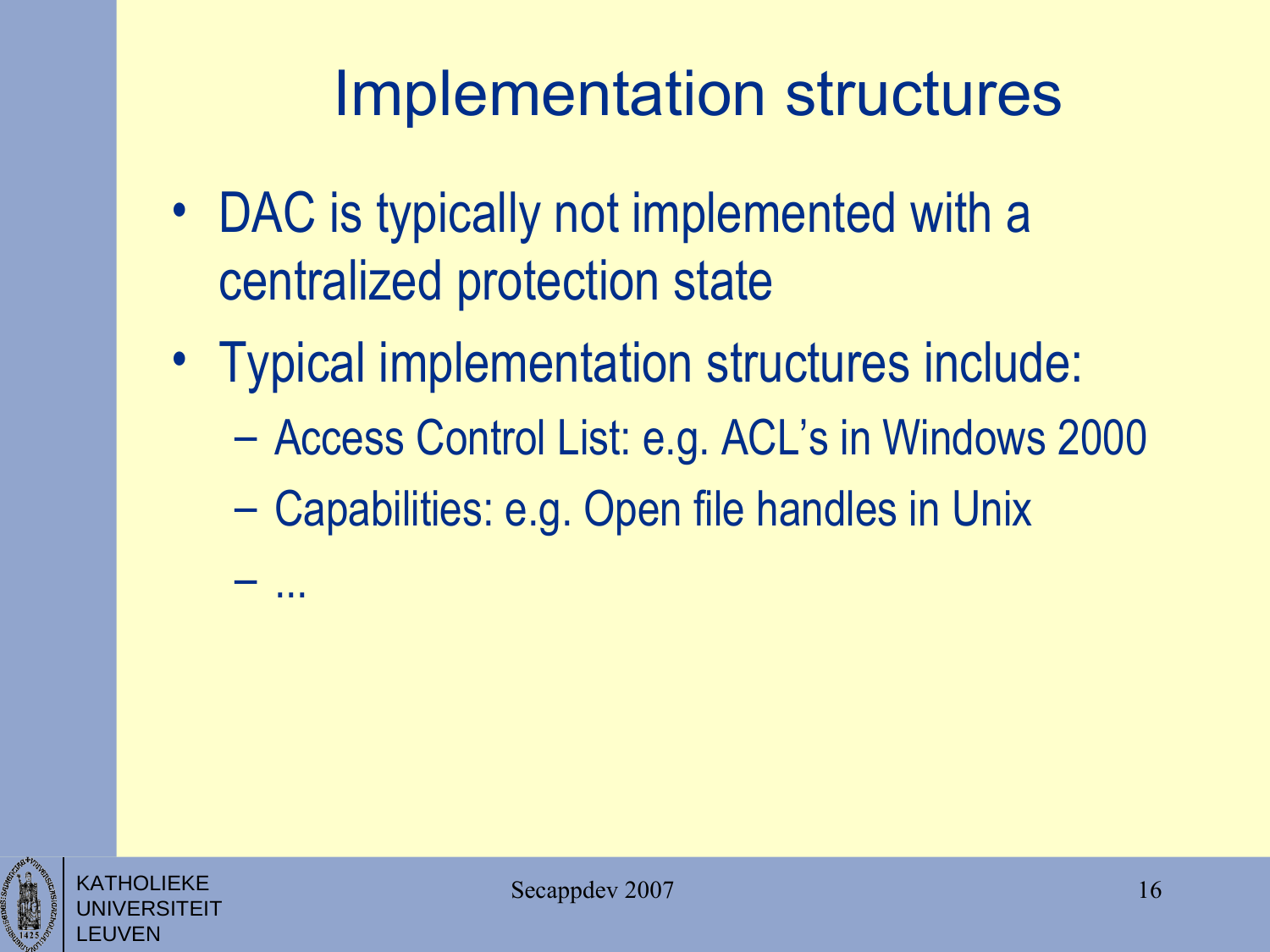#### **Overview**

- Introduction: Lampson's model for access control
- Classical Access Control Models
	- Discretionary Access Control (DAC)
	- Mandatory Access Control (MAC)
	- Role-Based Access Control (RBAC)
	- Other Access Control Models
- Access Control in Windows 2000/XP/Vista
- Conclusion



KATHOLIEKE UNIVERSITEIT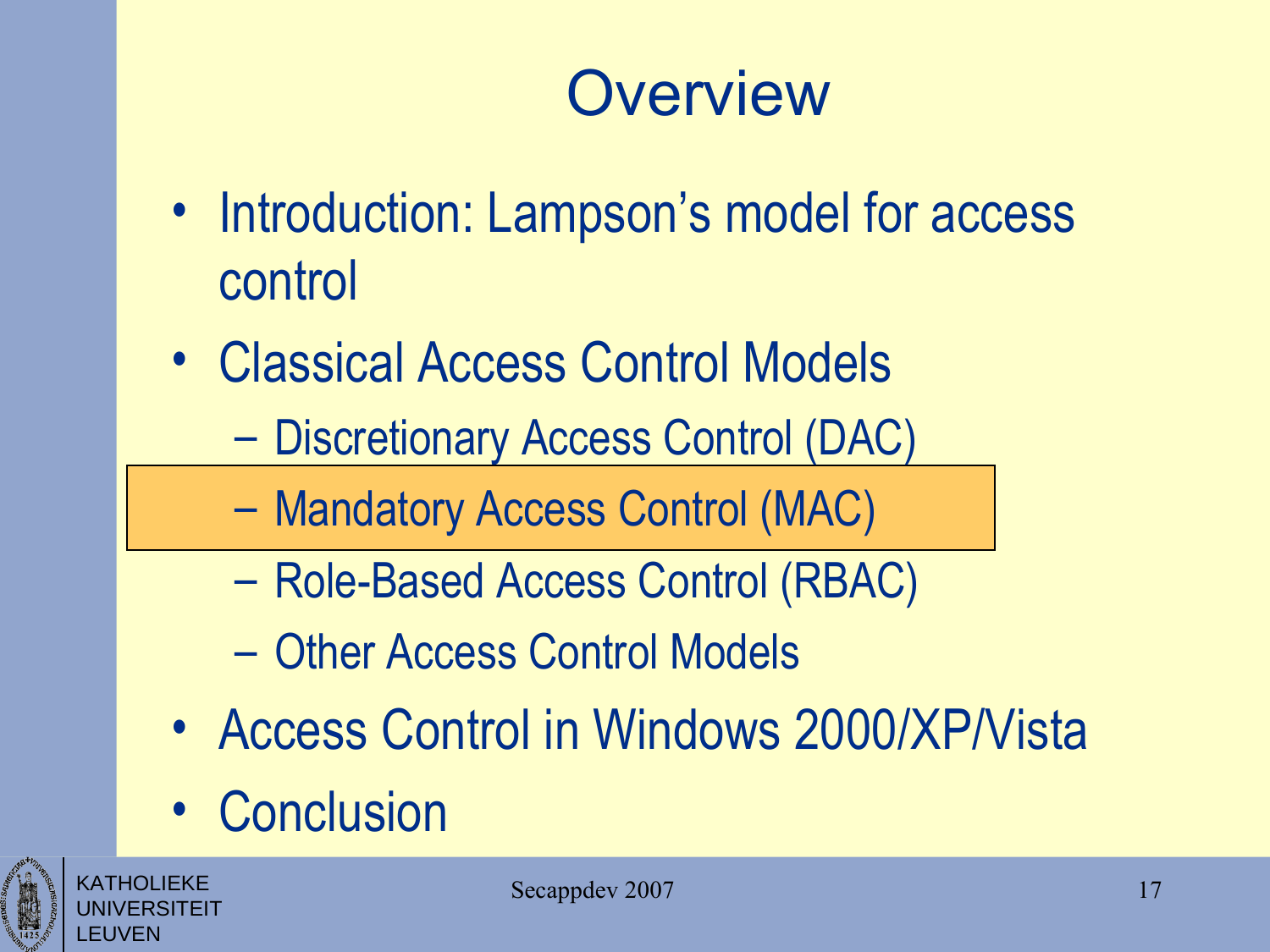# Mandatory Access Control (MAC)

- Objective = strict control of information flow
- Concrete example MAC model: Lattice Based Access Control (LBAC)
- Objective =
	- A lattice of *security labels* is given
	- Objects and users are tagged with security labels
	- Enforce that:
		- Users can only see information below their clearance
		- Information can only flow upward, even in the presence of Trojan Horses



KATHOLIEKE UNIVERSITEIT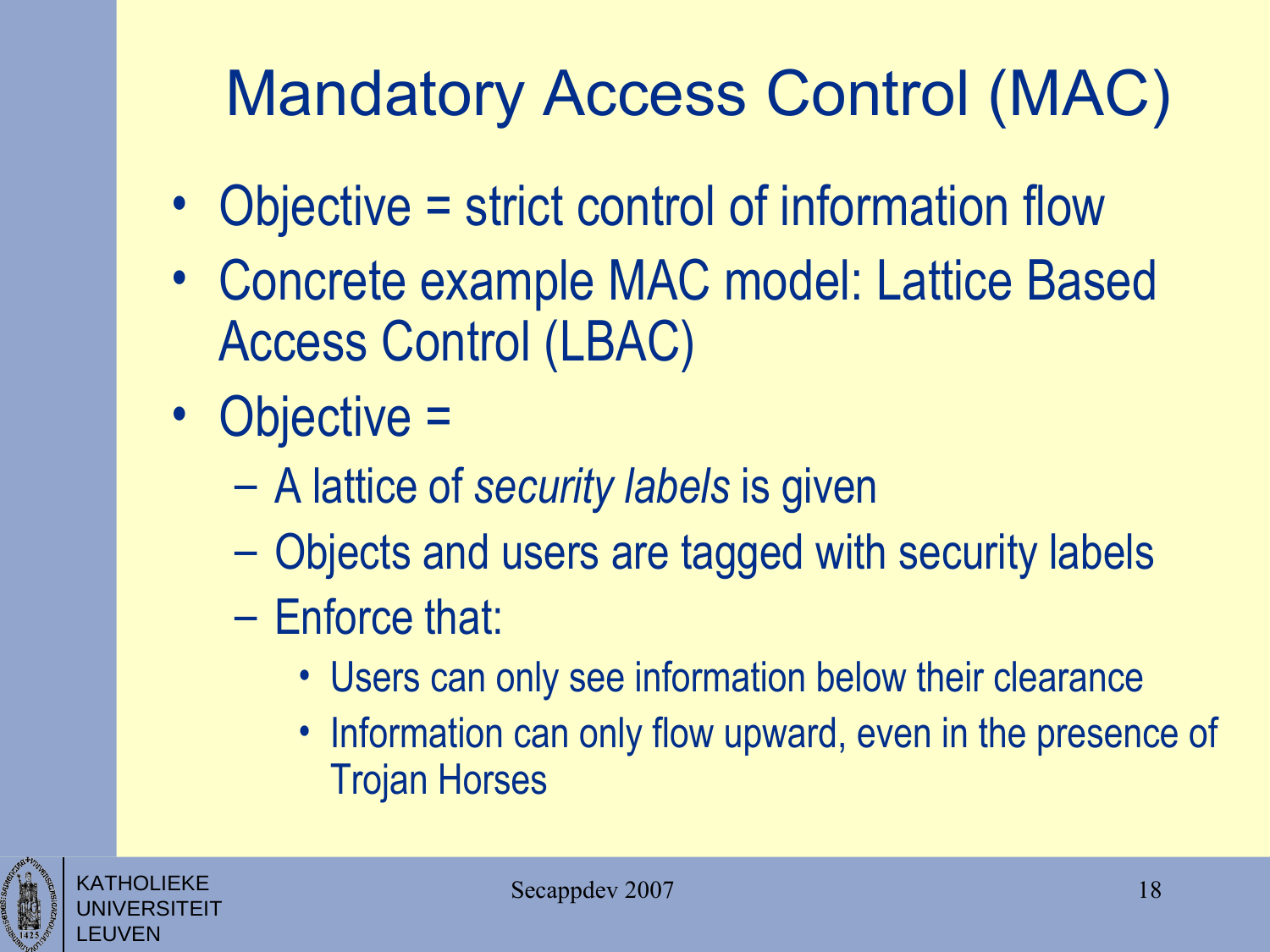



KATHOLIEKE UNIVERSITEIT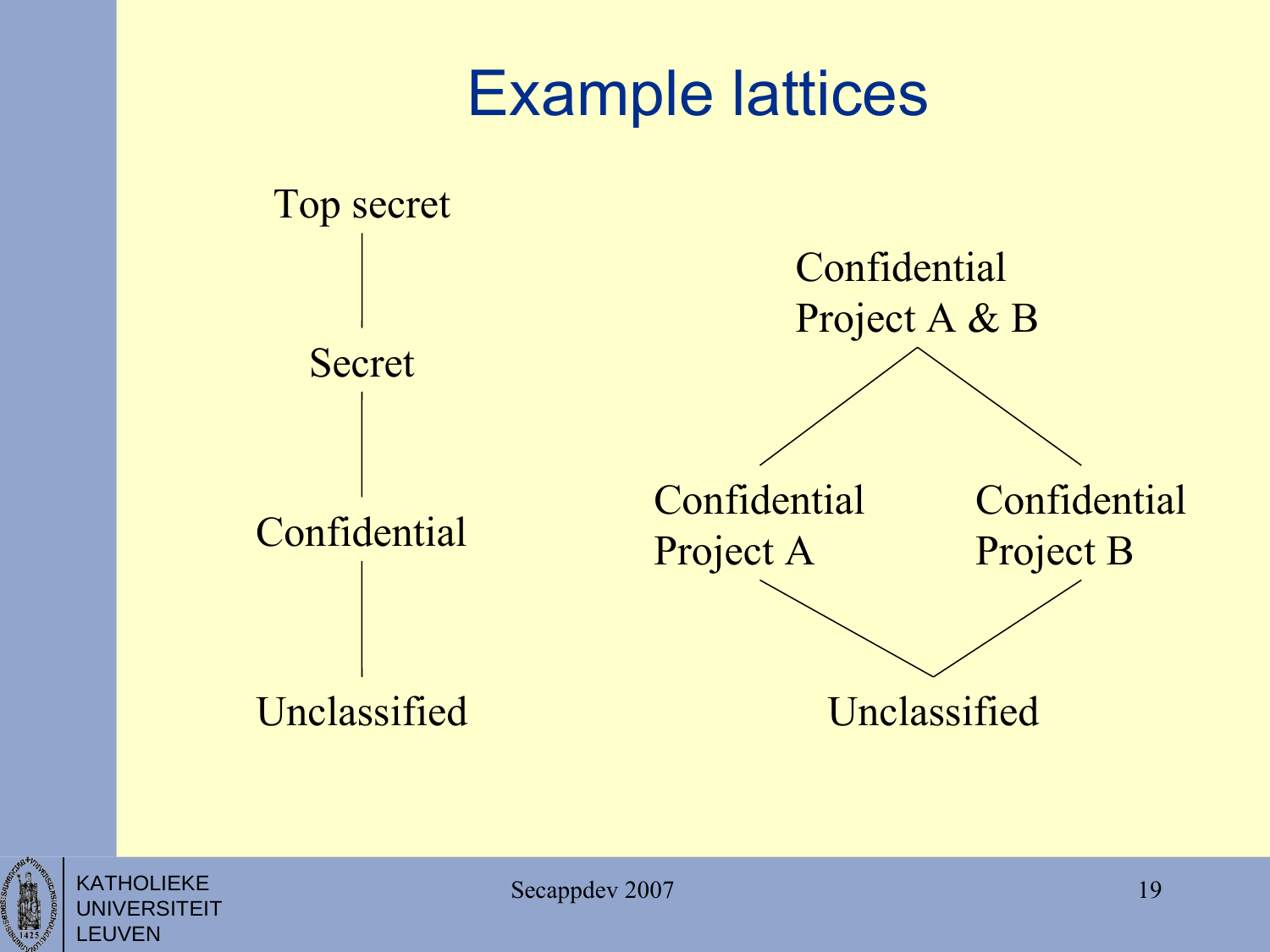# Typical construction of lattice

- Security label = (level, compartment)
- Compartment = set of categories
- Category = keyword relating to a project or area of interest
- Levels are ordered linearly
	- E.g. Top Secret Secret Confidential Unclassified
- Compartments are ordered by subset inclusion



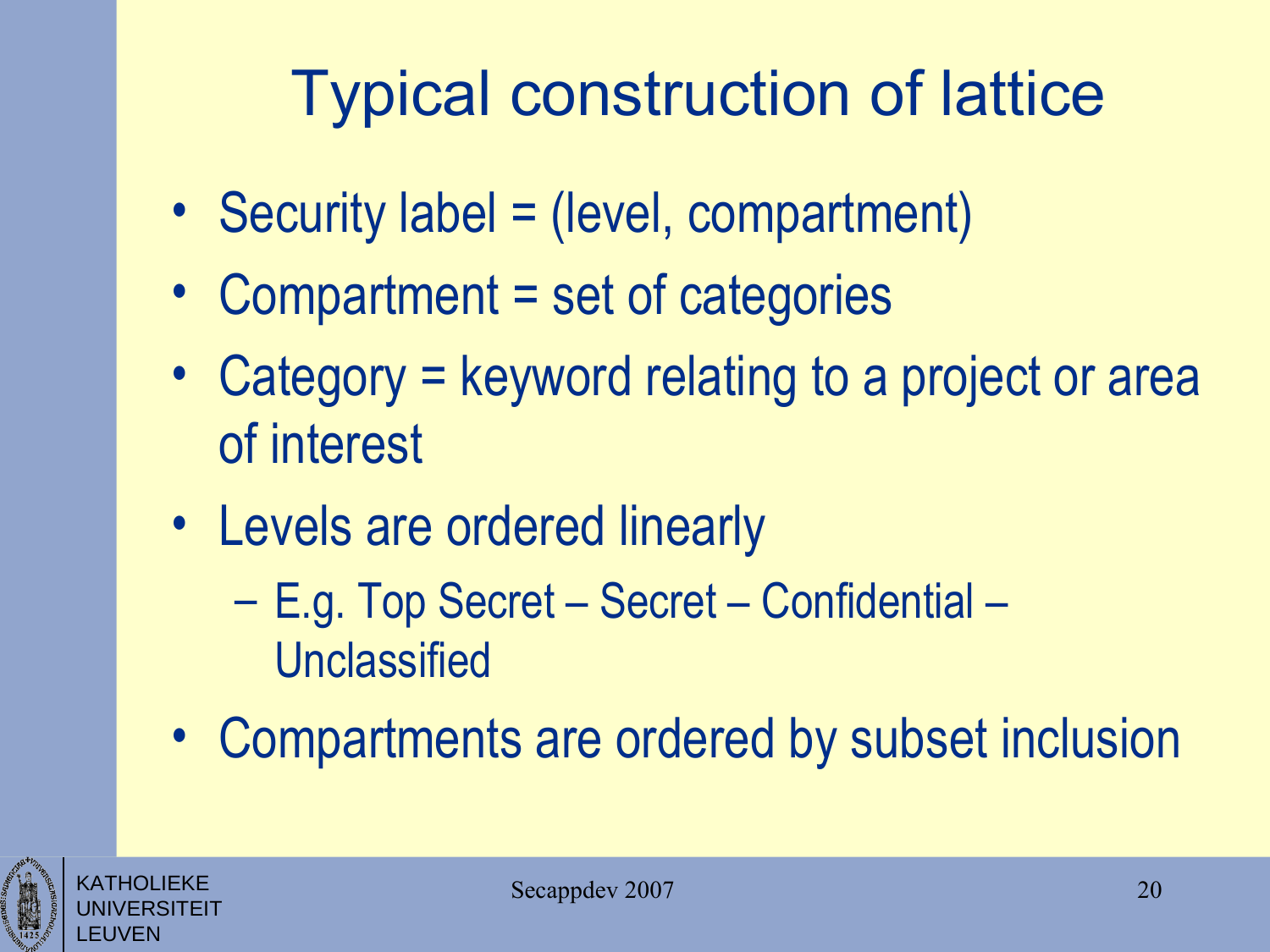

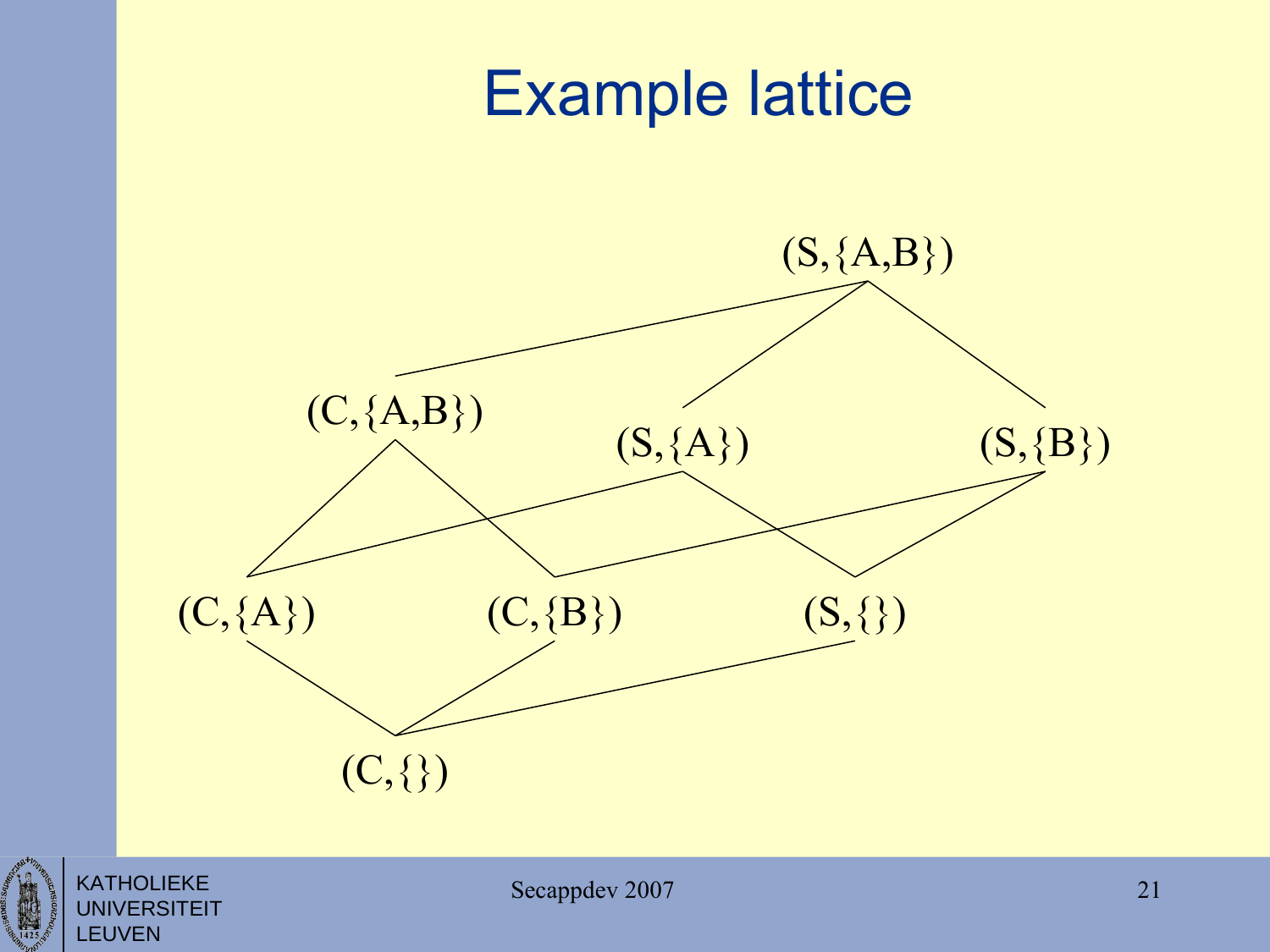# LBAC

- Key concepts of the model:
	- Users initiate *subjects* or *sessions*, and these are labeled on creation
	- Users of clearance L can start subjects with any label  $L' \leq L$
	- Enforced rules:
		- Simple security property: subjects with label L can only read objects with label  $L' \leq L$  (no read up)
		- \*-property: subjects with label L can only write objects with label  $L' \geq L$  (no write down)

– The \*-property addresses the Trojan Horse problem

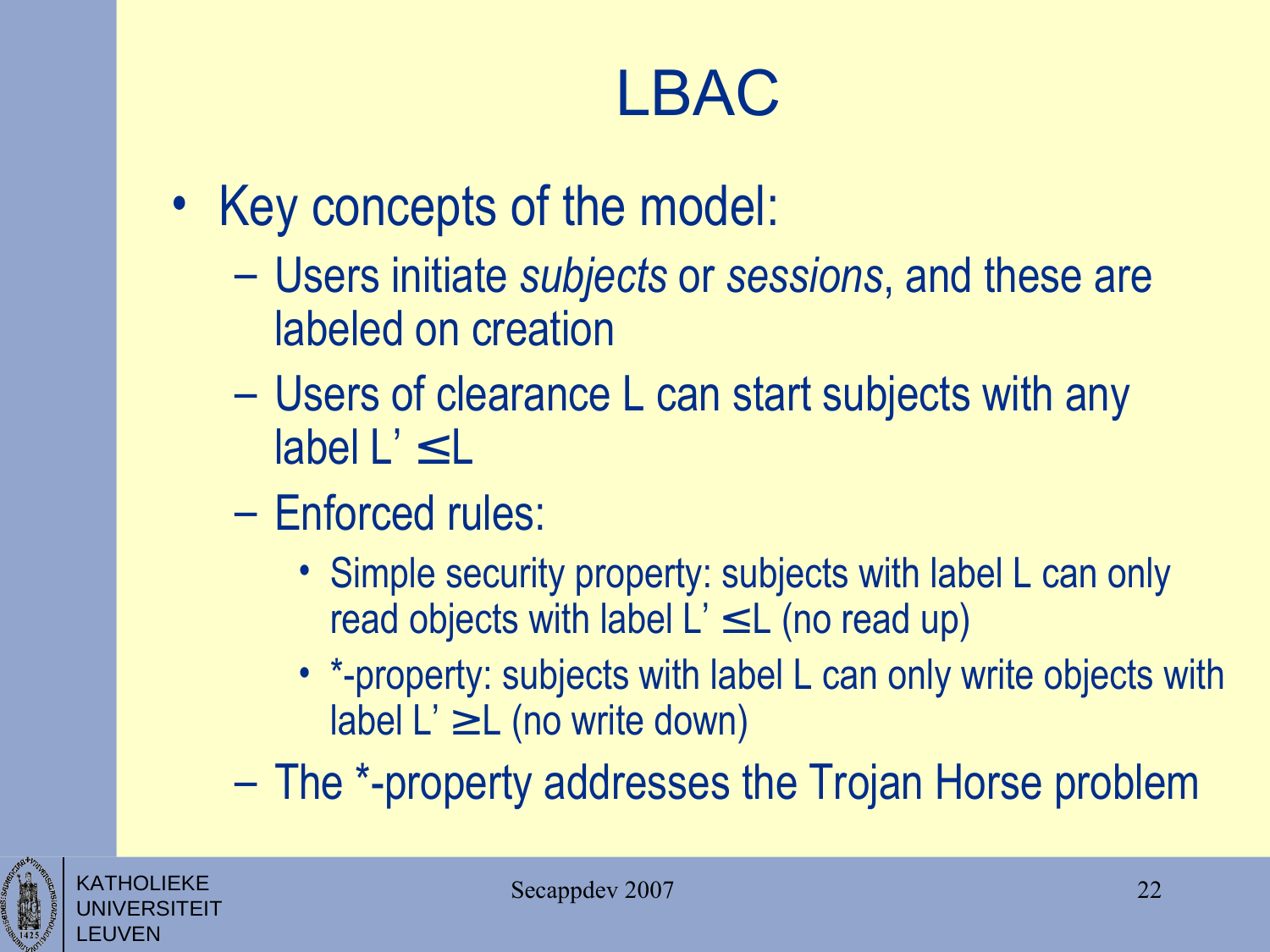# LBAC and the Trojan Horse problem



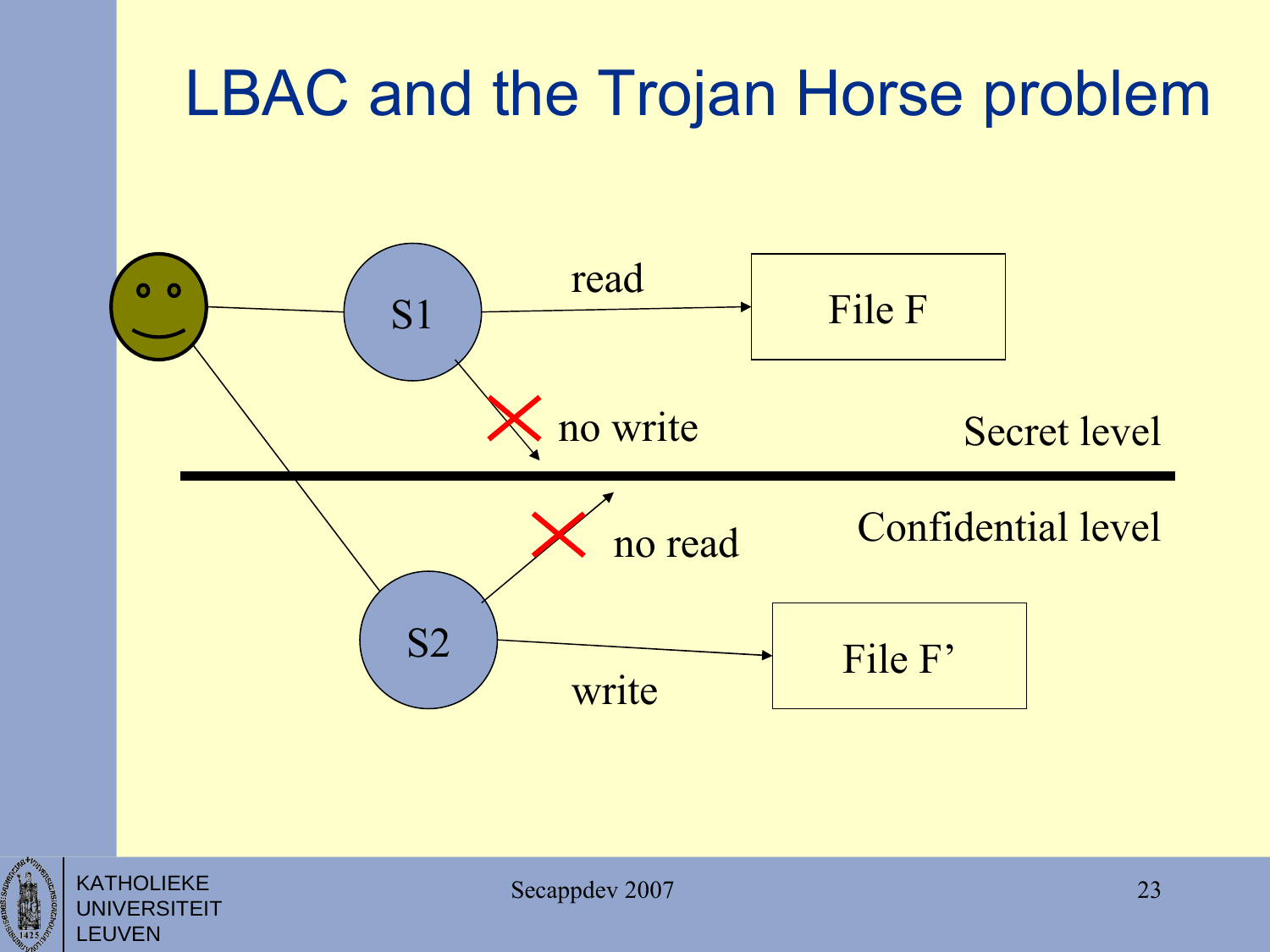# Security automaton for LBAC

// Stable part of the protection state Set<User> users; Map<User,Label> ulabel; // label of users

//Dynamic part of the protection state Set<Obj> objects = new Set(); Set<Session> sessions = new Set(); Map<Session, Label> slabel = new Map(); // label of sessions Map<Obj,Label> olabel = new Map(); // label of objects

// No read up void read(Session s, Obj o) **requires** s in sessions && o in objects && slabel[s] >= olabel[o]; {}

// No write down void write(Session s, Obj o) **requires** s in sessions && o in objects && slabel[s] <= olabel[o]; {}



KATHOLIEKE UNIVERSITEIT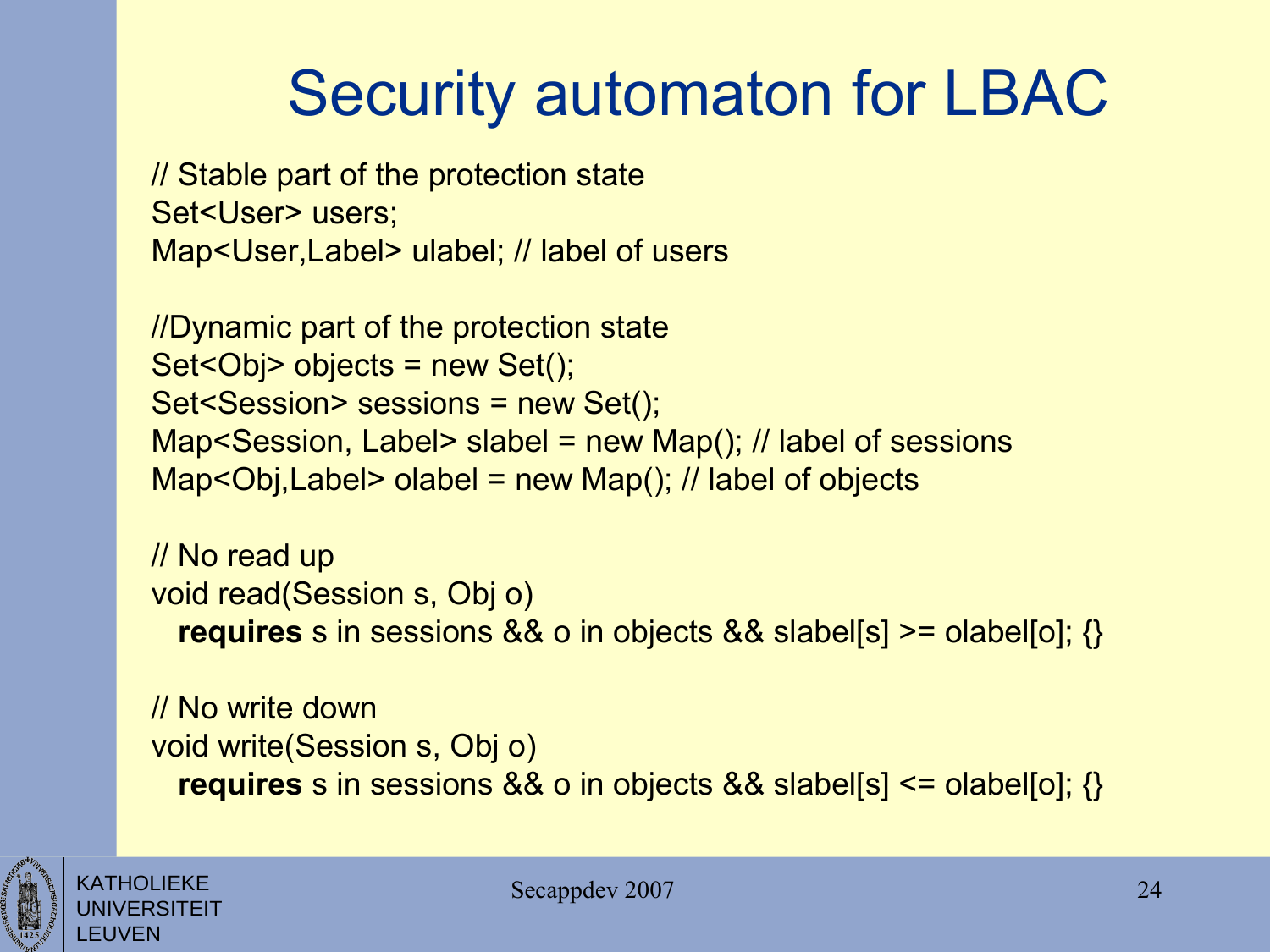# Security automaton for LBAC (ctd)

```
// Managing sessions and objects
void createSession(User u, Label l) 
  requires (u in users) && ulabel[u] >= l ; {
   s = new Session();
   sessions[s] = true; 
  slabel[s] = l;
} 
void addObject(Session s, Obj o, Label l)
  requires (s in sessions) && (o notin objects) && slabel[s] <= l; {
  objects[o] = true;
 olabel[<sub>o</sub>] = 1;}
```


KATHOLIEKE UNIVERSITEIT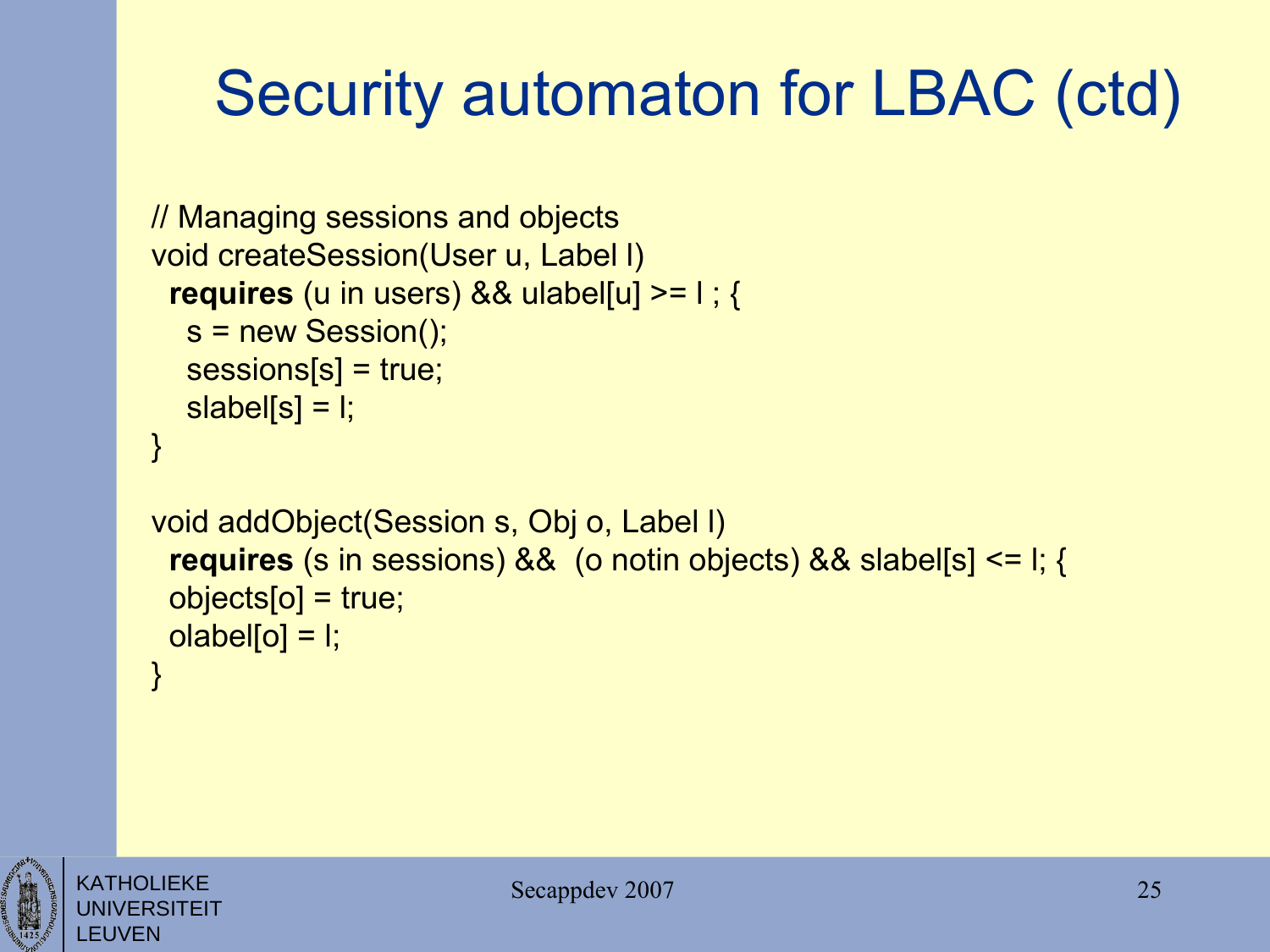#### LBAC

- Problems and disadvantages
	- Too rigid => need for "trusted subjects"
	- Not well suited for commercial environments
	- Covert channel problems



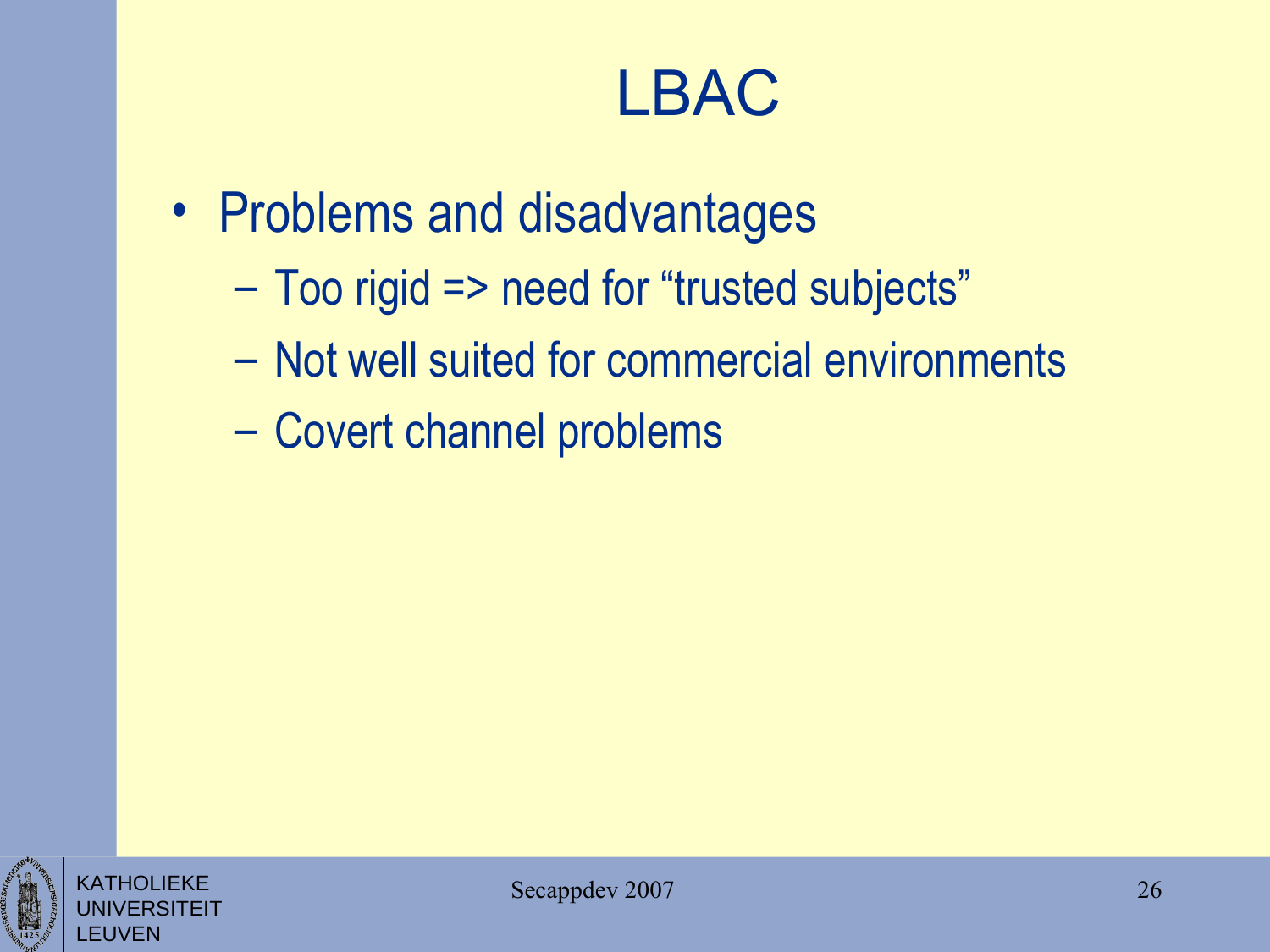#### **Overview**

- Introduction: Lampson's model for access control
- Classical Access Control Models
	- Discretionary Access Control (DAC)
	- Mandatory Access Control (MAC)
	- Role-Based Access Control (RBAC)
	- Other Access Control Models
- Access Control in Windows 2000/XP/Vista
- Conclusion



KATHOLIEKE UNIVERSITEIT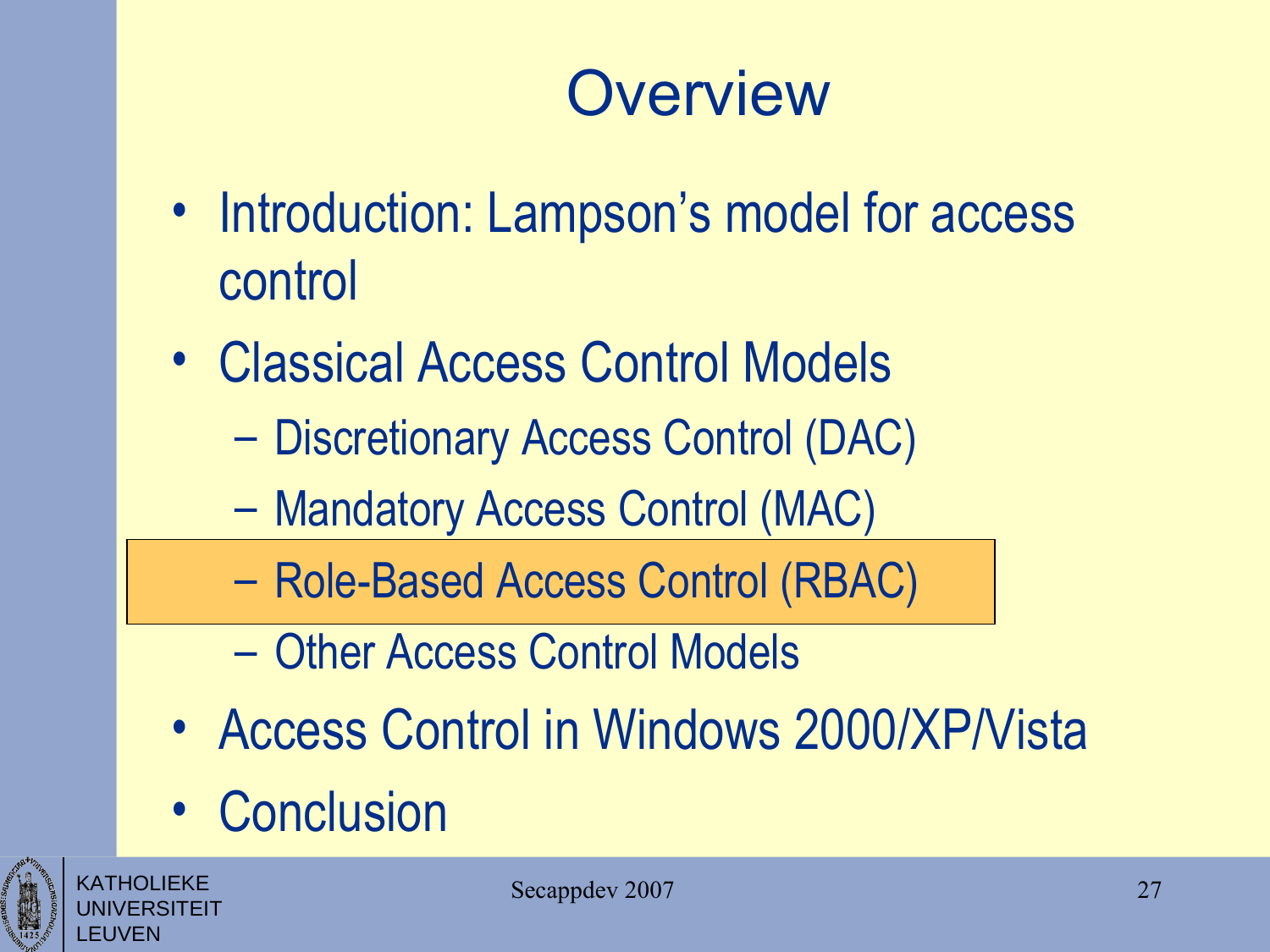# Role-Based Access Control (RBAC)

- Main objective: manageable access control
- Key concepts of the model:
	- Role:
		- many-to-many relation between users and permissions
		- Corresponds to a well-defined job or responsibility
		- Think of it as a named set of permissions that can be assigned to users
	- When a user starts a session, he can activate some or all of his roles
	- A session has all the permissions associated with the activated roles



KATHOLIEKE UNIVERSITEIT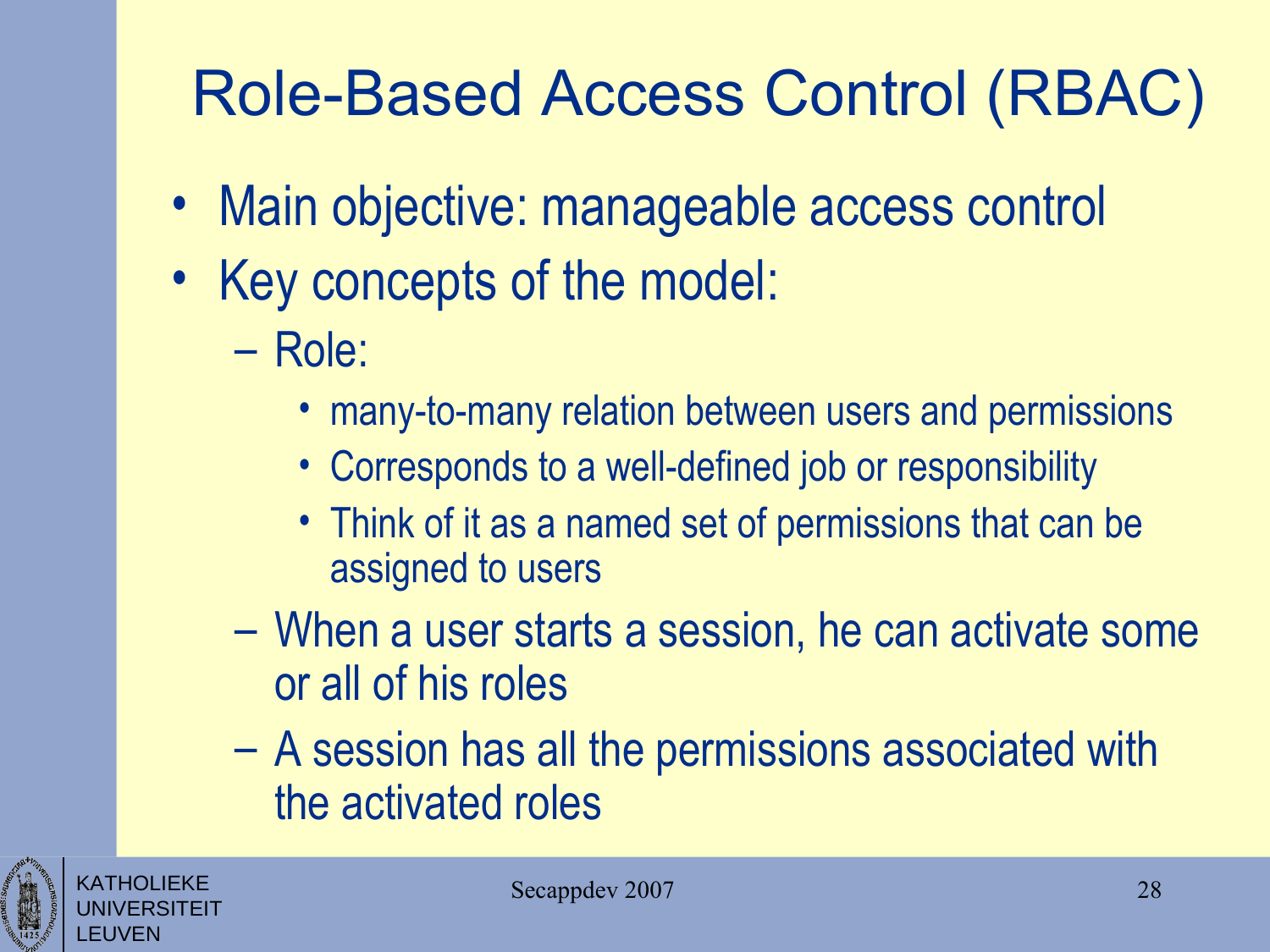# Security automaton for RBAC

// stable part of the protection state Set<User> users; Set<Role> roles; Set<Permission> perms; Map<User, Set<Role>> ua; // set of roles assigned to each user Map<Role, Set<Permission>> pa; // permissions assigned to each role

// dynamic part of the protection state Set<Session> sessions; Map<Session, Set<Role>> session\_roles; Map<User, Set<Session>> user\_sessions;

// access check void checkAccess(Session s, Permission p) **requires** s in sessions && Exists{ r in session\_roles[s]; p in pa[r]}; { }



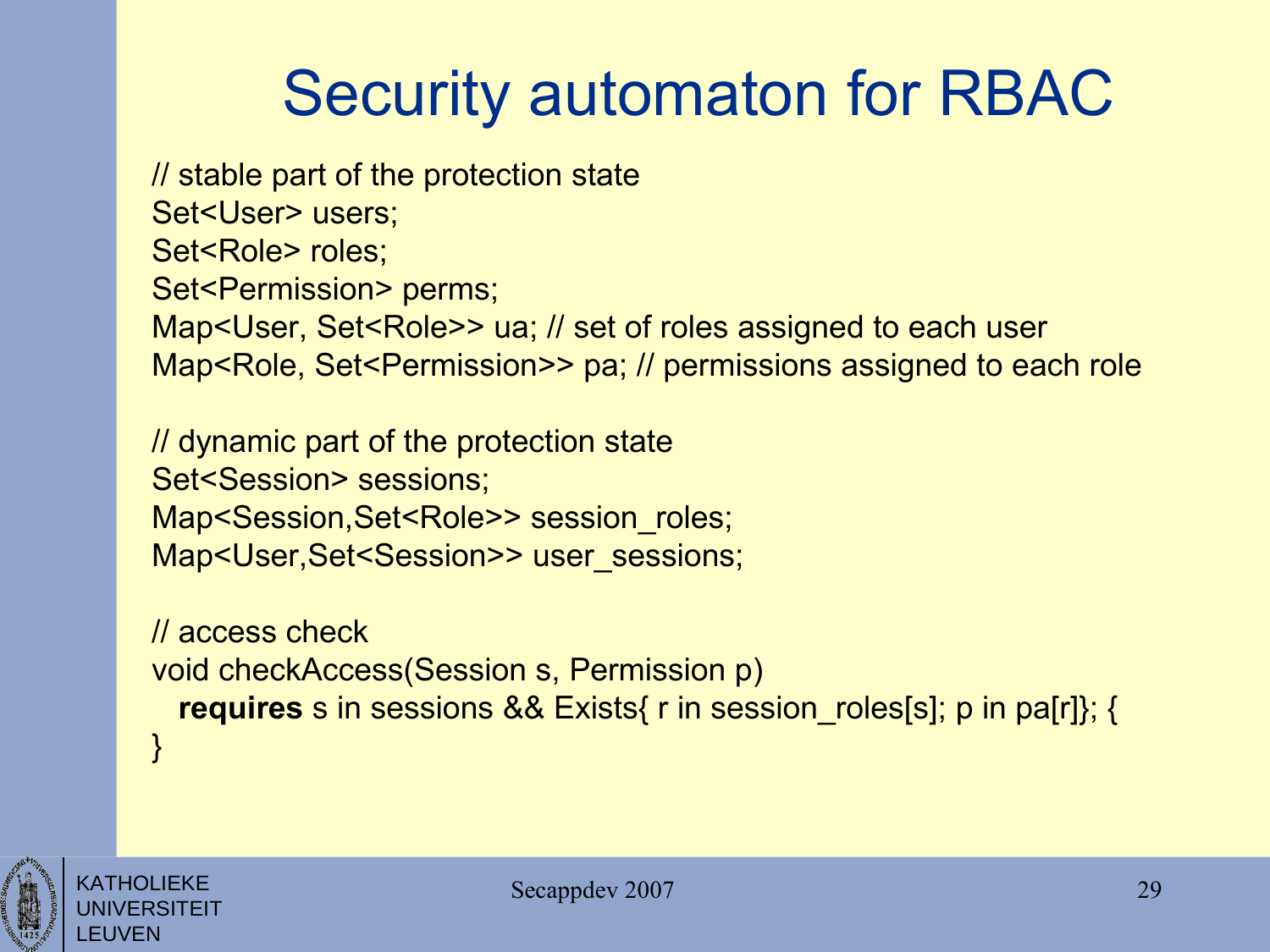# Security automaton for RBAC (ctd)

```
void createSession(User u, Set<Role> rs)
 requires (u in users) && rs < ua[u]; {
   Session s = new Session();
   sessions[s] = true; 
  session_roles[s] = rs;
  user_sessions[u][s] = true;
}
```

```
void dropRole(User u, Session s, Role r) 
 requires (u in users) && (s in user_sessions[u]) 
         && (r in session roles[s]); {
 session_roles[s][r] = false;
}
```
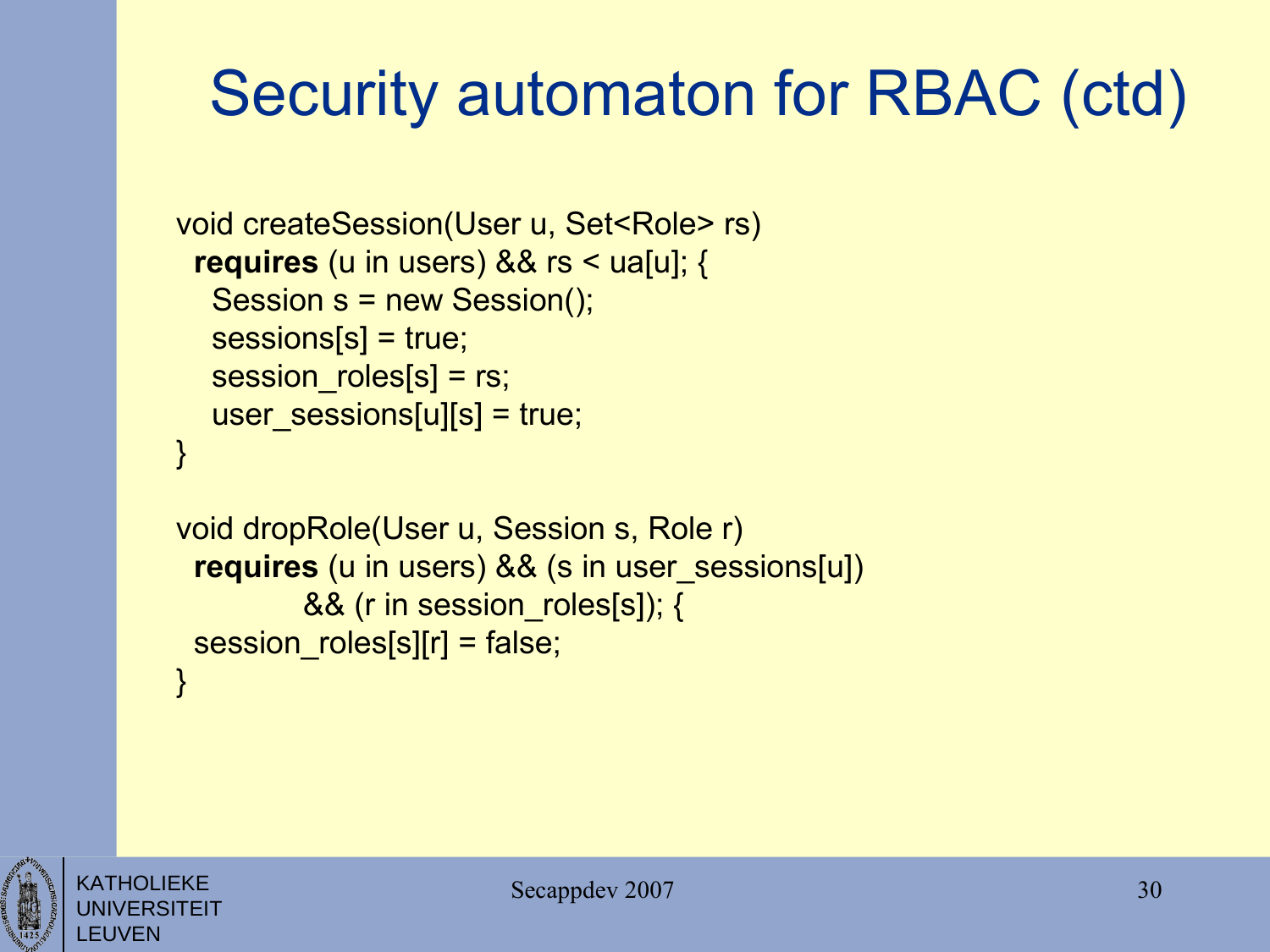#### RBAC - Extensions

• Hierarchical roles: senior role inherits all permissions from junior role



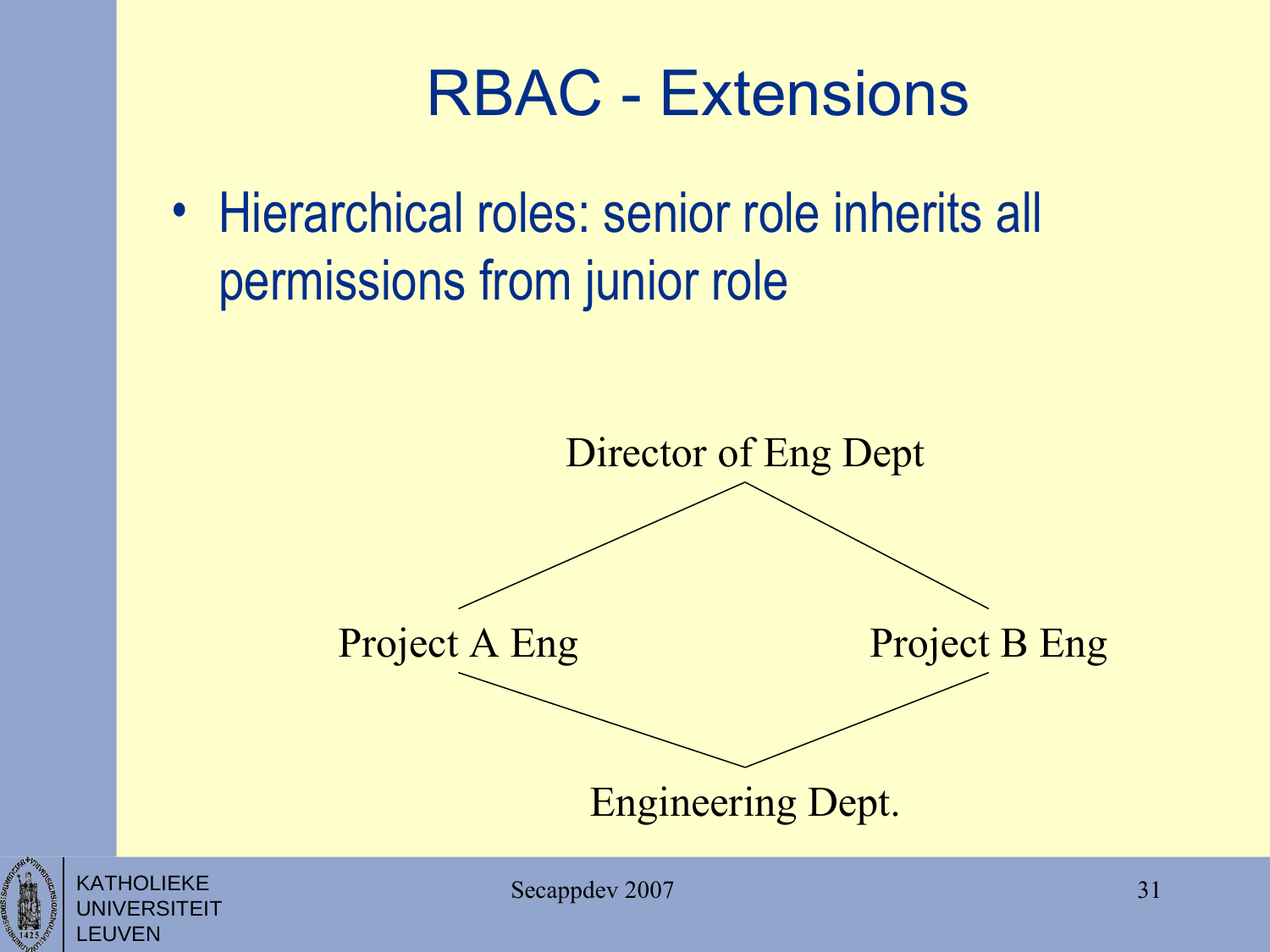#### RBAC - Extensions

- Constraints:
	- Static constraints
		- Constraints on the assignment of users to roles
		- E.g. Static separation of duty: nobody can both:
			- Order goods
			- Approve payment
	- Dynamic constraints
		- Constraints on the simultaneous activation of roles
		- E.g. to enforce least privilege

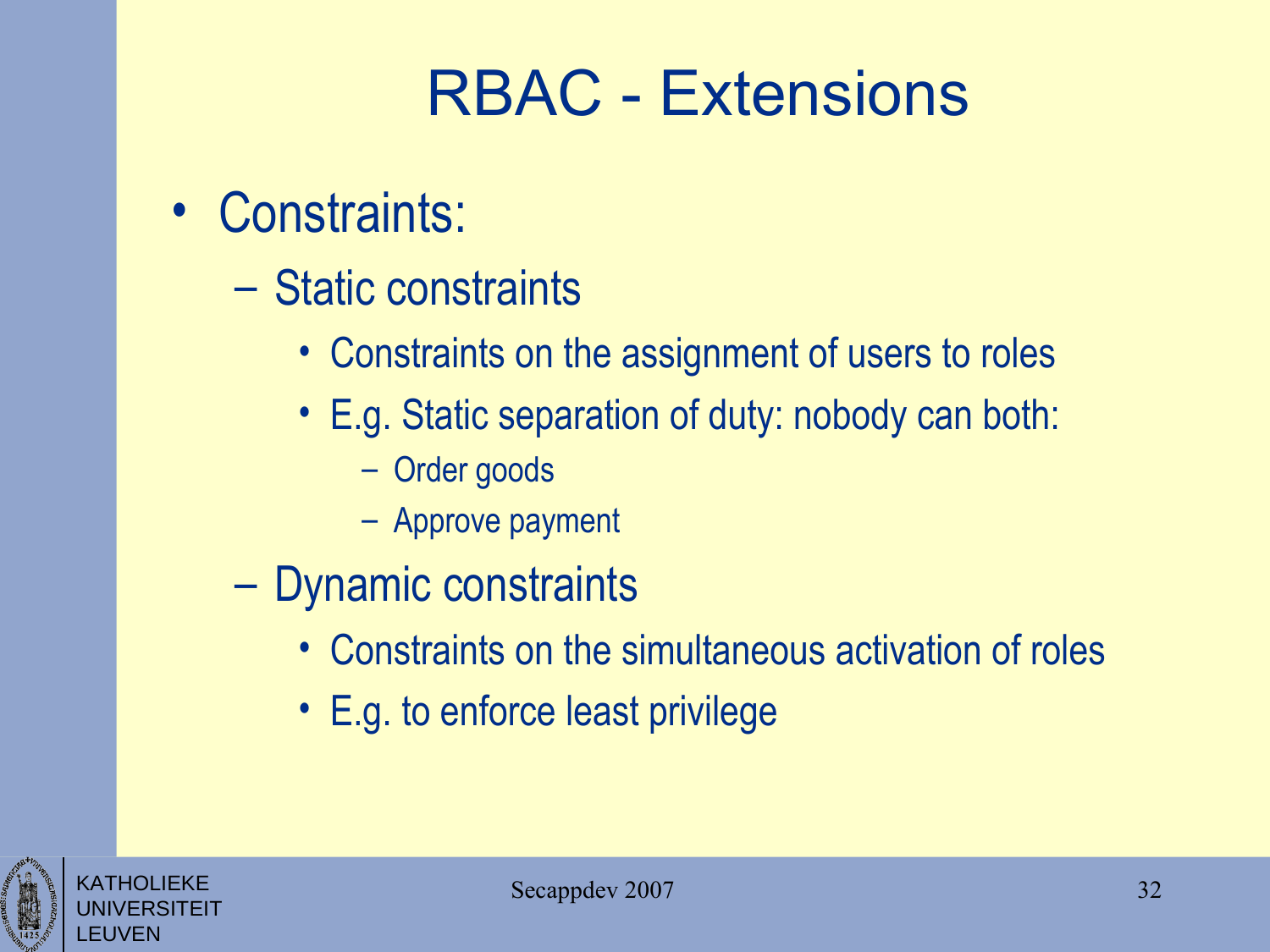# RBAC in practice

- Implemented in databases or into specific applications
- Can be "simulated" in operating systems using the group concept
- Implemented in a generic way in application servers



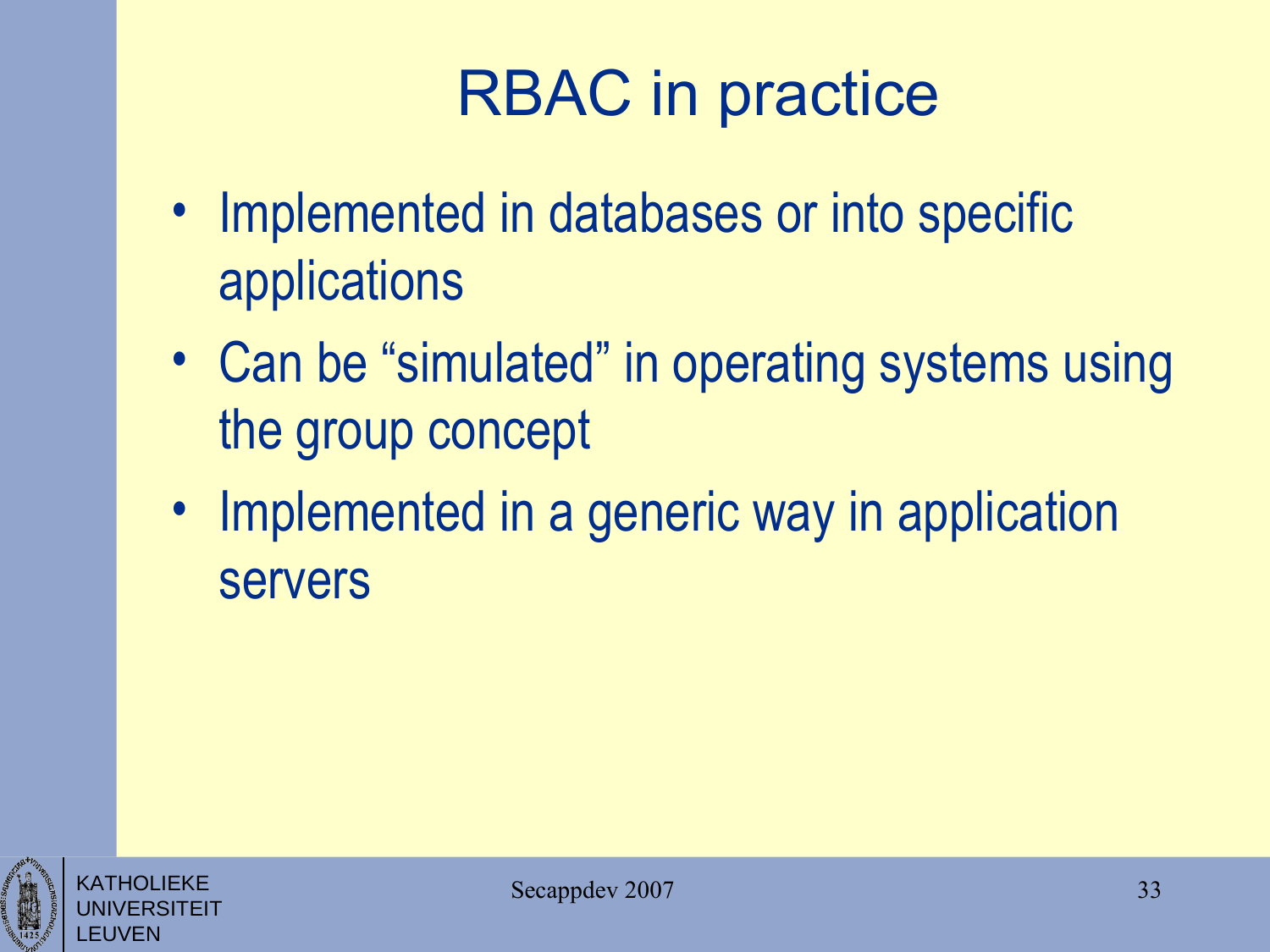#### **Overview**

- Introduction: Lampson's model for access control
- Classical Access Control Models
	- Discretionary Access Control (DAC)
	- Mandatory Access Control (MAC)
	- Role-Based Access Control (RBAC)
	- Other Access Control Models
- Access Control in Windows 2000/XP/Vista
- Conclusion

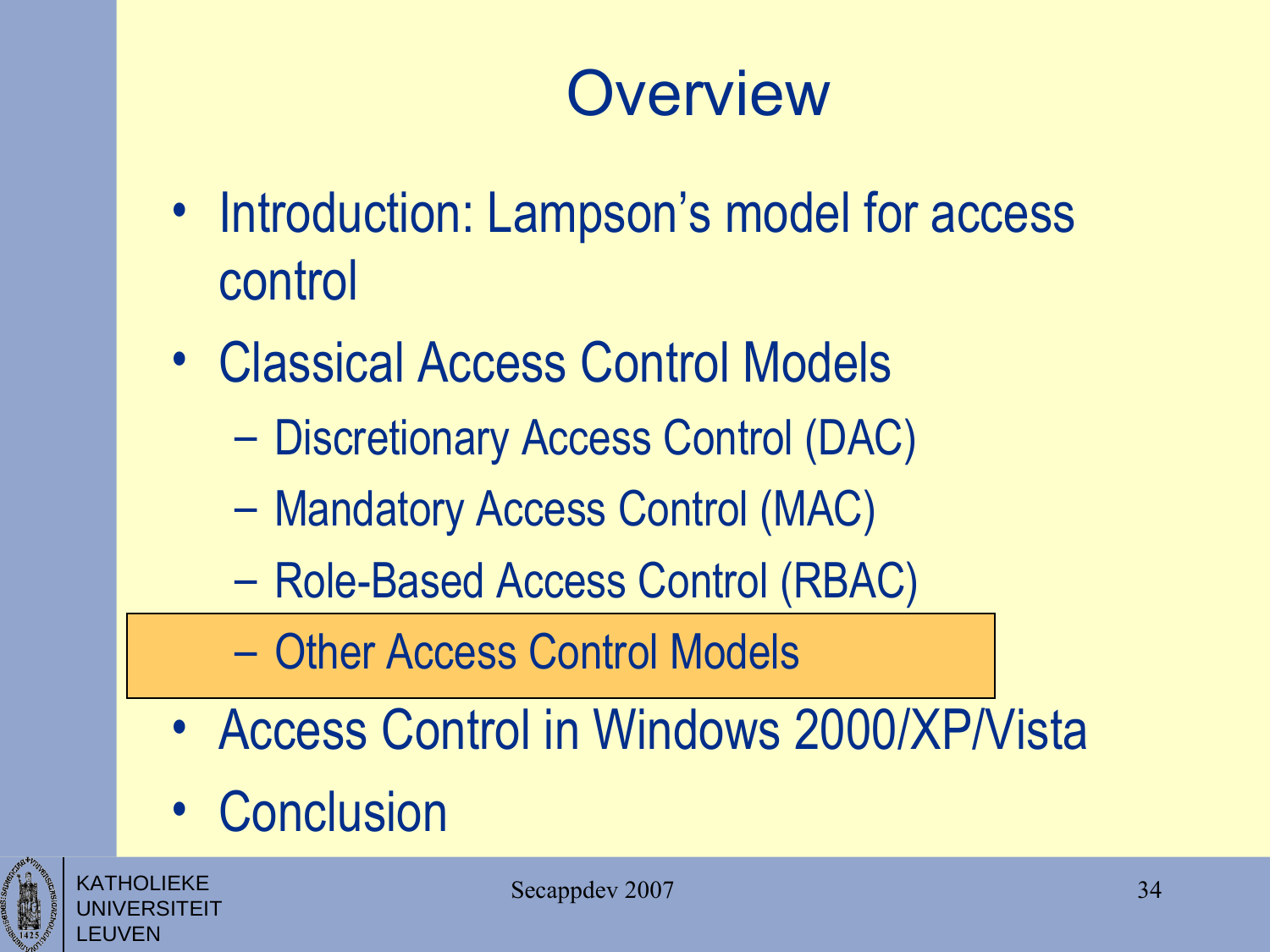# Other Access Control Models

- Biba model: enforcing integrity by information flow
- Chinese wall model: dynamic access control model
	- "A consultant can only see company confidential information of one company in each potentialconflict-of-interest class"
- Theoretical models to study theoretical limits of security decision problems



KATHOLIEKE UNIVERSITEIT

• …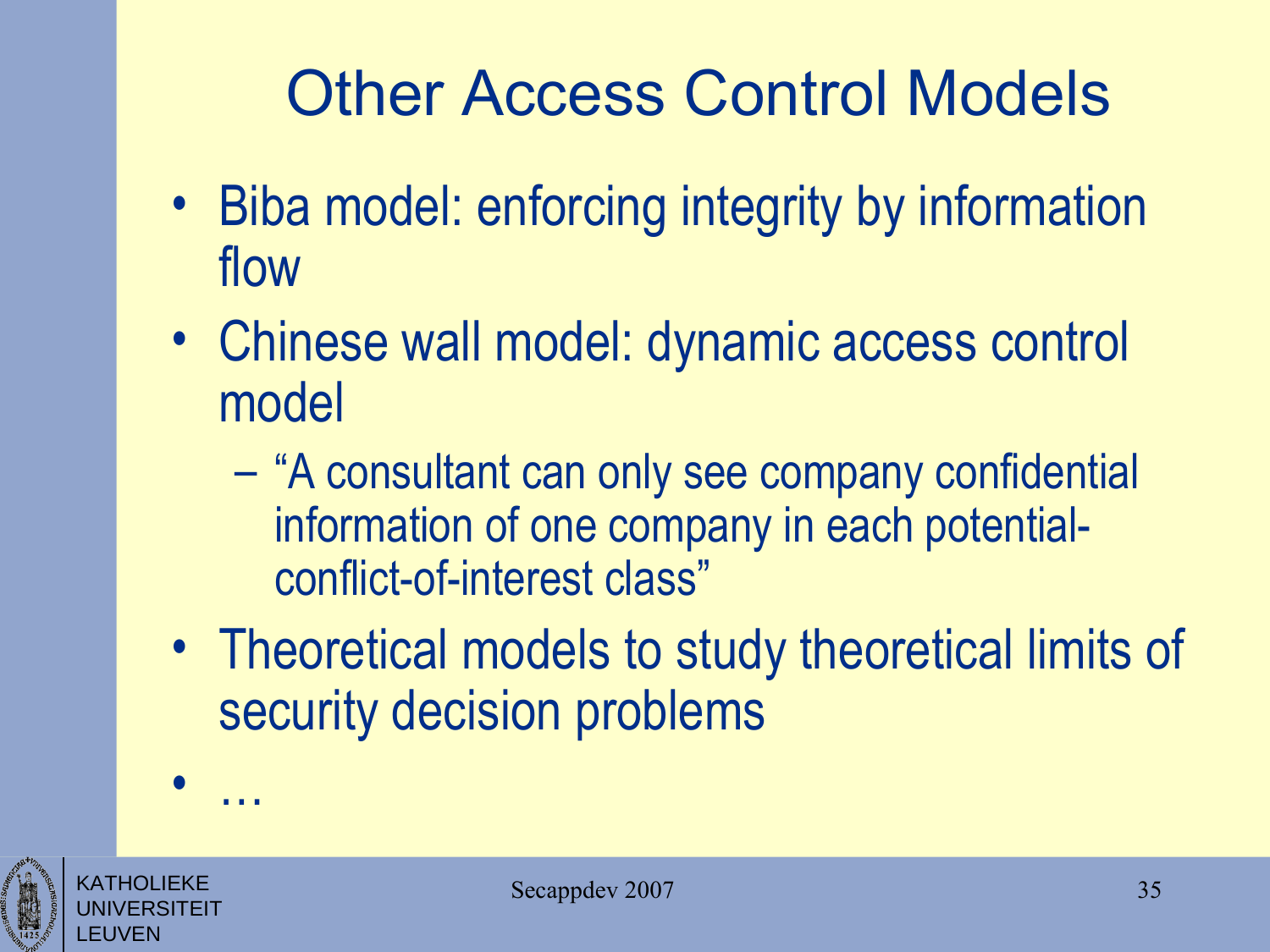## **Overview**

- Introduction: Lampson's model for access control
- Classical Access Control Models
	- Discretionary Access Control (DAC)
	- Mandatory Access Control (MAC)
	- Role-Based Access Control (RBAC)
	- Other Access Control Models
- Access Control in Windows 2000/XP/Vista
- Conclusion



KATHOLIEKE UNIVERSITEIT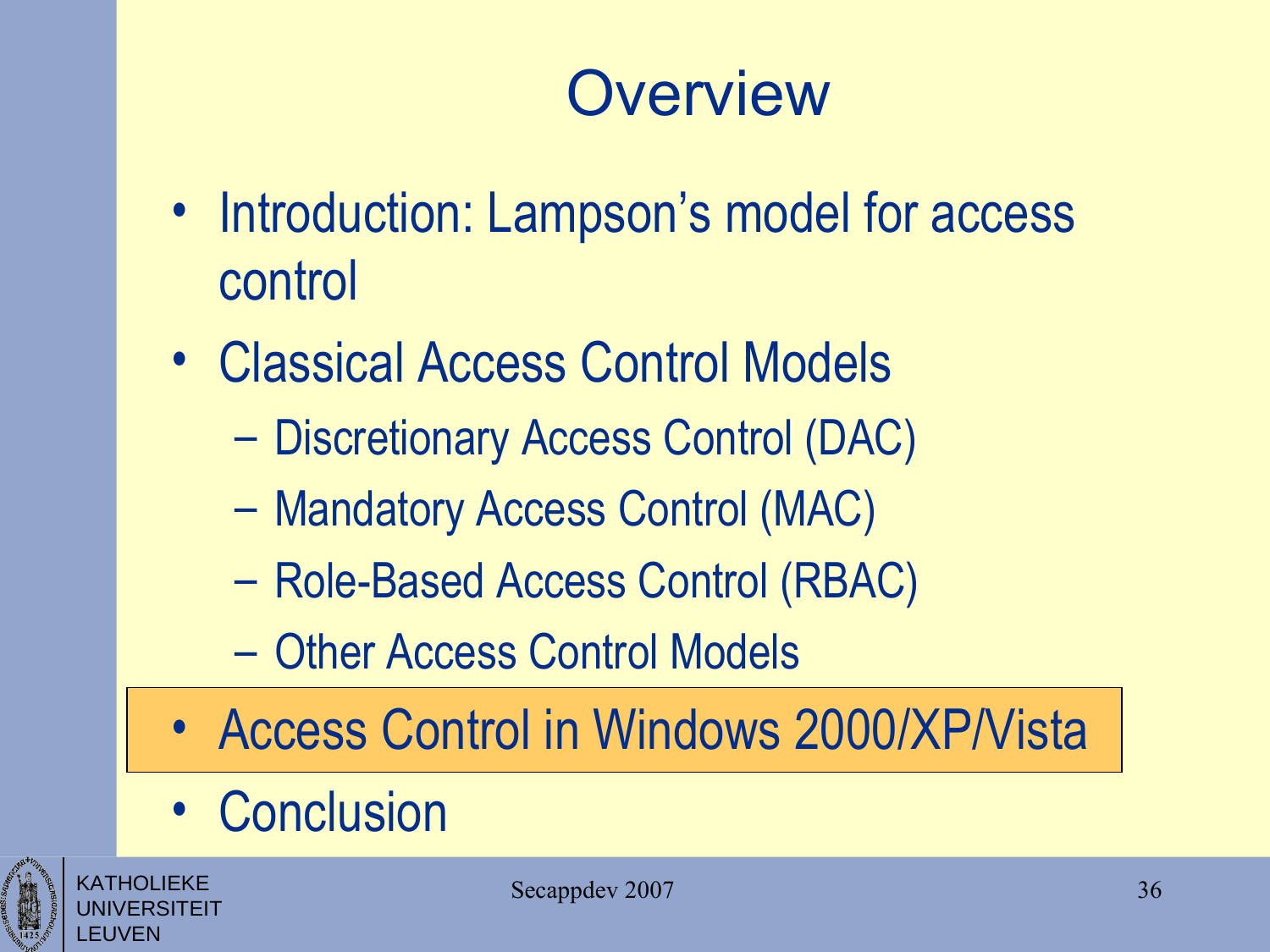# Implementing Access Control in Applications

- **Basically three options** 
	- 1. Delegate to OS
	- 2. Rely on middleware / application server
	- 3. Roll your own
- For (1), it is useful to know the access control system of the OS
- For (2), see later session



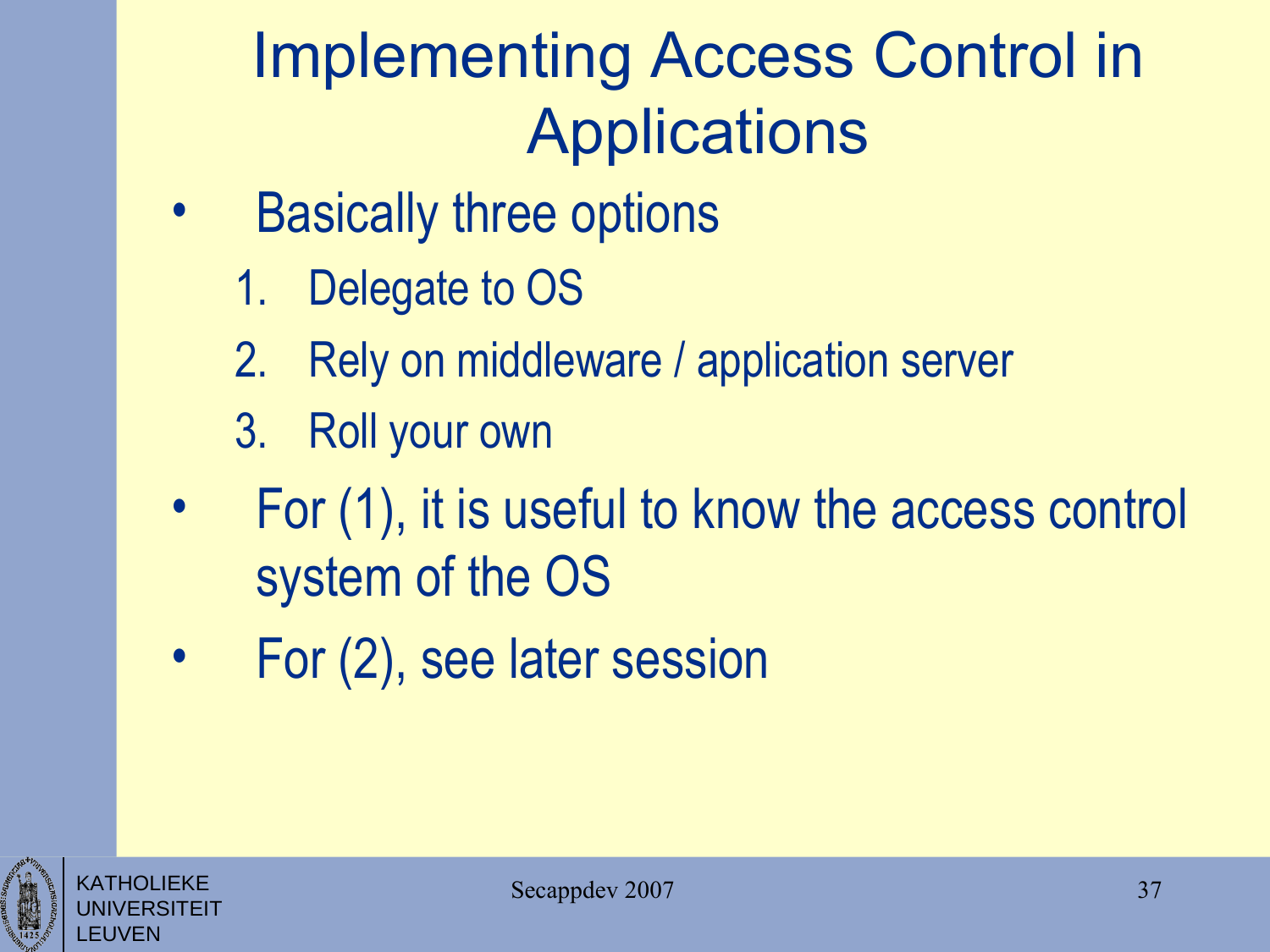# Approach #1: delegate to the OS

- All modern operating system have a built-in access control system, usually DAC based.
- If application resources can be mapped to OS resources, the OS access control can be reused

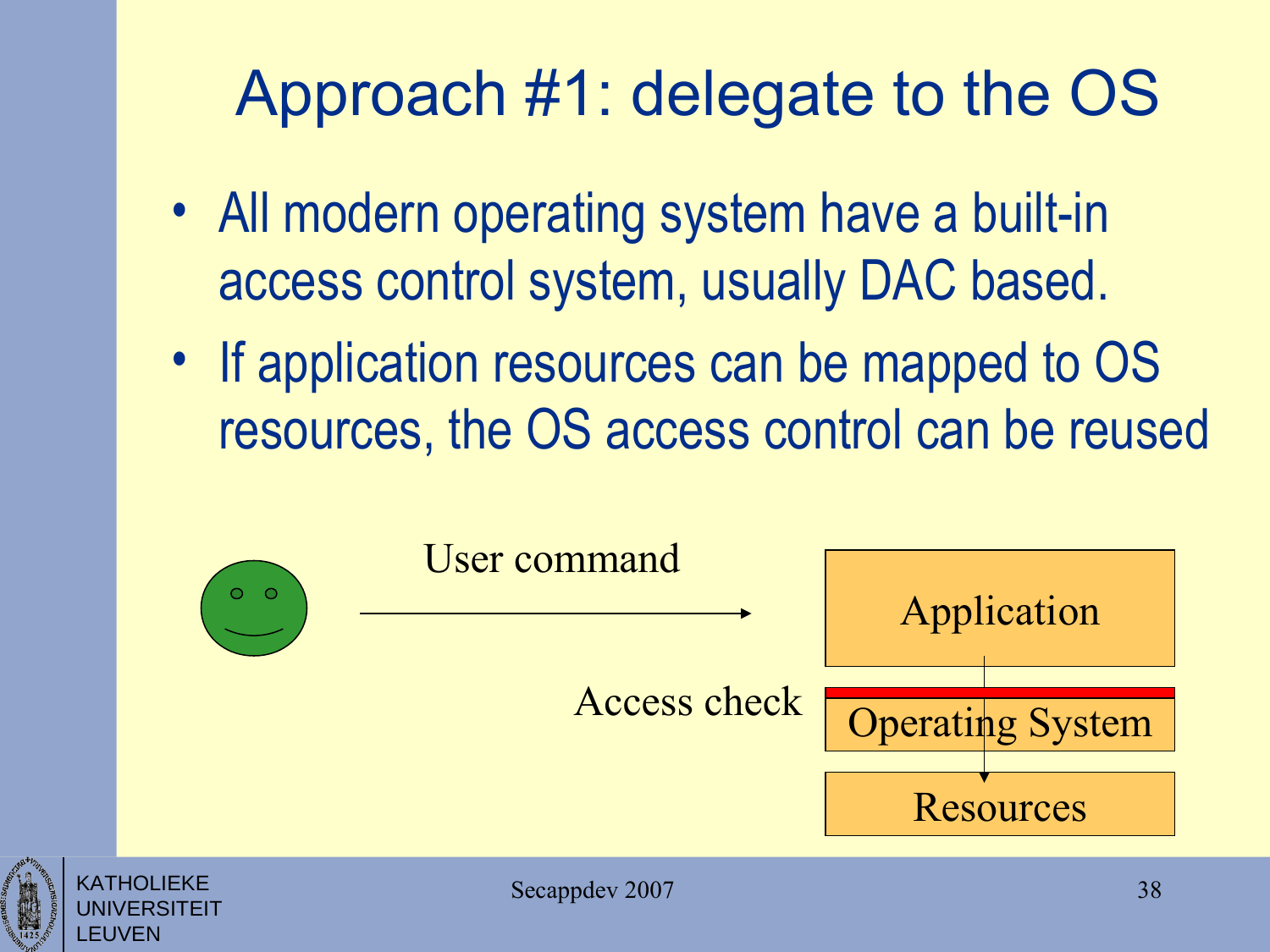# Approach #2: application servers

- Application server intercepts commands and performs access check
- E.g. J2EE and COM+, typically simple RBAC



UNIVERSITEIT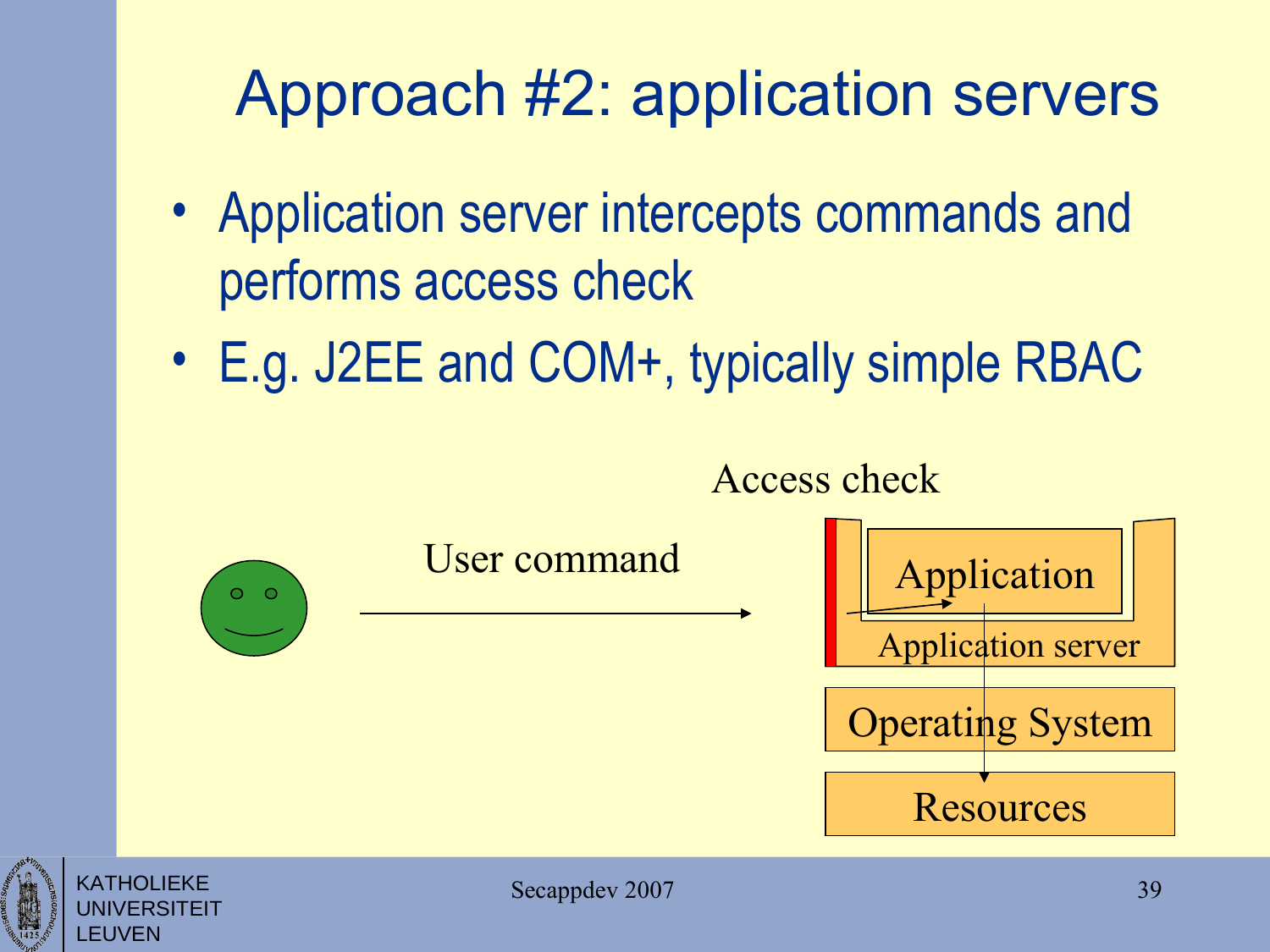# Approach #3: in the application

- Application performs explicit checks in the application code
- It makes sense to externalize at least the policy to an authorization engine Access checks



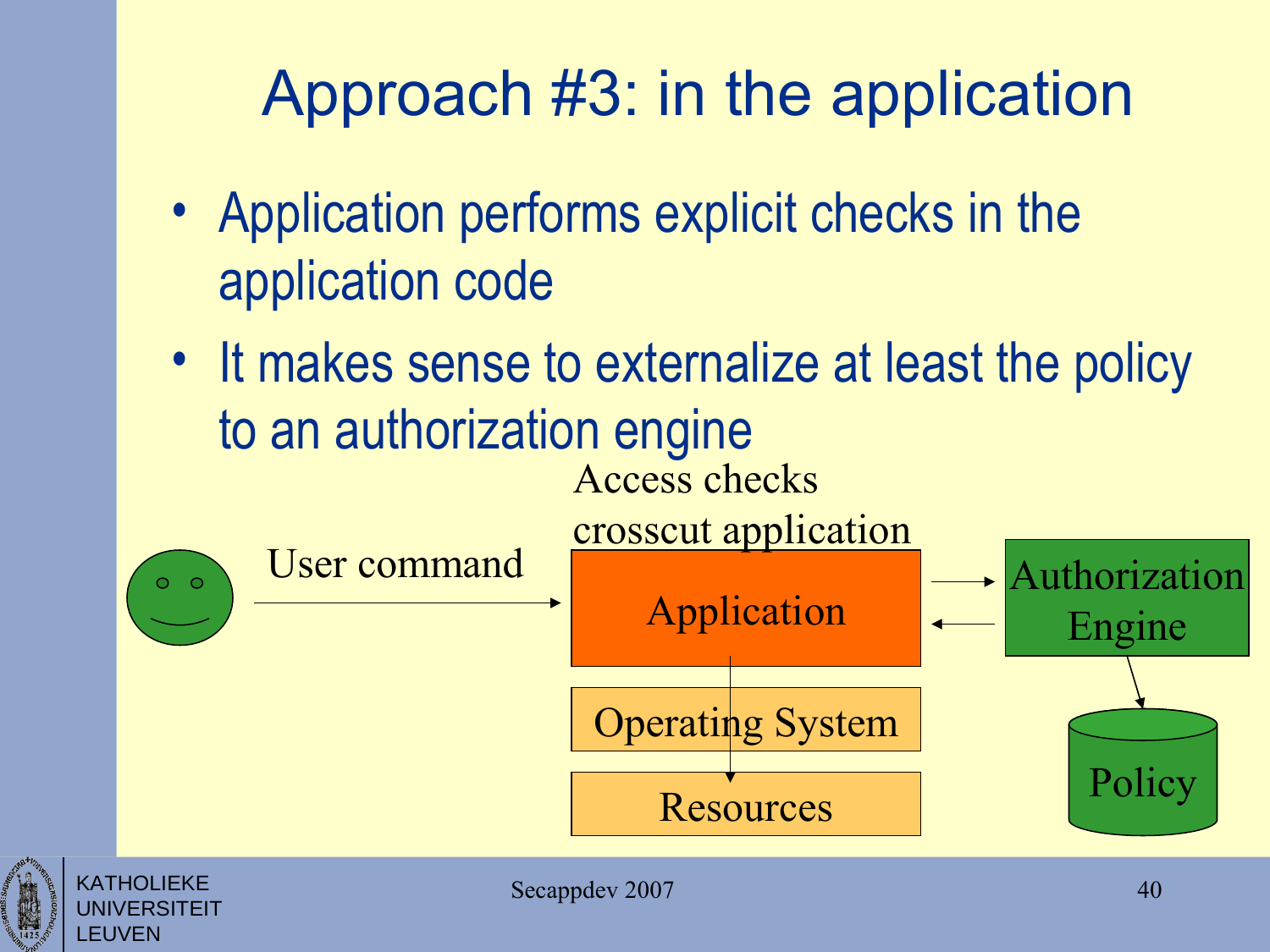# OS Access Control

- In the rest of this session:
	- Helicopter overview of the Windows security architecture
	- Access control system in Windows 2000/XP
	- A brief look at Windows Vista's implementation of the Biba Model.



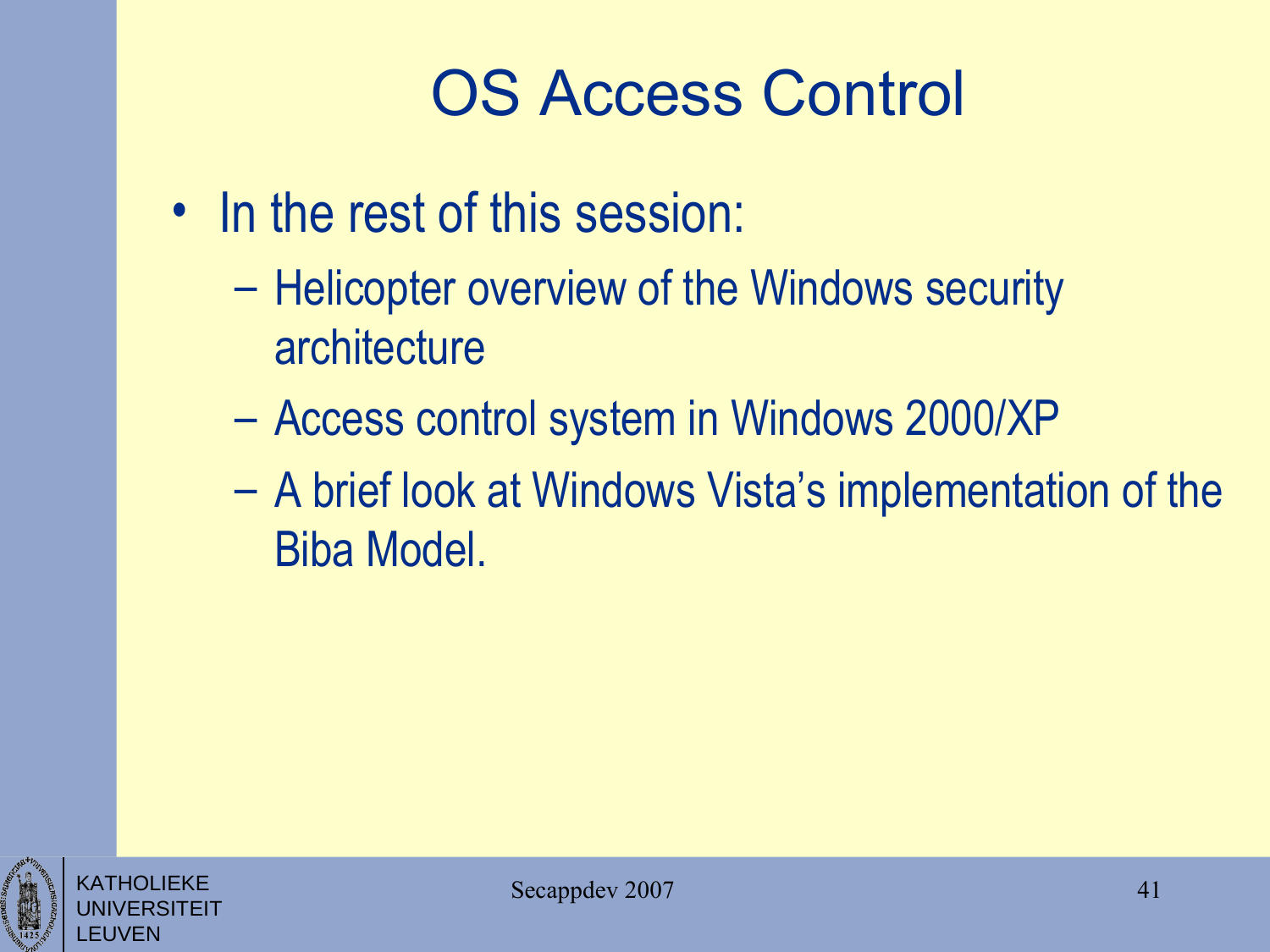- *Principals* are users or machines
	- Identified by Security Identifiers (SID)'s
		- E.g. S-1-5-21-XXX-XXX-XXX-1001
		- Hierarchical and globally unique
- *Authorities* manage principals and their credentials
	- Local Security Authority on each PC
	- Domain controller is authority for a domain
- Flexible mechanisms for slowly growing



KATHOLIEKE UNIVERSITEIT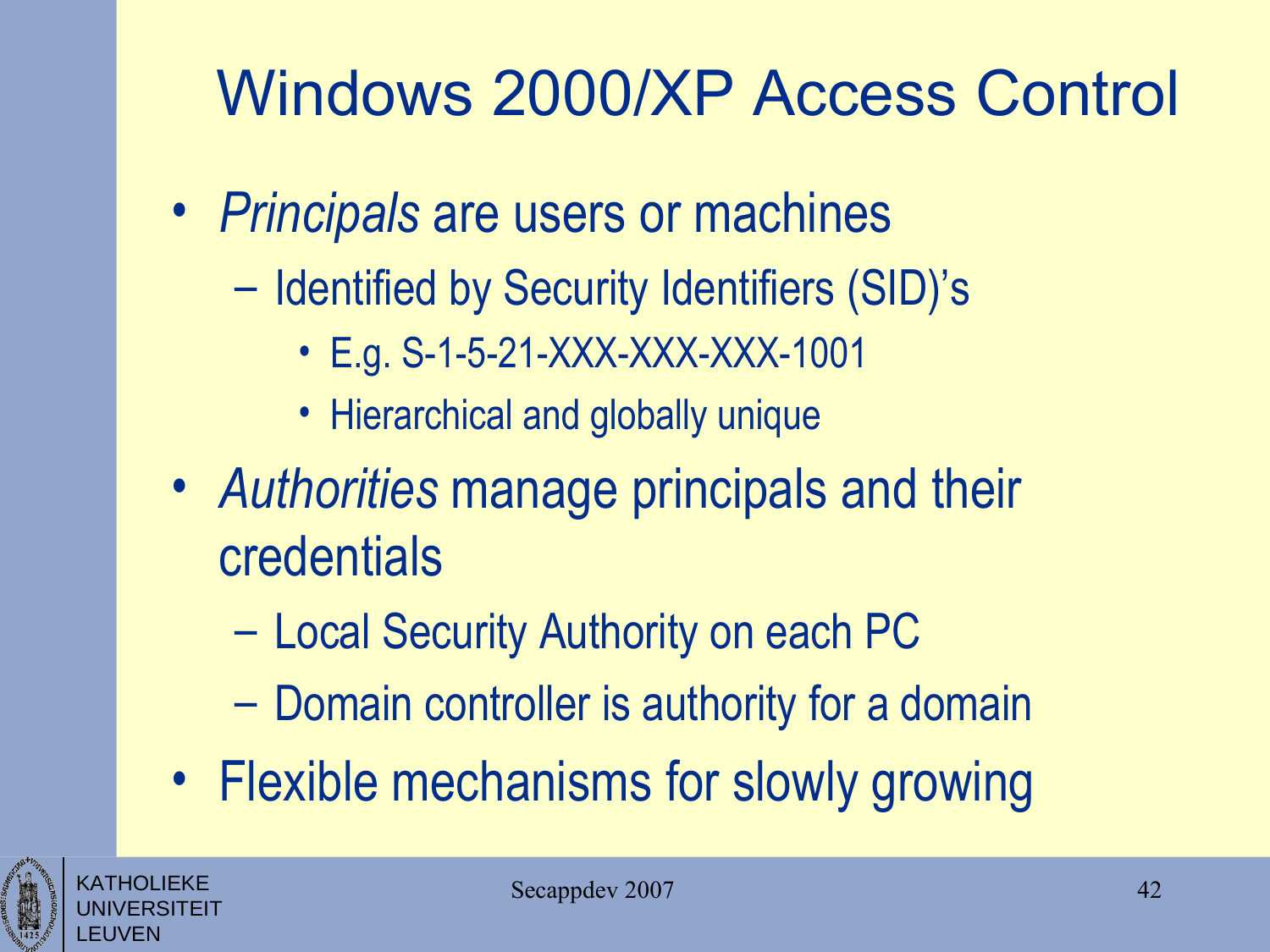- *Trust* between authorities
	- Machine that is part of a domain trusts the domain
	- Domains can establish trust links
- *Authentication*
	- Via local password check on a standalone machine
		- Customizable via GINA
	- Via Kerberos or NTLM on a machine that is part of a domain
		- Customizable via SSPI



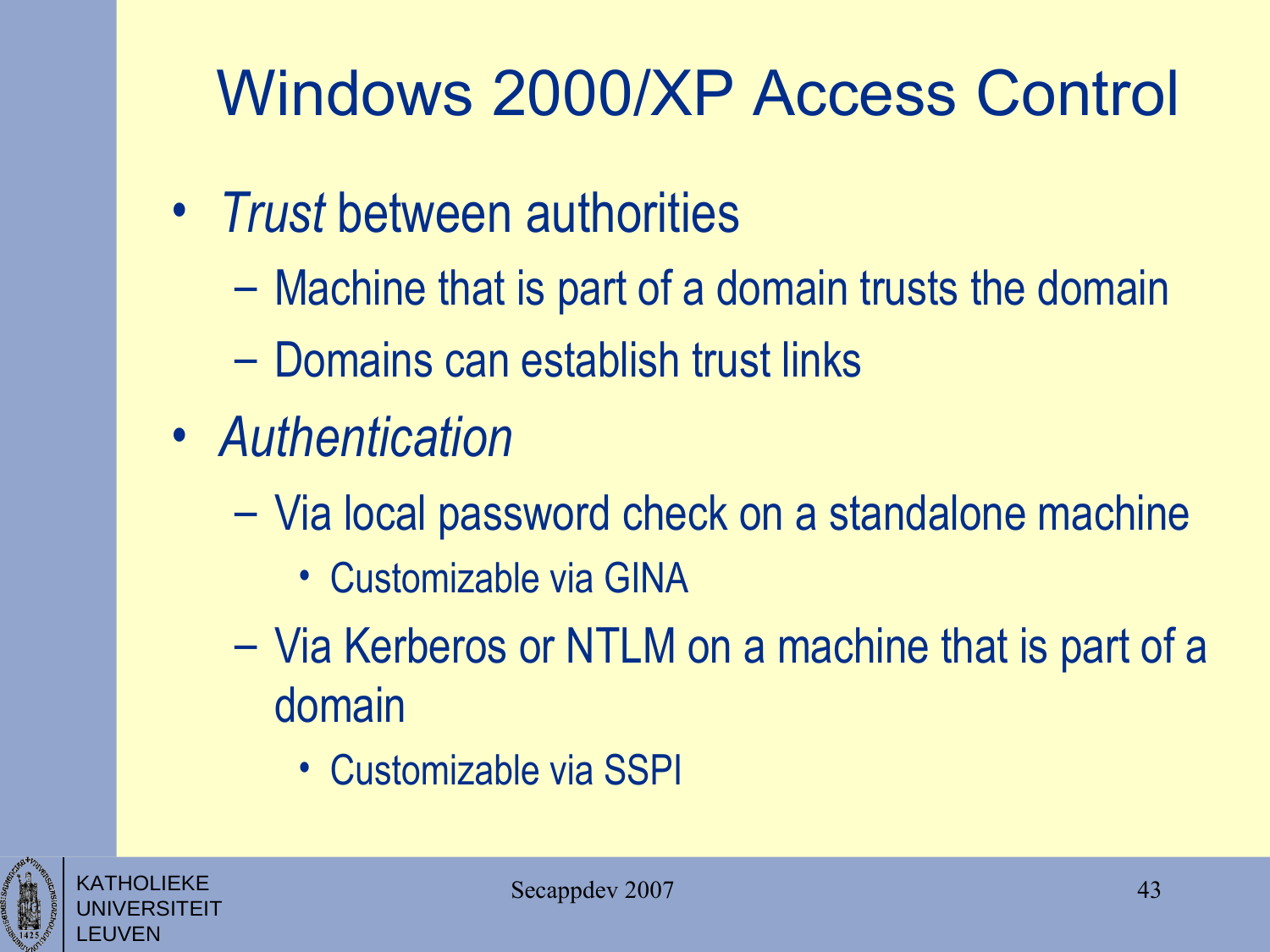- Successful authentication leads to the creation of a *logon session*
	- Different types of logon sessions, e.g.
		- Interactive logon session, for a user that logs on locally
		- Network logon session, for a user that logs on remotely
		- Service logon session, for a service running as a given user
	- Logon session gets an *access token* that contains all *authorization attributes* for the user
- Processes and threads created in the logon session by default inherit the access token



KATHOLIEKE UNIVERSITEIT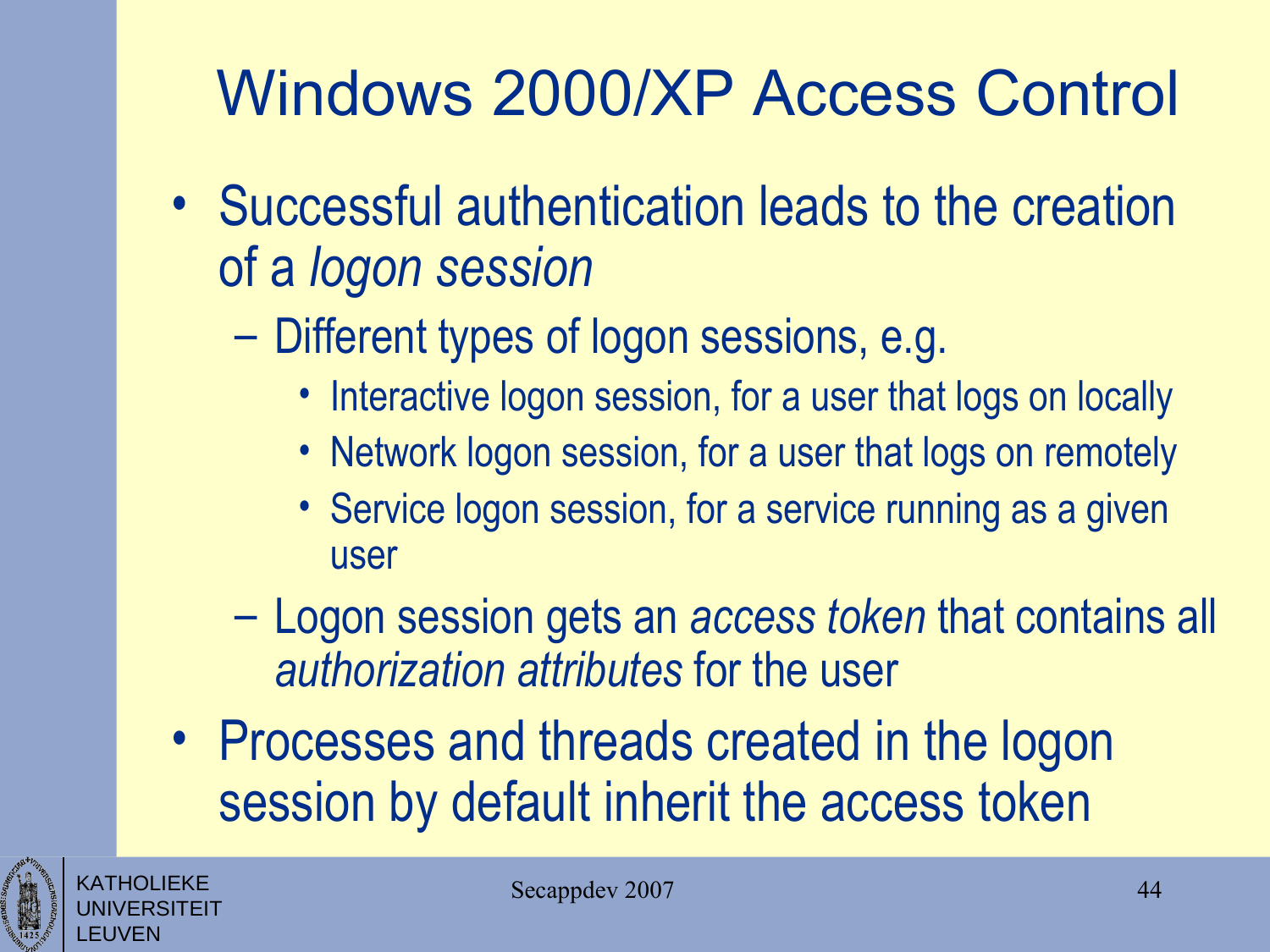#### Machines and logon sessions





KATHOLIEKE **INIVERSITEIT** 

LEUVEN

Secappdev 2007 45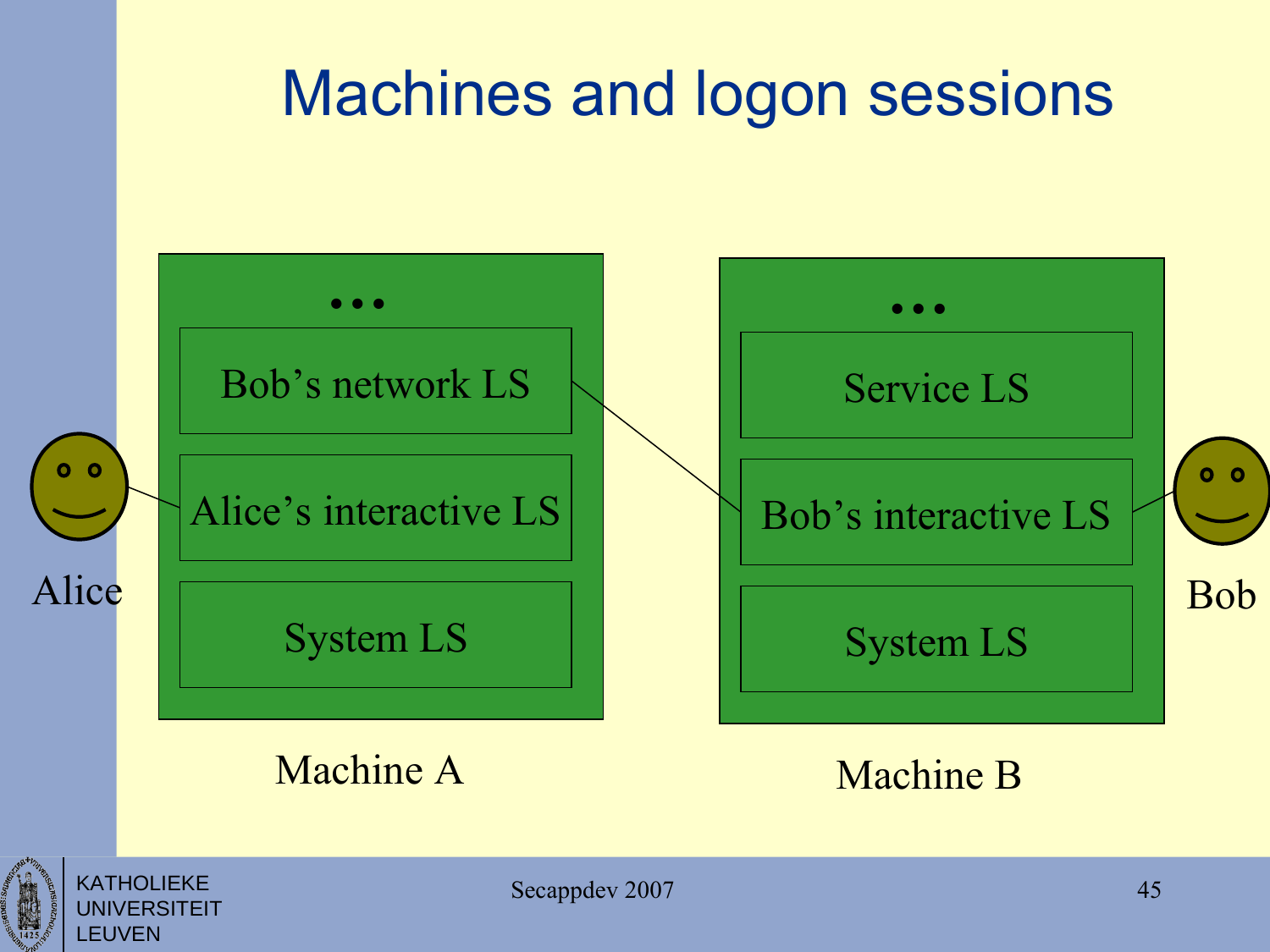- *Securable objects* include:
	- files, devices, registry keys, shared memory sections, …
- Every securable object carries a *security descriptor*, including a.o. an ACL.



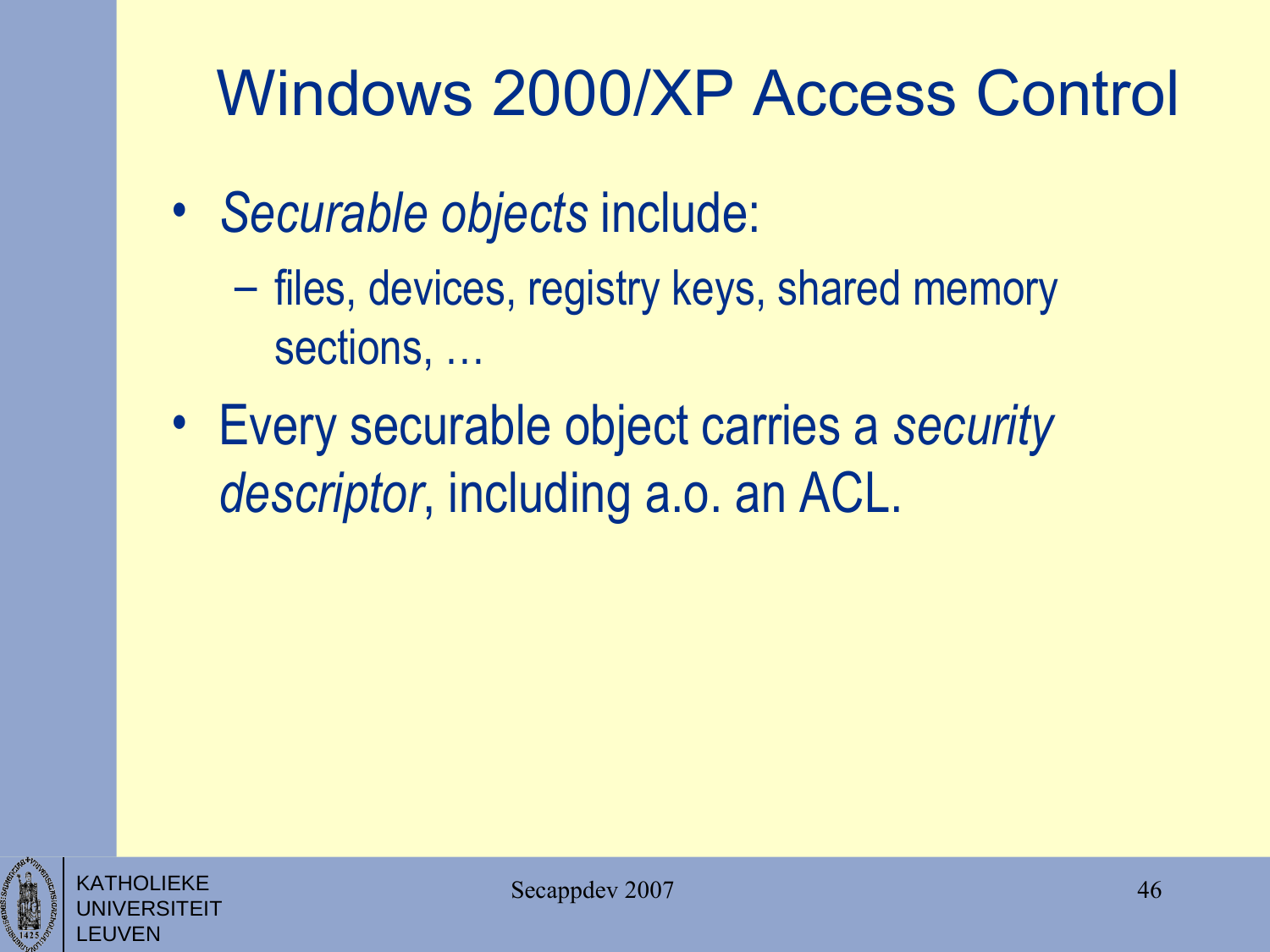# Windows 2000/XP Access tokens

- Contain:
	- SID for the user
	- SID's for the groups a user belongs to
		- Defined by the authority (typically domain)
		- Should reflect organizational structure
	- SID's for the local groups (aliases) a user belongs to
		- Defined locally
		- Should reflect logical roles of applications on this machine
	- Privileges of the user, e.g.
		- Shutdown machine
		- Take ownership privilege (e.g. for Administrators)



KATHOLIEKE UNIVERSITEIT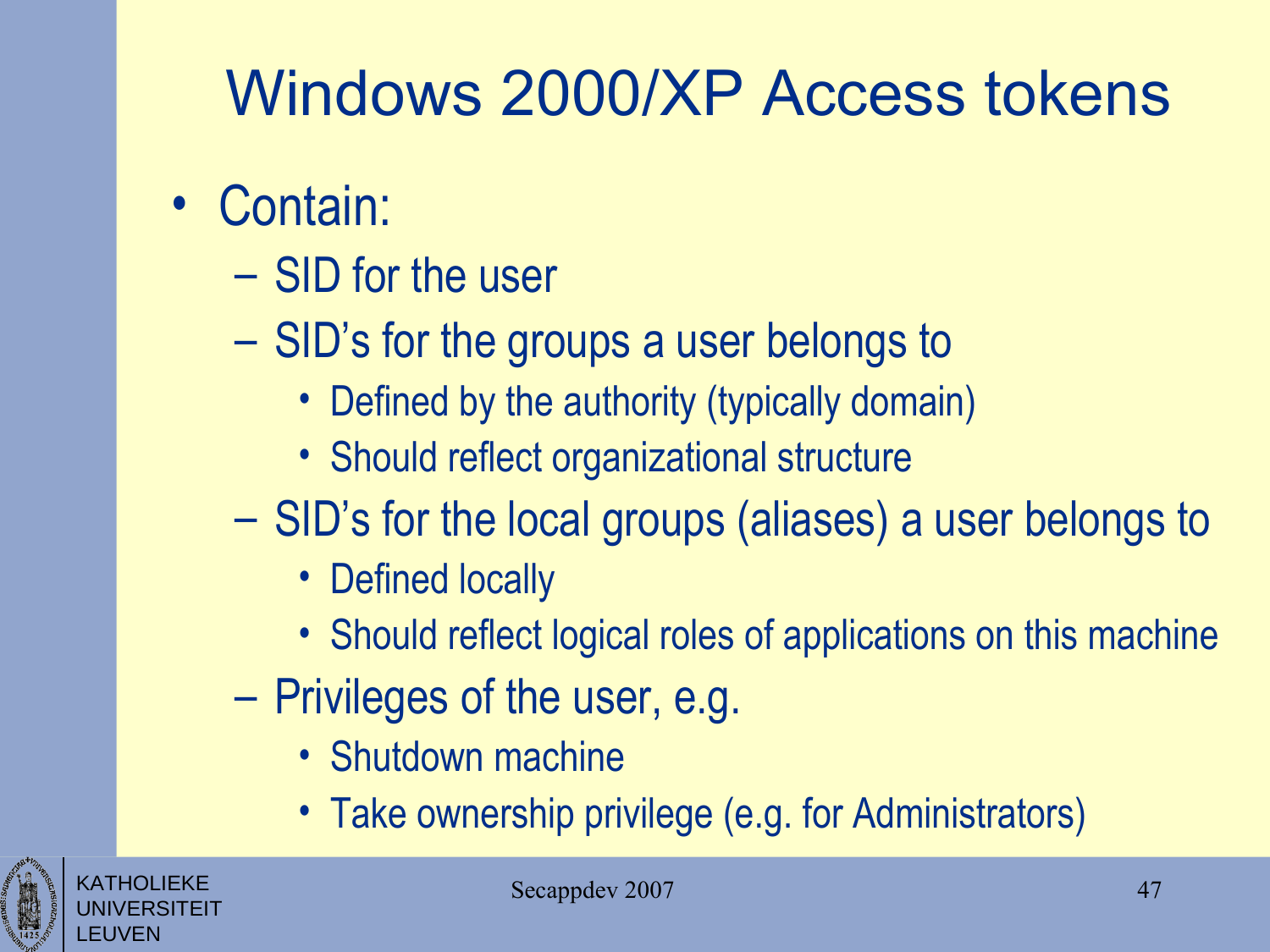# Win 2000/XP security descriptors

- Contain:
	- Owner SID
	- (Primary group SID)
	- DACL (Discretionary ACL): the ACL used for access control
	- SACL (System ACL): ACL specifying what should be audited
- Created at object creation time from a default template attached to the creating process



KATHOLIEKE UNIVERSITEIT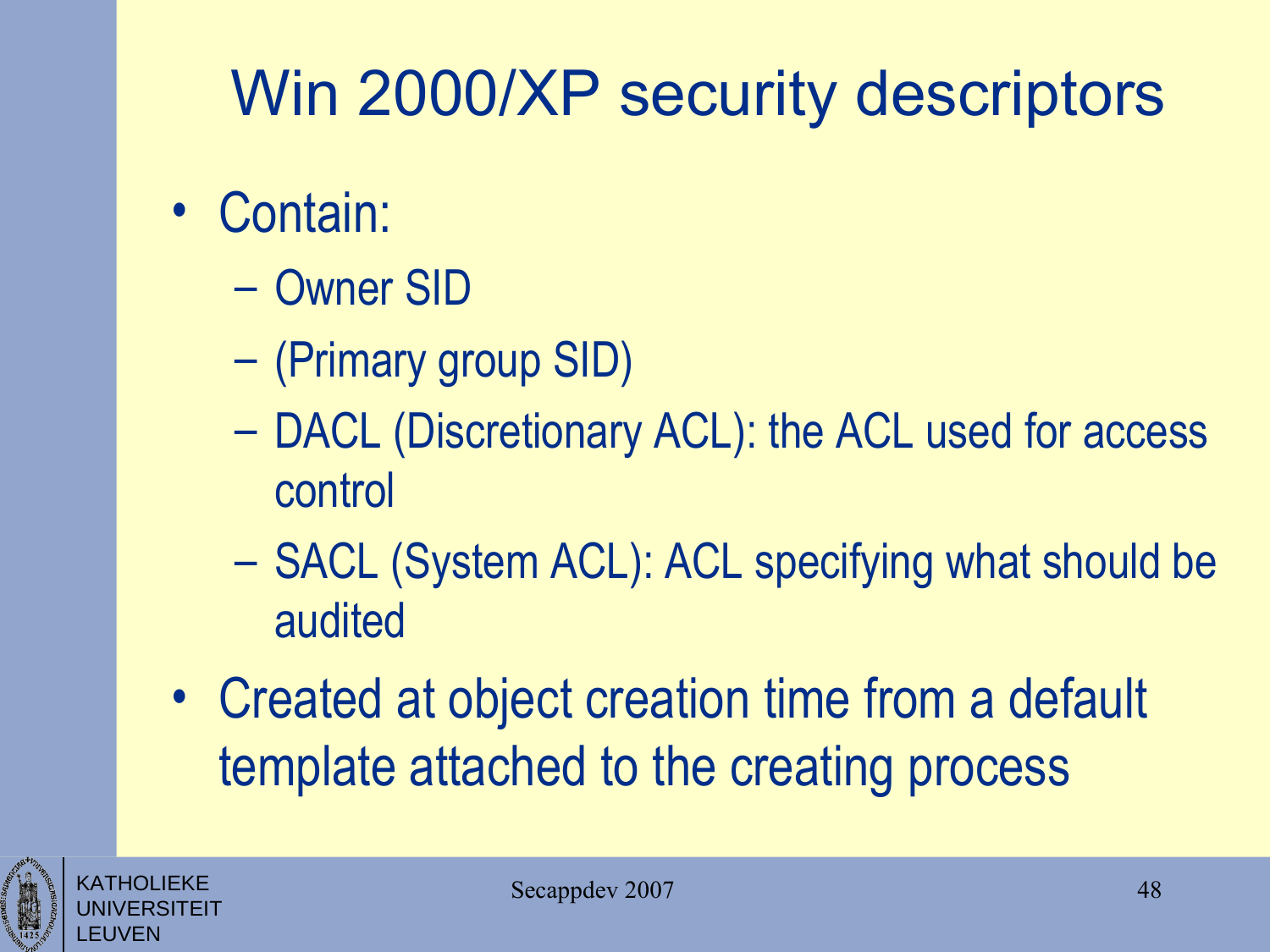# Windows 2000/XP DACL's

- A DACL contains a sorted list of access control entries
- Each access control entry denies or grants specific access rights to a group or user
- Access control entries that deny access should be placed in front of the list





UNIVERSITEIT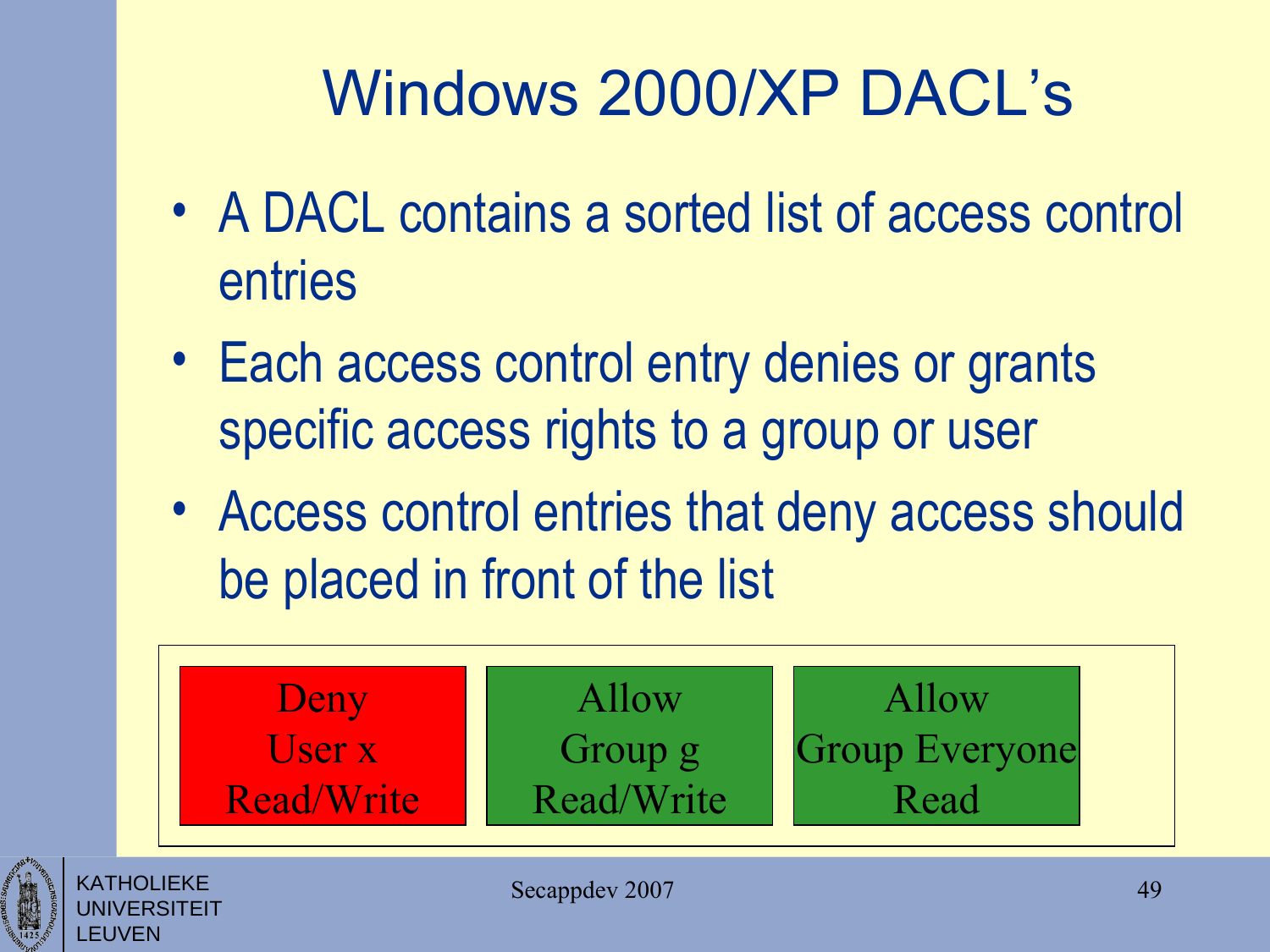- The kernel performs access checks for each securable object by:
	- Iterating over the access control entry in the DACL of the object
	- Each access control entry is matched to the access token of the accessing thread
	- The first match decides (hence deny entries should be before allow entries!)



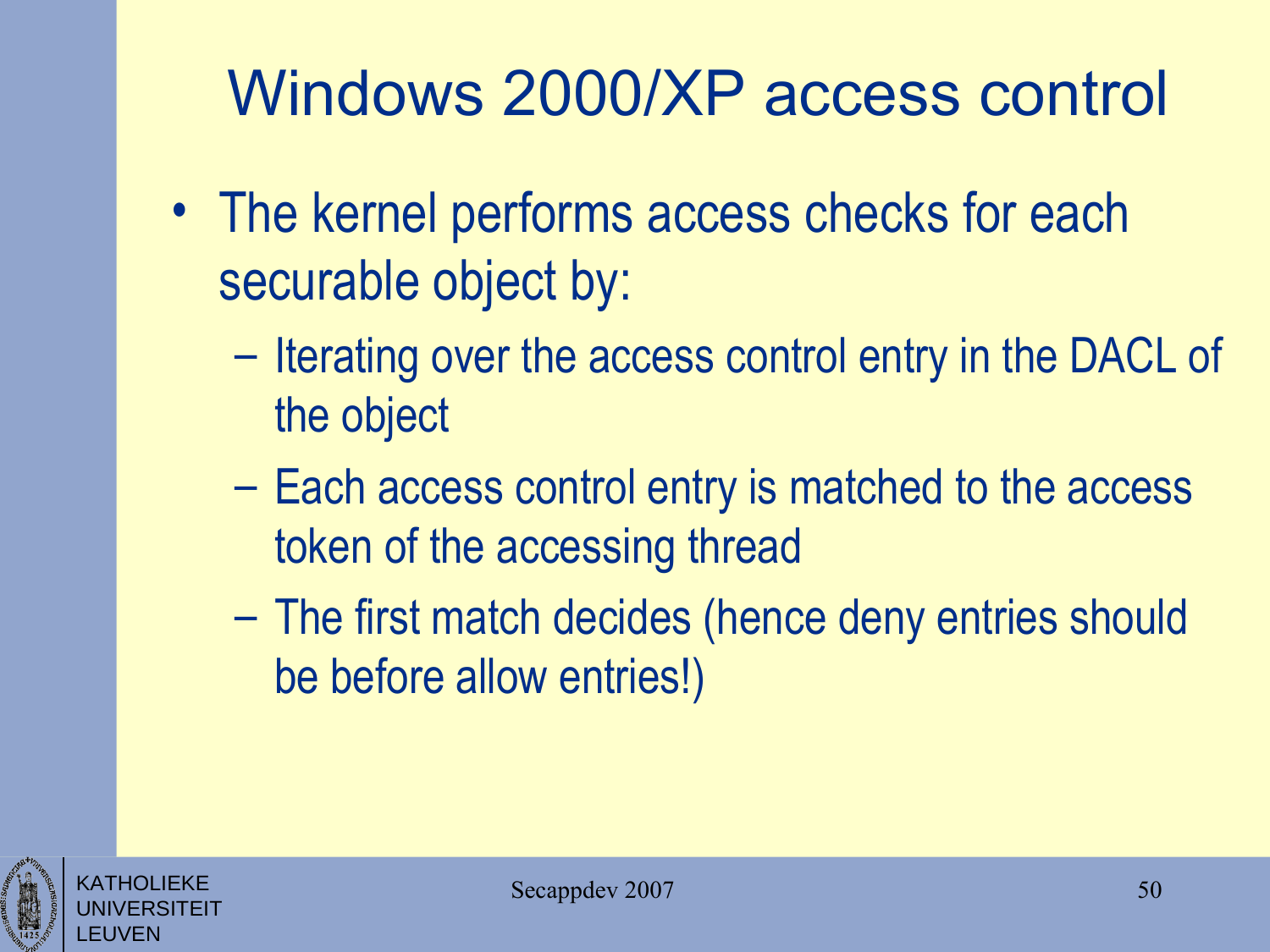#### Win 2000/XP access control



*(Example from MSDN Library documentation)*



**UNIVERSITEIT** 

Secappdev 2007 51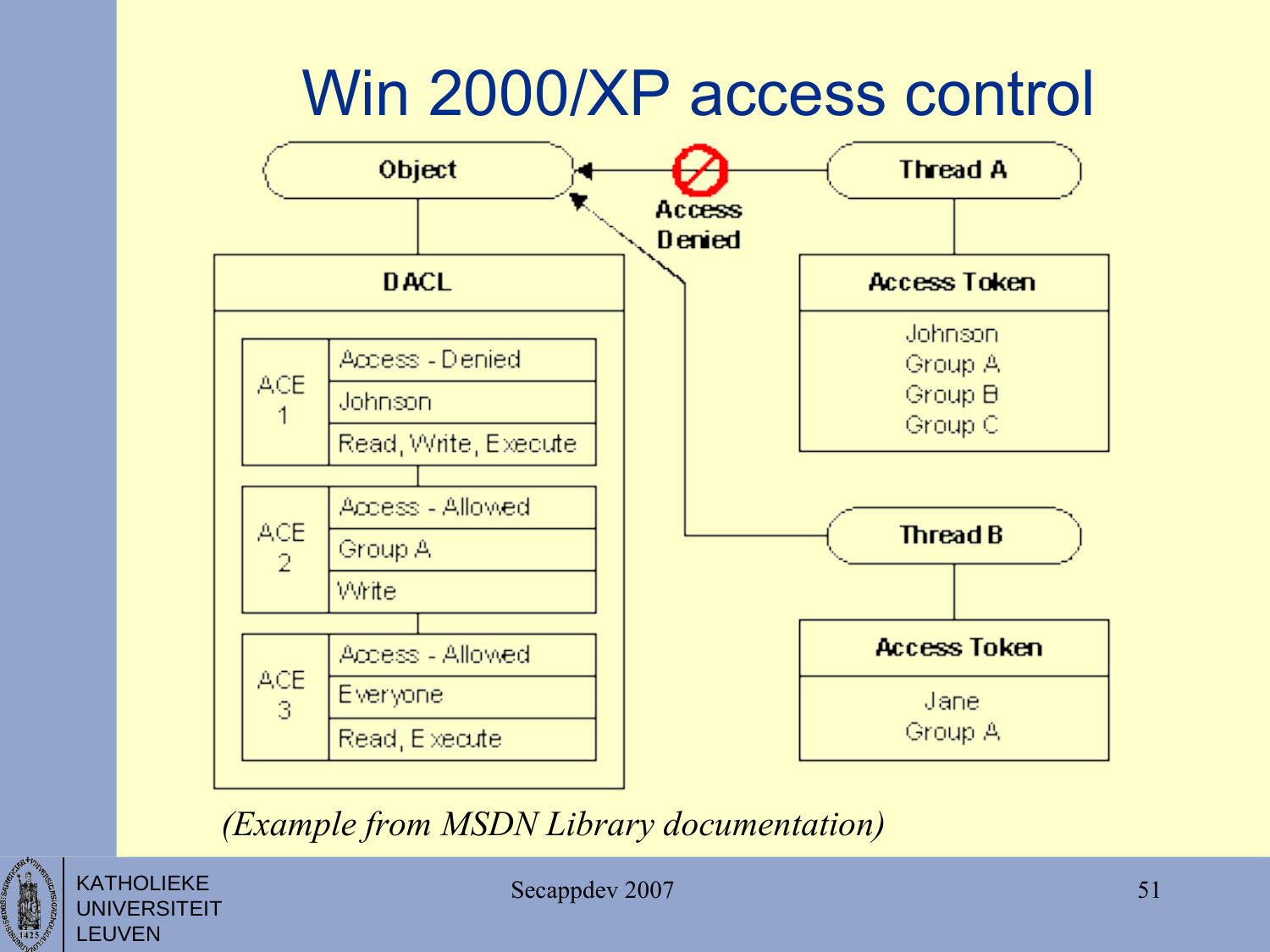# Caching mechanisms

- Extensive caching is used to boost performance
	- Access token caches authorization attributes
	- Once a file is opened, the file handle is used as a capability, and no further access checks occur
		- Such a handle can be passed to other users
- Hence policy changes are not effective immediate if the affected user is currently logged on



KATHOLIEKE UNIVERSITEIT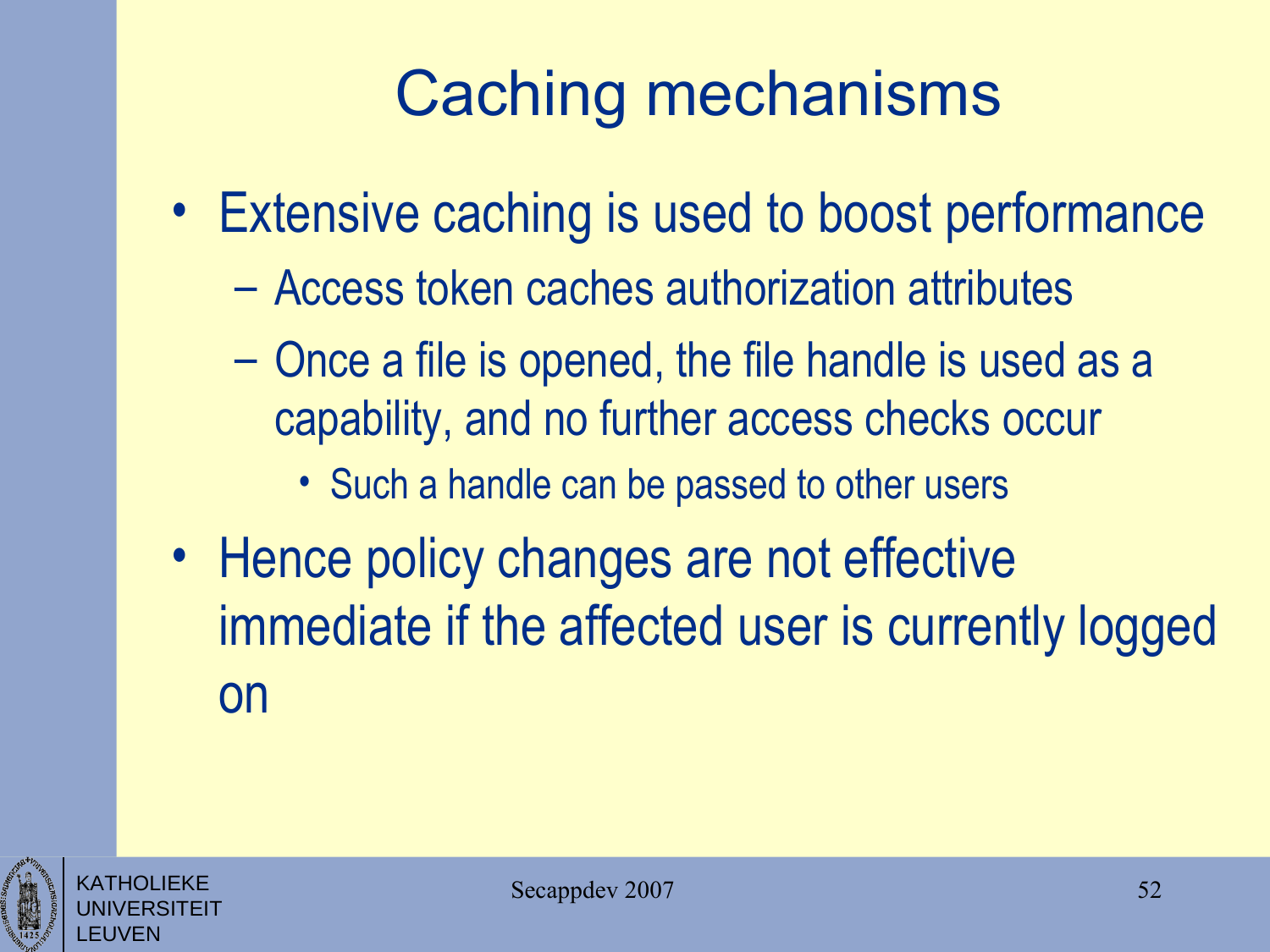# Access control in applications

- Impersonation:
	- Server authenticates client, and puts access token on the thread servicing the request
- Role-based
	- Look for a local group SID corresponding to a role in the client access token
	- COM+ provides extensive support for this approach
- Object-based
	- Use an API for managing ACL's yourself



KATHOLIEKE UNIVERSITEIT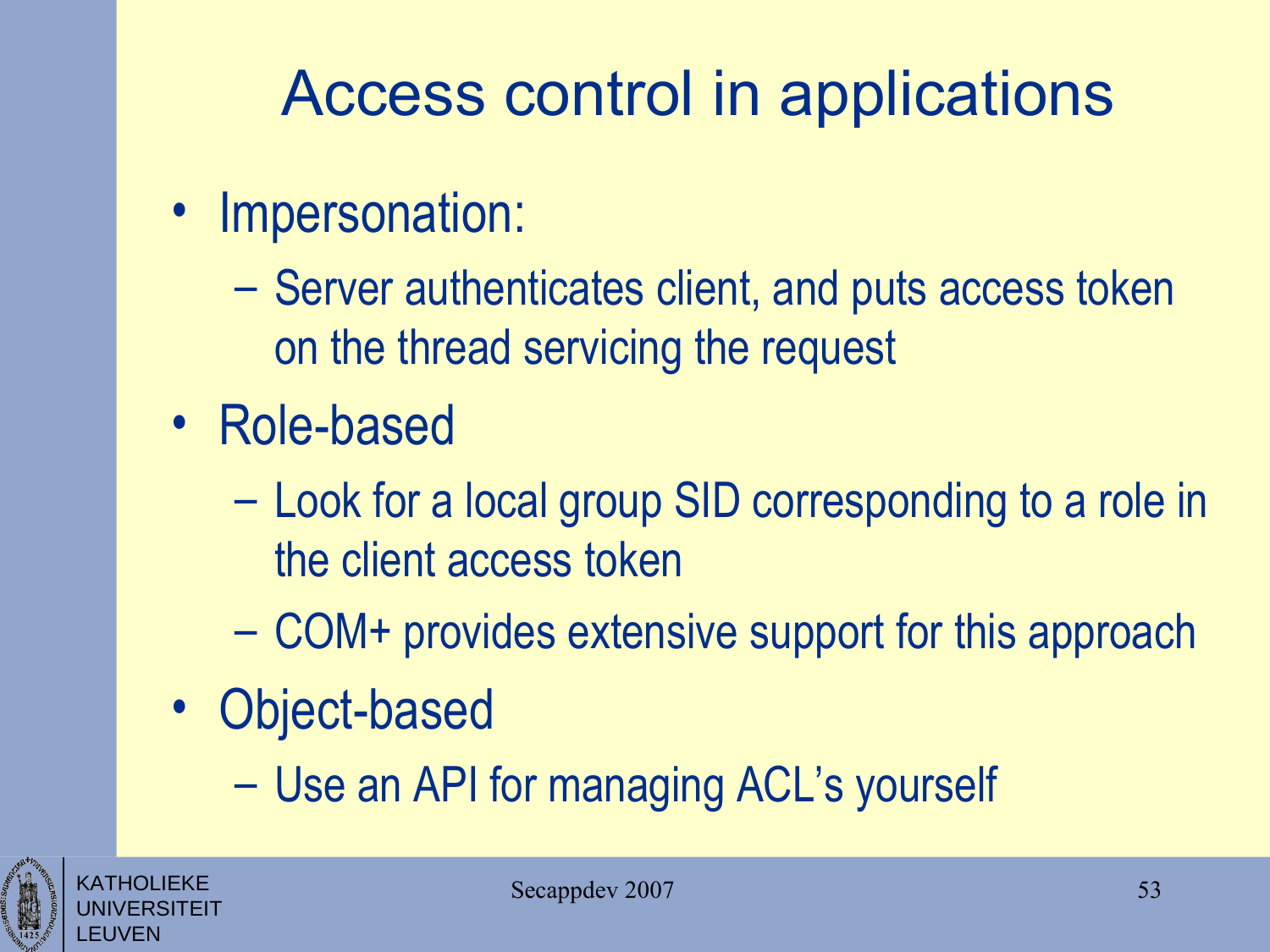# Running Least Privilege

- The OS Access Control system can also be used to "sandbox" applications to protect against:
	- Exploits of server programs
	- Trojans / viruses / bugs in any application
- Writing software to run in low-privileged accounts requires attention to:
	- What secured objects the application accesses
	- What privileged API's the application uses



KATHOLIEKE UNIVERSITEIT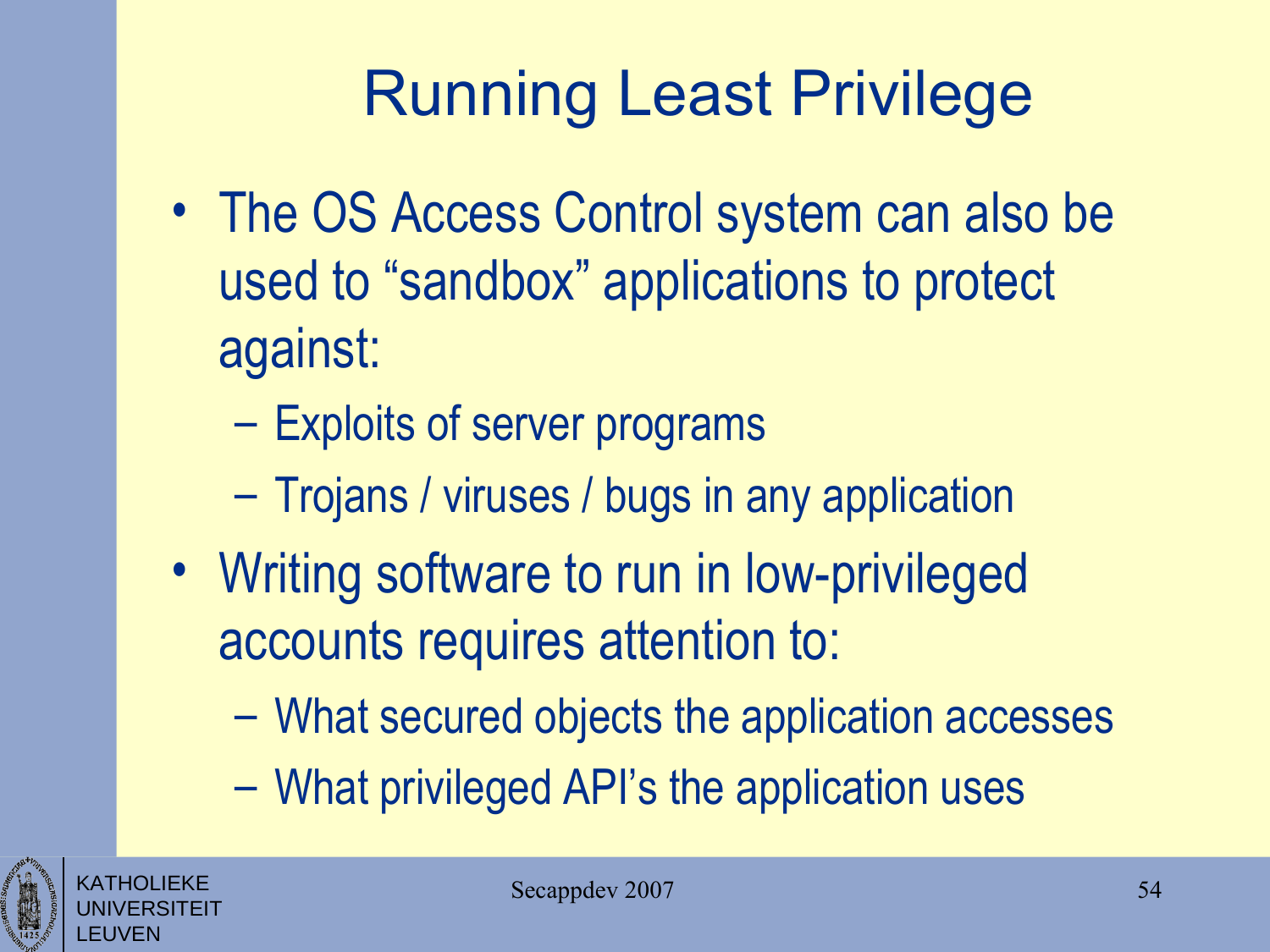# Win 2000/XP access control

- Summary:
	- Access control based on:
		- Discretionary ACL's
		- Privileges (safer than Unix root level access)
	- Protected operations depend on the type of object
	- Access control only performed during "opening" of an object. If access is granted, the opening process gets a capability for the requested access rights
	- RBAC can be simulated using local groups, but:
		- No sessions with limited activation of roles
		- Permissions associated with a role are spread over ACL's



KATHOLIEKE UNIVERSITEIT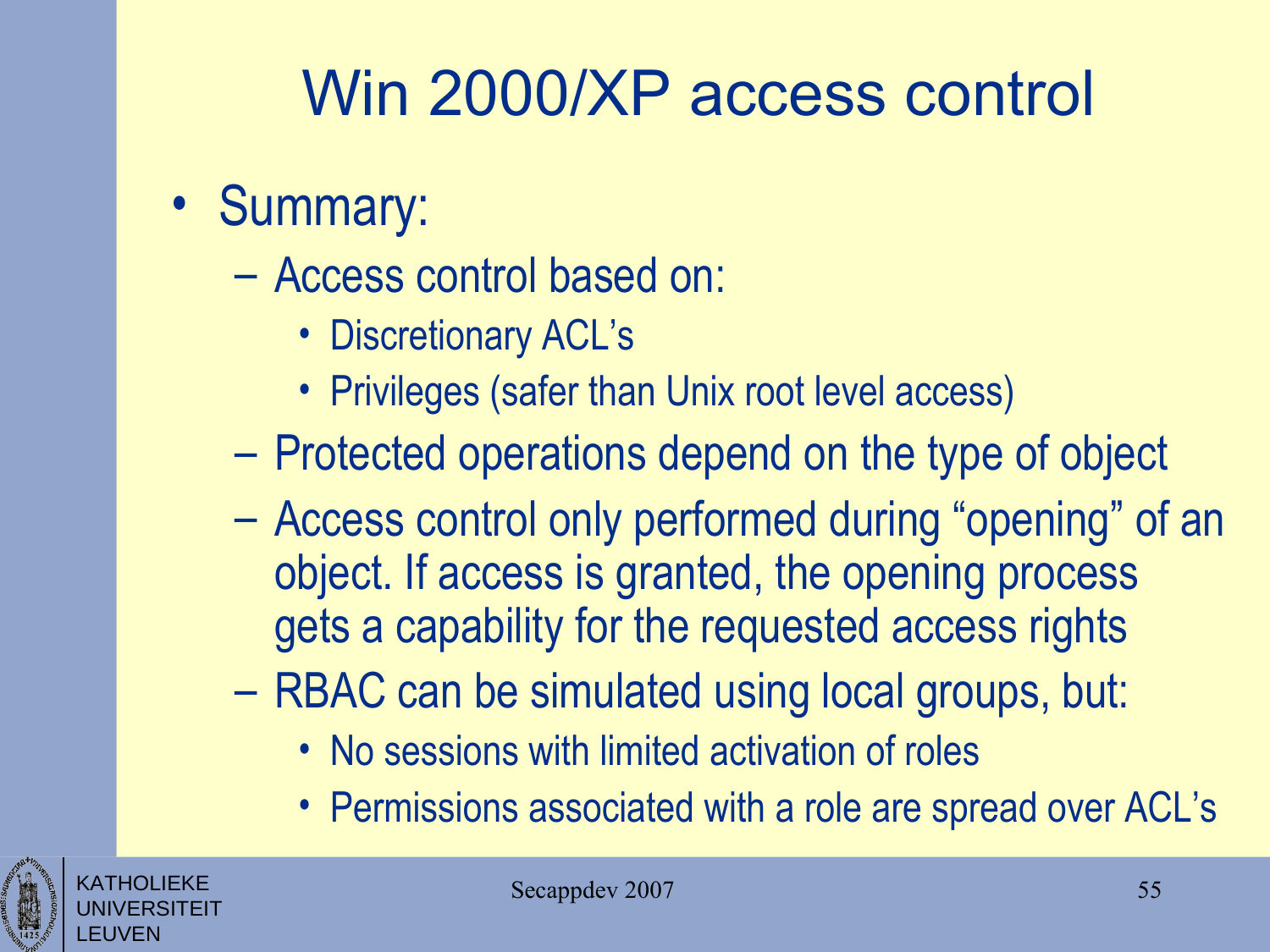# Windows Vista's Integrity Protection

- Windows Vista adds a lattice-based access control model
	- But used for **integrity** control (as the Biba model)
- Securable objects get an *integrity level*
	- representing how important their integrity is
- Access Tokens get an *integrity level*
	- Representing how "contaminated" they are
- Three levels are distinguished:
	- High (admin), medium (user), low (untrusted)



KATHOLIEKE UNIVERSITEIT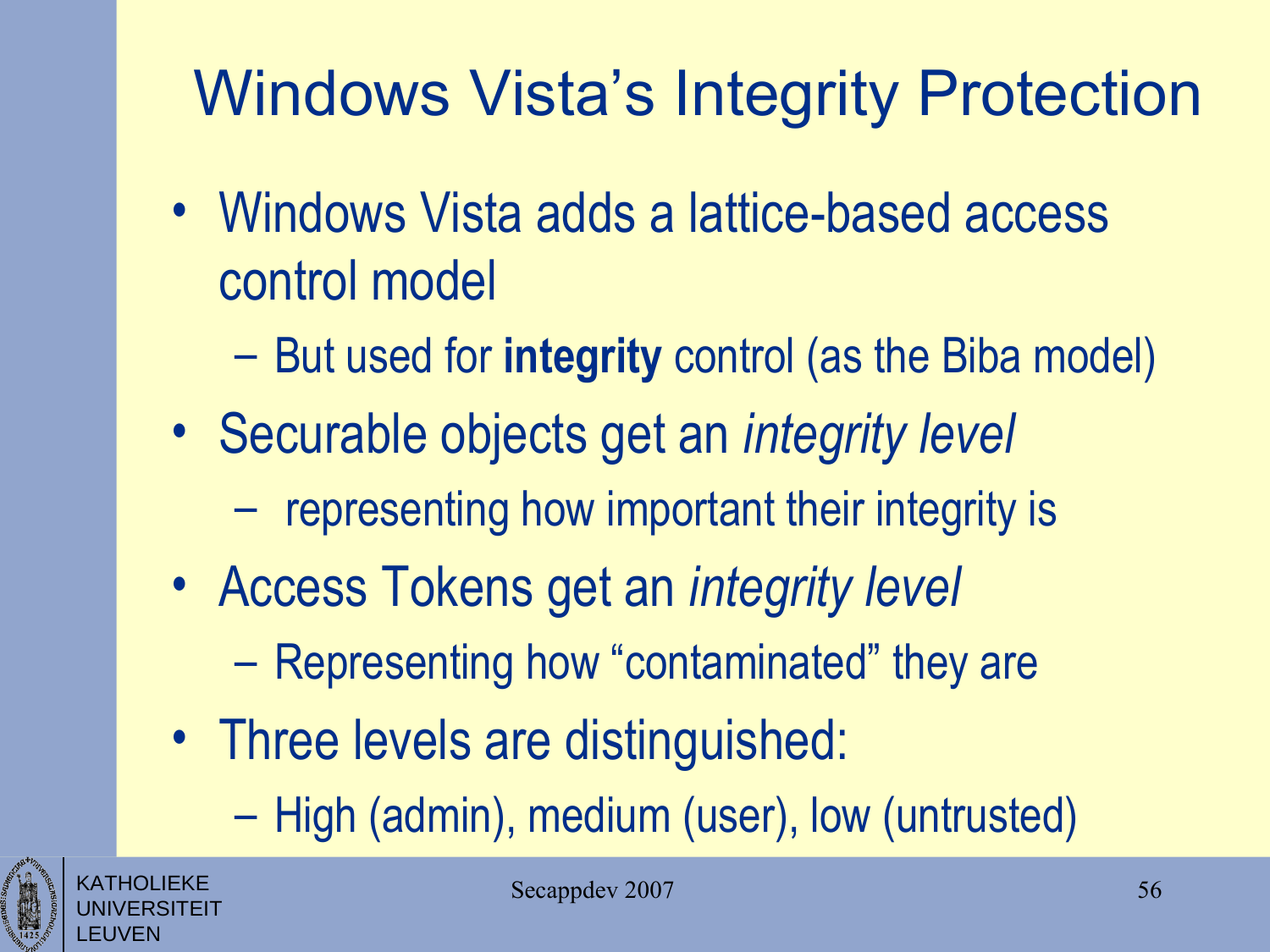#### **Overview**

- Introduction: Lampson's model for access control
- Classical Access Control Models
	- Discretionary Access Control (DAC)
	- Mandatory Access Control (MAC)
	- Role-Based Access Control (RBAC)
	- Other Access Control Models
- Access Control in Windows 2000/XP/Vista
- Conclusion



KATHOLIEKE UNIVERSITEIT